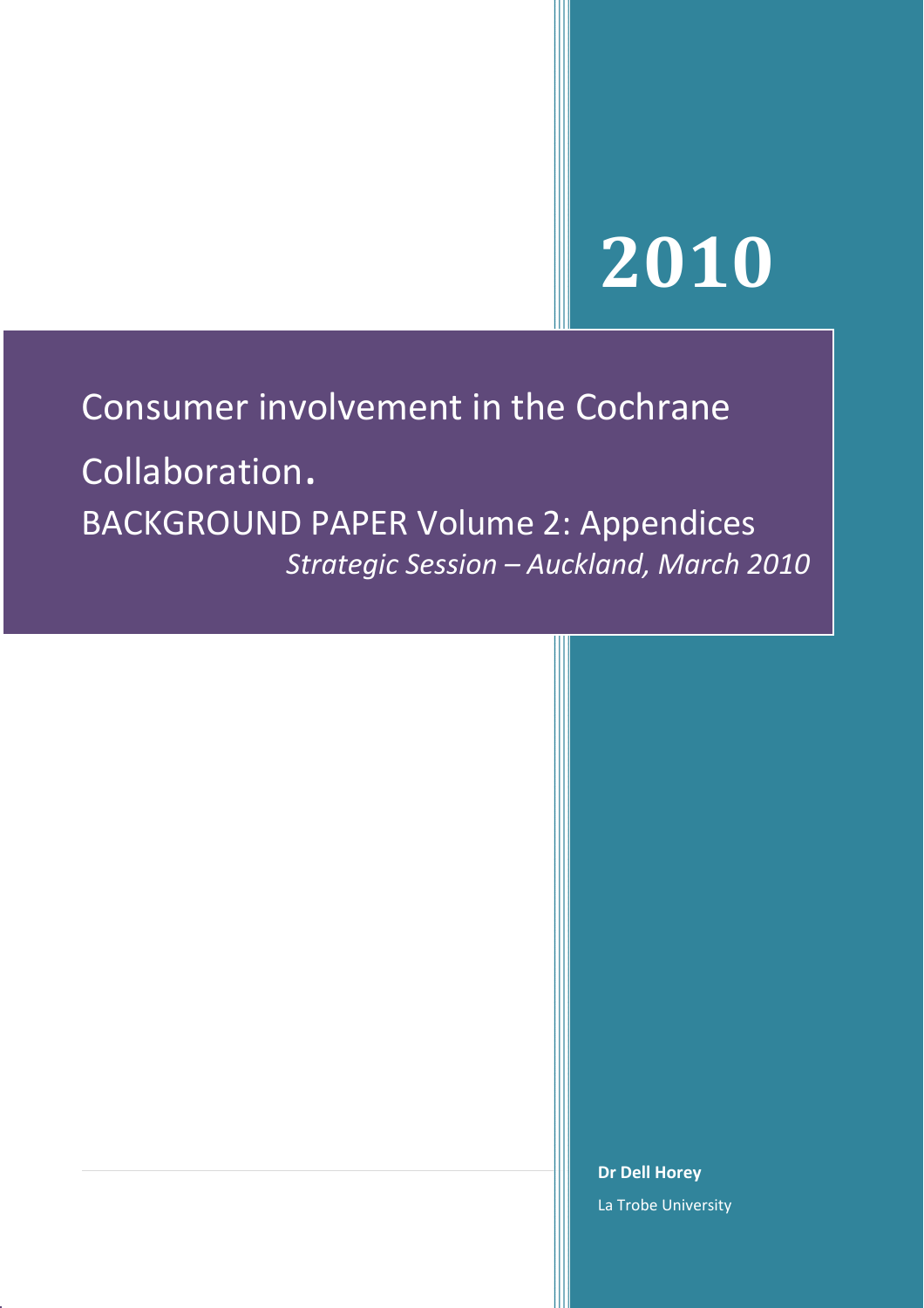# **Contents**

| Appendix 7: Consumer members of the Cochrane Collaboration Steering Group 1995 to 2010 30           |  |
|-----------------------------------------------------------------------------------------------------|--|
| Appendix 8: Summary positive benefits and negative impacts from consumer involvement in research 31 |  |
|                                                                                                     |  |
| Appendix 10: Consensus-derived principles and indicators of successful consumer involvement in NHS  |  |
|                                                                                                     |  |
| Appendix 11: Cochrane Consumer Network: Detailed business and operational plan  38                  |  |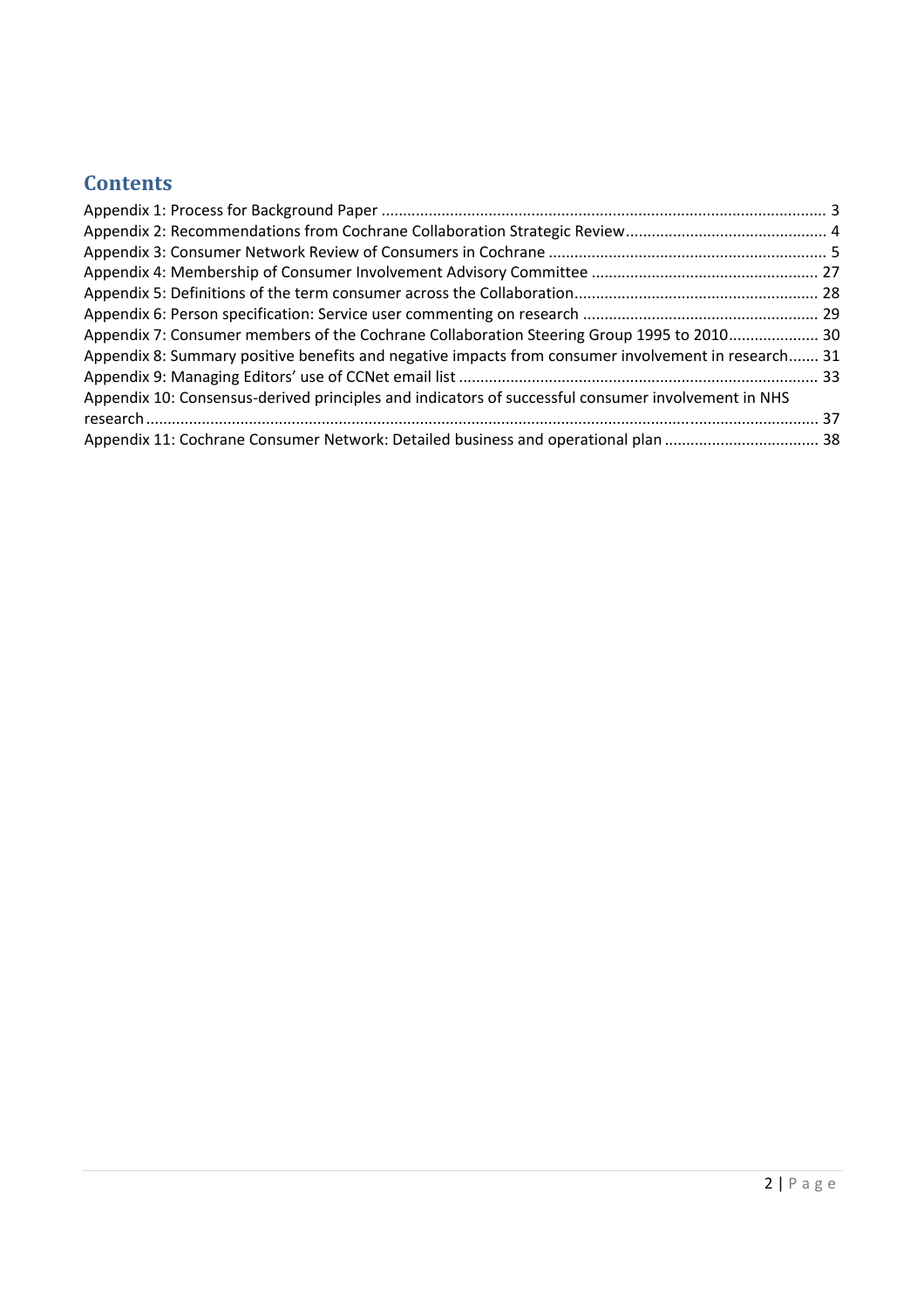# <span id="page-2-0"></span>**Appendix 1: Process for Background Paper**

Janet Wale reported to the October 2009 Steering Group meeting on the evaluation of CCNet. A Strategic Session on consumer participation was proposed, to be held alongside the Collaboration's next Steering Group meeting, in March 2010 in Auckland. Steering Group members contributed to the draft terms of reference for the Session.

Resources for the Session were approved at its November meeting. It was agreed that the project involve the preparation of a background paper.,

Jonathan Craig asked David Tovey and Lorne Becker to chair the Project.

Executive members confirmed the Terms of Reference.

The project would:

- Examine strengths and weakness of models of consumer participation in the Cochrane Collaboration (including structure and core functions of CCNet but also at the CRG level)
- Outline opportunities for closer engagement between the Collaboration and consumers (i.e. internal and external relations)
- Outline resources, training and personnel implications of different approaches.

David Tovey offered administrative support to the Project – given the short time‐frame for work to be completed.

Steering group members were asked to suggest people for the Consumer Involvement Advisory Group (CIAG).

At its first meeting, the CIAG confirmed its role.

Janet Wale proposed additional members and opportunity for consumer members to meet independently prior to next meeting. These proposals were agreed.

Consumers met in teleconference and provided minutes for this meeting (their questions arising from this meeting were integrated into the agenda of the next meeting of the CIAG), when the new members joined. The CIAG met five times by teleconference.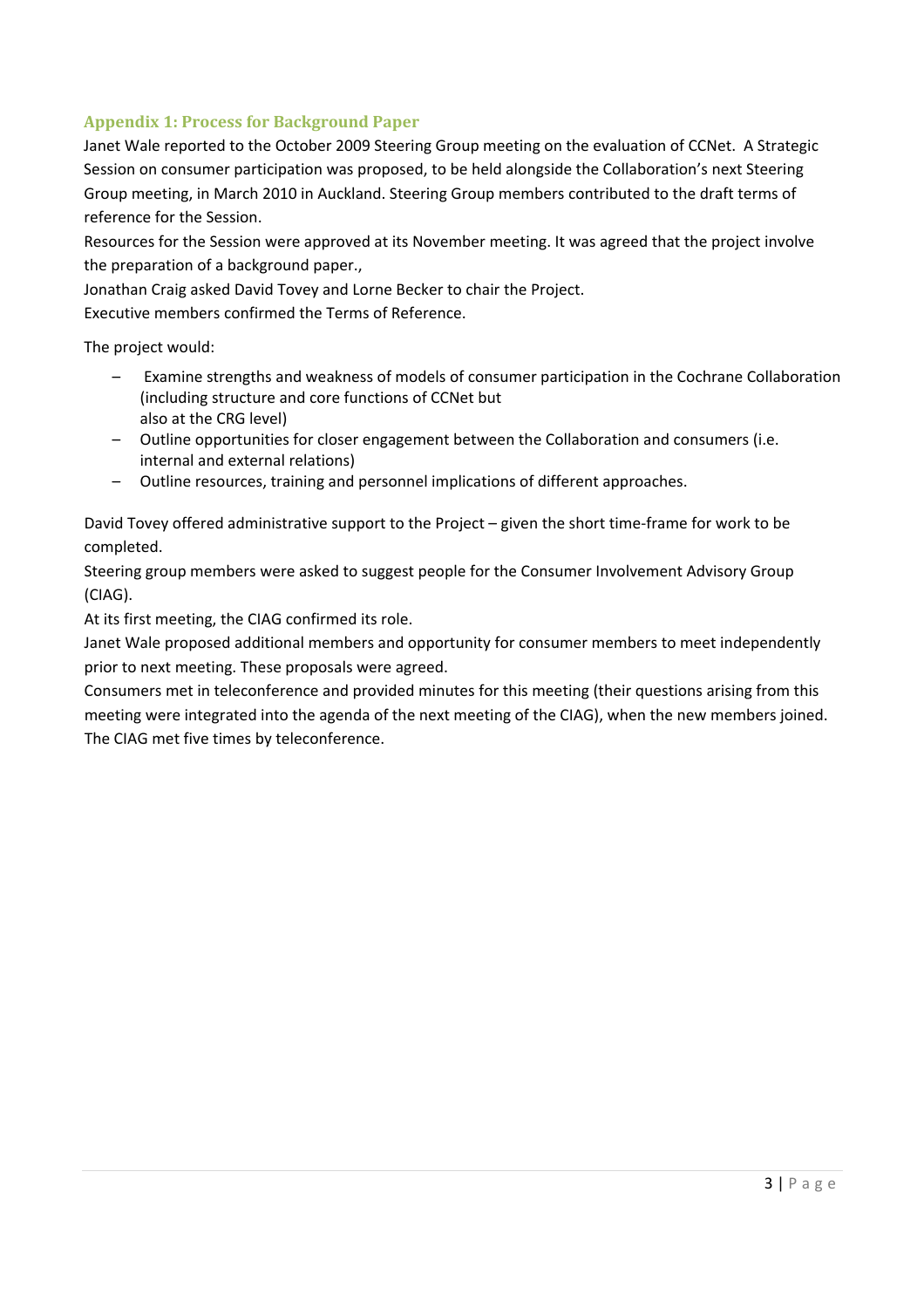# <span id="page-3-0"></span>**Appendix 2: Recommendations from Cochrane Collaboration Strategic Review**

# The Cochrane Collaboration needs:

# *Clarity of purpose, and should:*

Reaffirm our primary purpose to be the production of systematic reviews (Dialogue 1) Formalise additional purposes including training, methods development and advocacy for evidence‐based decision‐making and identify responsibilities of entities for these purposes (Dialogue 1)

Identify principles for developing new products or lines of activity (Dialogue 1)

# *Engagement of partners for mutual benefits, and should:*

Develop a Marketing and Communications Strategy to promote external and internal awareness of the value arguments for and achievements of The Cochrane Collaboration (Dialogue 2) Improve the usability of *The Cochrane Library* and other products for diverse stakeholders (Dialogue 2)

Develop a partnership strategy to engage other systematic review producers and knowledge packagers (Dialogue 3)

Establish formal membership for its contributors (Dialogue 2)

Establish an External Advisory Board (Dialogue 7)

# *New resource options for supporting strategic objectives, and should:*

Invest in a development function for new products or lines of activities (Dialogue 1) Investigate the development of a broad‐based educational program (*'Cochrane Education'*) (Dialogue 1)

Investigate the development of a responsive review program (*'Cochrane Response'*) (Dialogue 1) Acknowledge the reality of our current infrastructure funding model and work to maintain it (Dialogue 4)

Explore and pursue new funding opportunities (Dialogue 4)

# *Management, accountability and effective leadership, and should:*

Clarify the roles and responsibilities of its scientific/professional, managerial and editorial leadership (Dialogue 5)

Develop and implement a formal succession planning mechanism for entity leadership (Dialogue 5) Develop and implement performance appraisal mechanisms for entity leaders (Dialogue 5) Enhance accountability mechanisms of entities to ensure core functions are met and Collaboration policies are implemented (Dialogue 5)

Develop and implement policy for minimal competencies for review author teams (Dialogue 5) Develop and implement central decision-making processes that clearly identify communication, implementation and monitoring plans (Dialogue 5)

Review the membership of the Cochrane Collaboration Steering Group (CCSG) and its alignment with the purposes of the Collaboration (Dialogue 6)

Define required competencies for CCSG membership and induction and ongoing training for CCSG members (Dialogue 6)

Review terms of reference and membership of CCSG Sub‐Groups and Advisory Groups (Dialogue 6)

# *'Strategic Thinking' embedded at all levels, and at all times, in the Collaboration, and should:*

Undertake a formal environmental scan every two to three years (Dialogue 3) Use uncommitted income strategically to develop new products/lines of activity (Dialogue 4) Review terms of reference, and number and geographic spread of Cochrane entities to ensure efficient alignment with the purposes of the Collaboration (Dialogue 6)

Develop an ongoing and participatory approach to strategy formation (Final Reflections)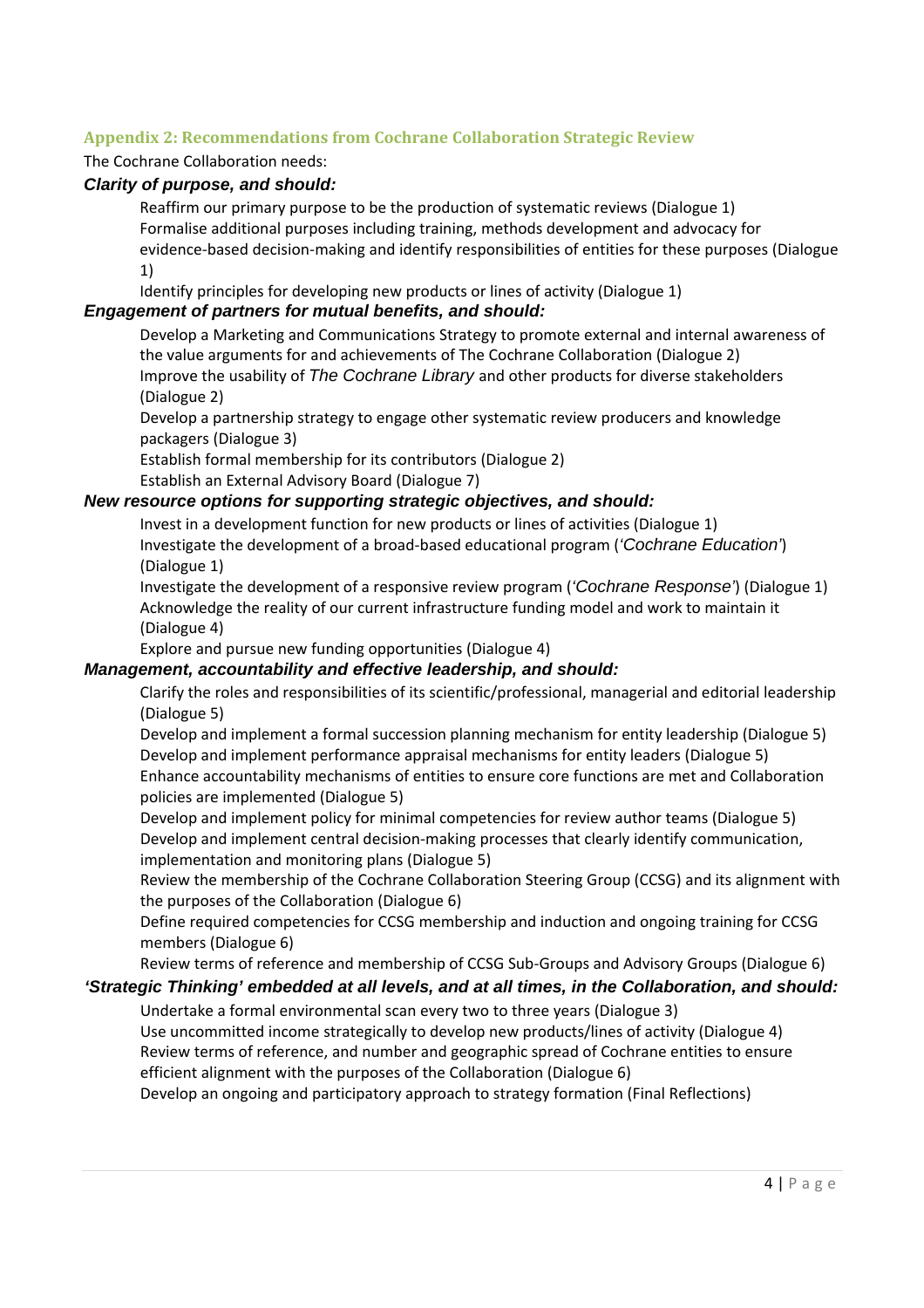

**Appendix 3: Consumer Network Review of Consumers in Cochrane**



# **September 2009**

# **1. Introduction**

With Cochrane Collaboration Steering Group Discretionary funding (2009), CCNet has coopted the services of the UK consultant Bec Hanley, working with a small project team of CCNet members (Maria Belizan, Jane Nadel, Janet Wale), to review consumer participation in Cochrane Review Groups.

We are using a best-practice model and are working closely with a multi-stakeholder Project Advisory Group internal to the Collaboration (David Tovey, Editor in Chief; Mike Clarke, UK Cochrane Centre Co-director, Sharon Parker/Kate Cahill, Managing Editors; Amanda Burls, Shirley Mankwell, Judi Strid, CCNet members) who met by teleconference (funded through CCNet funds in Australia). The Advisory Group has been vital in strengthening the external review.

*The aim of this project* is to review of the position, role and management of the Cochrane Consumer Network (CCNet). The review is looking at:

- 1. Why consumers get involved in Cochrane, and how they are recruited
- 2. How they are involved in Review Groups i.e. the tasks they undertake
- 3. The level of impact consumers have in the Review Groups they are involved with.
- 4. The level of commitment to involving and supporting consumers, and acknowledgement of consumers' contributions to the review process
- 5. The role of the Consumer Network in supporting consumers within the Collaboration

# **2. Process for the Review**

Two online surveys (one for Review Groups directed at Managing Editors, and one for consumers, through the appropriate email lists) were open from the  $3<sup>rd</sup>$  June 2009 to the 6<sup>th</sup> of July 2009. Review Groups were asked to complete the survey whether or not they involved consumers in their work.

The survey addressed how consumers (patients and carers) become involved, what they do with the Review Group, the benefits gained and the barriers and requirements; as well as their awareness and knowledge about CCNet and its role and how it functions.

#### *How many people responded to the surveys?*

47 people responded to the survey for Review Groups. We were very pleased with this response rate, as there are 51 Review Groups. It is possible (but very unlikely) that more than one person completed a survey on behalf of a Review Group.

66 people responded to the survey for consumers. There are 427 people on the CCNet email list, but we know that many of them do not identify themselves as 'consumers' according to the Cochrane definition – for example they may be on the email list because they have an interest in consumer involvement. 191 people have at some stage acted as a consumer reviewer, but not all of these are on the CCNet email list. We have estimated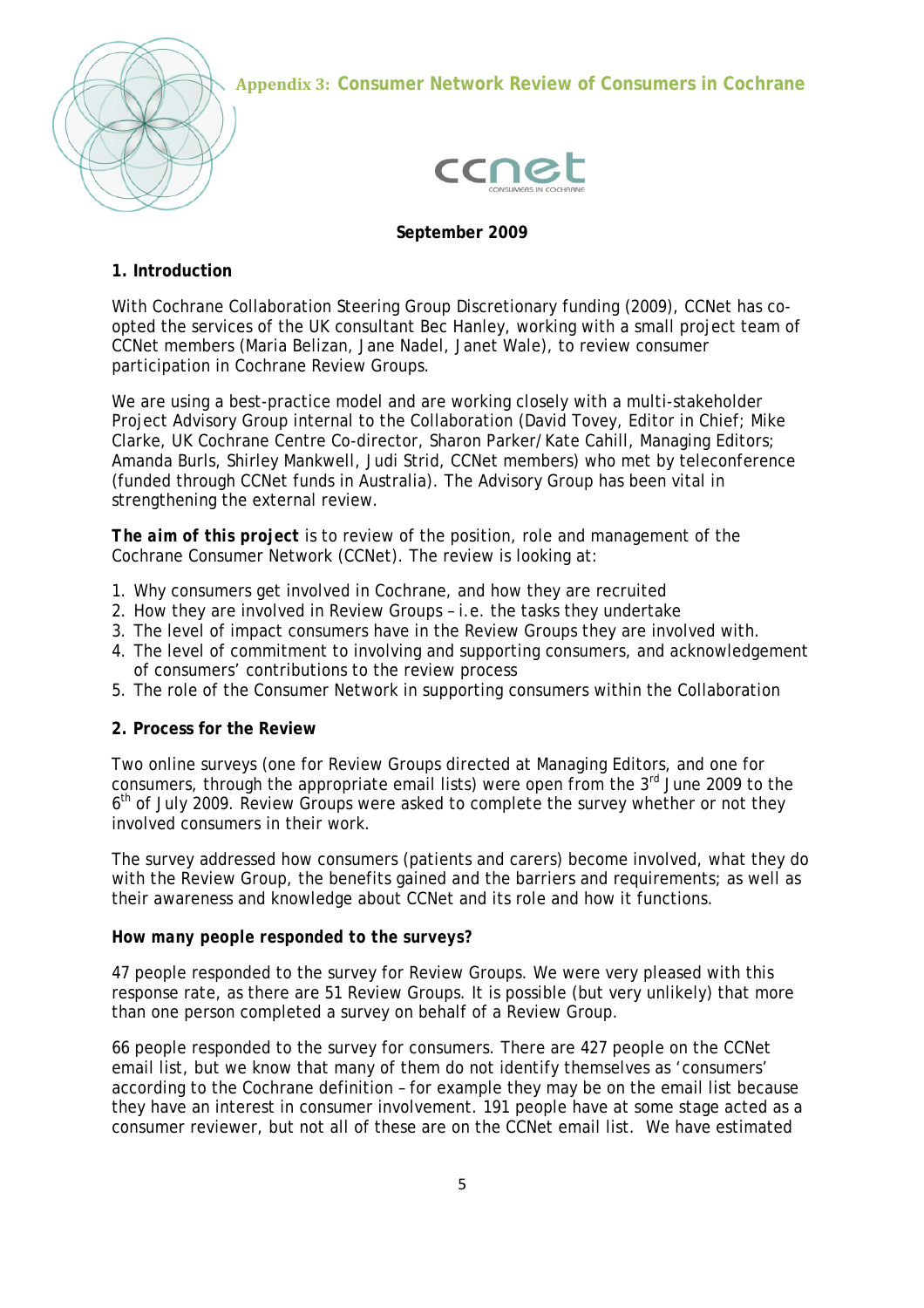that between150 and 200 consumers are involved in Review Group. We have taken this figure as our 'marker' in terms of a response rate.

We think there are a number of reasons why this response rate is lower than that from Review Groups:

- Most consumers are involved in Cochrane on a very part-time and voluntary basis, unlike managing editors.
- Many consumers will have received the request to complete the survey as part of the consumers' email digest. This means that it was harder to draw attention to the importance of the survey for CCNet

Although this response rate is not as high, we are still pleased with it.

# **3. Results of the surveys (as presented to the Advisory Group, August 2009)**

#### **3.1 Involvement in Review Groups**

#### *3.1.1 How many Review Groups involve consumers?*

35 respondents said that consumers were involved in their review groups, and 8 said that their Review Groups did not involve consumers. We'd like to follow up this response, as this figure is higher than that supplied to the Monitoring and Registration Group.

# *3.1.2 How do consumers become involved in a Review Group?*

Review Groups reported the most common ways for recruiting consumers were:

• A consumer made contact direct with the Review Group (23 respondents ticked this option)

- CCNet sent contact details of an consumer interested consumer (19 respondents)
- The Review Group contacted consumer organisations (18 respondents)
- The Review Group recruited someone they knew (14 respondents)

• The Review Group put out a call for comments through the CCNet email list (12) respondents)

We were interested in what seemed to be a high number of consumers who were reported to have made direct contact with a Review Group – we wondered how they had found the Review Group, and whether this meant that they already had some knowledge of Cochrane.

Consumers had most commonly got involved through:

- The Cochrane website (16 respondents)
- Another consumer (12 respondents)
- A consumer organisation (10 respondents)
- A direct approach from a Review Group (10 respondents)

#### *3.1.3 Consumers who completed the survey*

Most consumers who responded to the survey had been involved in the Collaboration for more than one year, although encouragingly 11 consumers had been involved for less than a year – this shows we are continuing to attract consumers into the Collaboration. Many consumers who completed the survey had had recent (e.g. during 2008) contact with a Review Group. Most did not have links with their geographical centre (where they did, the UK and the USA were mentioned most).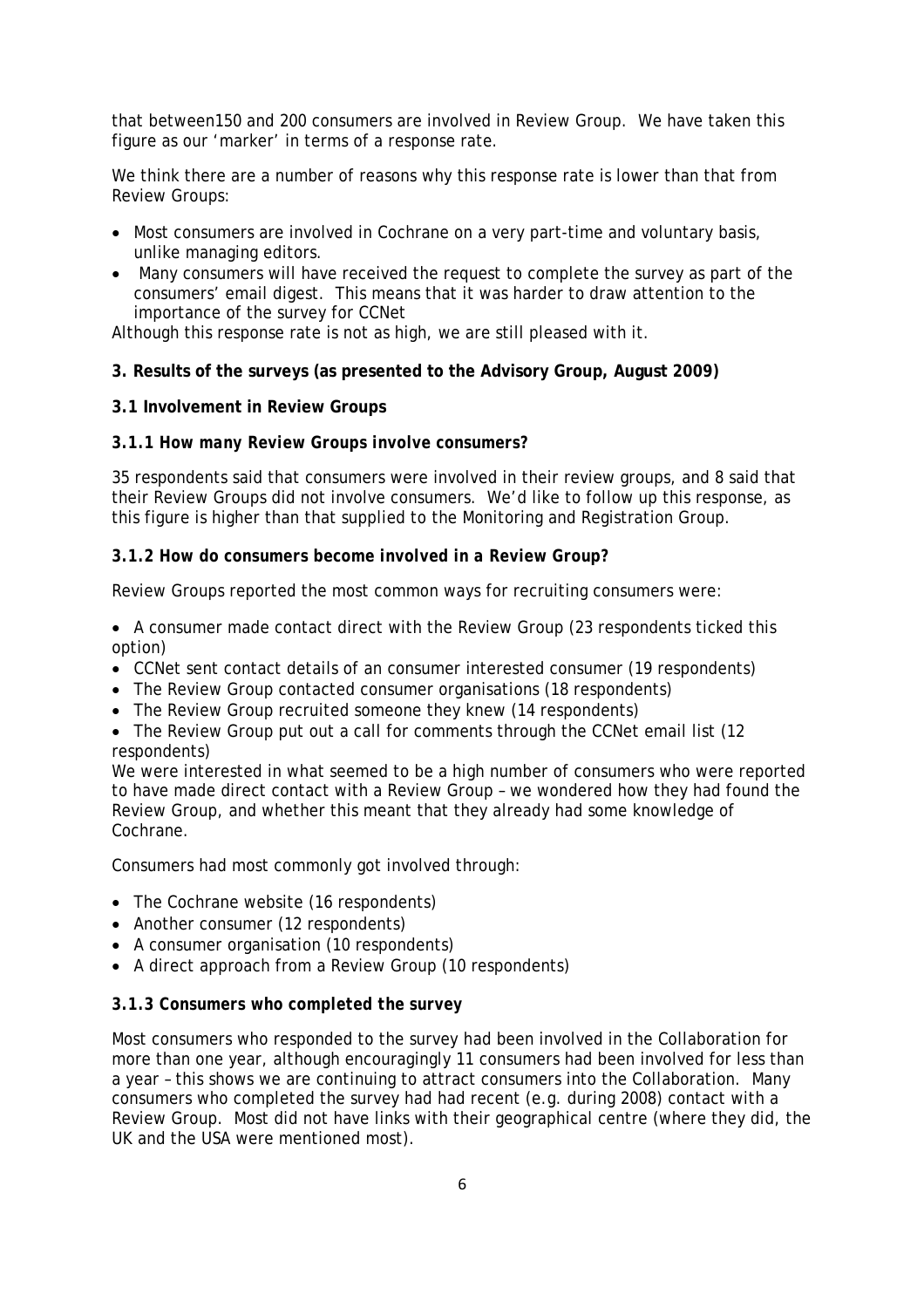44 respondents said that they had been involved with at last one Review Group; with 26 saying they had been involved in at least two Review Groups.

20 respondents said they had never attended a national or international Cochrane conference, and 33 had attended between one and three such events.

21 consumers said they had not attended sessions specifically for consumers at these events. This may reflect the 'type' of consumers who may have completed the survey – if they are involved in Cochrane in other ways (for example as a paid member of staff) they may understandably choose to attend other sessions.

#### *3.1.4 What is the role of consumers within Review Groups?*

Not surprisingly, the most common roles reported by Review Groups and by consumers were:

- Commenting on reviews (44 consumers said they had this role, and 30 respondents to the Review Group survey said consumers had this role)
- Commenting on protocols (34 consumers and 25 Review Groups)
- Commenting on plain English summaries (19 consumers and 24 Review Groups)

Other roles identified frequently by consumers, but less frequently by Review Groups were:

- Raising awareness of evidence based health care (26 consumers said they had this role whereas this was only identified by 9 respondents to the Review Group survey)
- Recruiting other consumers (18 consumers, compared to 10 respondents to the Review Group survey)
- Disseminating information about reviews (17 consumers, compared to nine Review Groups)

12 respondents to the consumer survey said that they were involved in writing plain language summaries, and 10 said that they co-authored reviews.

We gave respondents to the Review Group survey a 'maybe' response option to this question, as we thought that completing this survey might encourage them to think about other possible roles for consumers. Two roles seemed to attract interest: raising awareness about the importance of evidence based health care (12 respondents ticked the maybe option) and recruiting other consumers (10 respondents). We'll aim to follow this up with some phone interviews.

#### *3.1.5 More about involvement in Review Groups*

We were interested that 22 Review Group respondents felt that consumers always understand what their role is, compared with 12 who said that consumers sometimes understood what their role is. This is broadly reflected by consumer respondents.

13 respondents to the Review Group survey said that there is never enough money to enable consumers to carry out their role, and 20 said that their Review Group never runs training for consumers. 16 respondents felt that that they offered support to consumers sometimes, whilst 10 said they always did this. About one half of consumers said that they felt supported.

Consumers' comments on this issue included: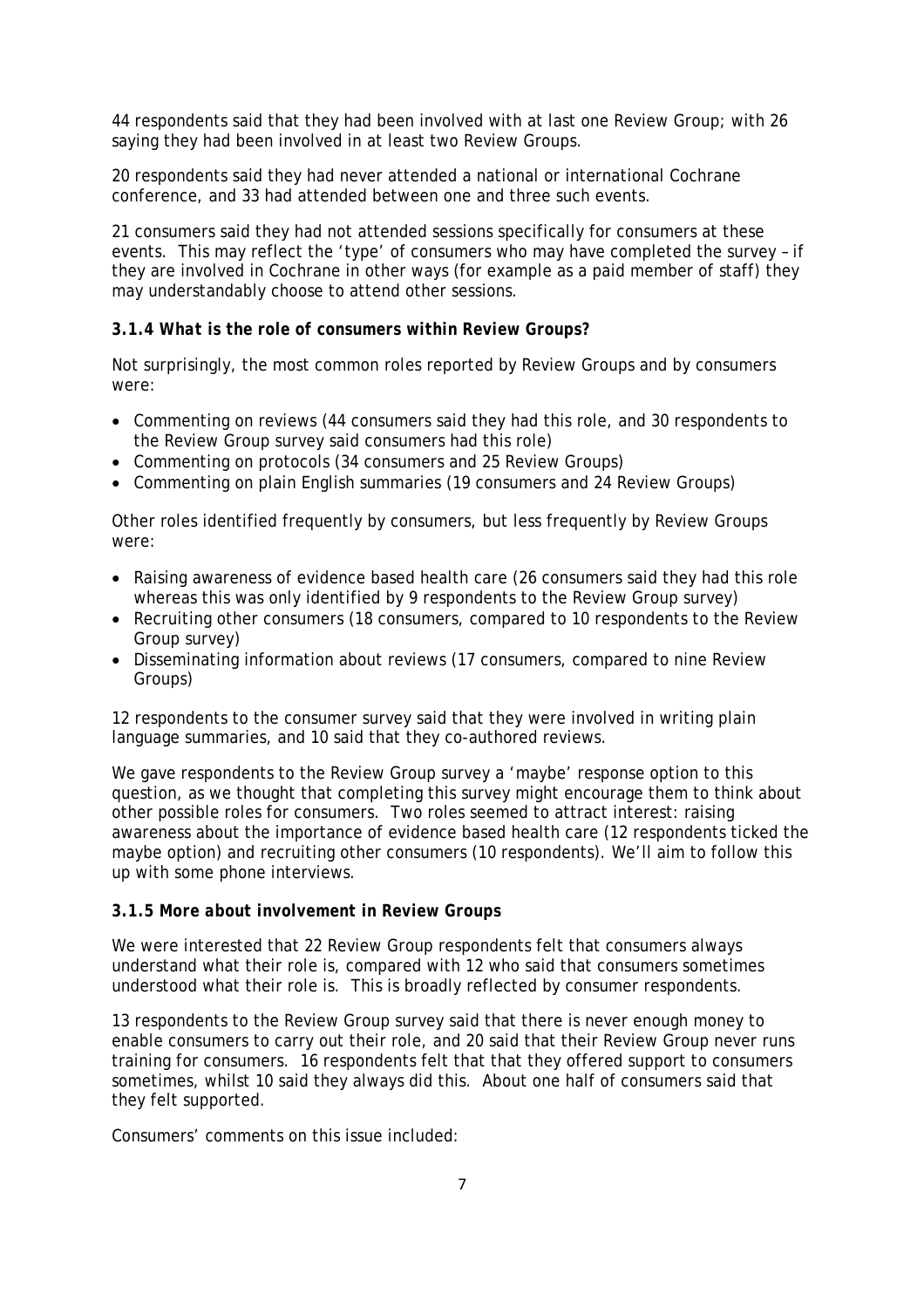*Review Groups appear to appreciate comments but I don't know to what extent the authors take the comments into account and whether they even think consumer input is meaningful. One Review Group (I think Pain) did provide a summary including all peer review comments and the authors' reactions to the comments (which was very interesting!)* 

*I don't feel that consumer input is genuinely valued. More tokenistic. I've had limited feedback or acknowledgement for the work I've done, the time frames are usually very short implying considered opinion not valued. I strongly feel that consumers should be paid for their time in participating in reviews. Believe consumers should be given a set MINIMUM time frame in which to respond that is realistic for the amount of work required. Believe it should be mandatory that consumer reviewers be formally acknowledge. I believe Cochrane will recruit and maintain more consumers world wide if these factors are put in place.* 

*Many consumers are not employed; we need financial access to the annual meeting because it is there where you realize that you are part of a larger movement, learn new things, and meet other consumers (and scientists). This is an important part of our training.* 

All respondents said that consumers bring different skills, knowledge or experience and make a positive difference to their Review group at least some of the time. This compares to only half of the consumer respondents who felt that their involvement makes a positive difference to their review Group. We think there may be issues about lack of feedback here – because of the way that the Collaboration works (that is mostly remotely) many consumers may not get feedback on how their contribution has (or has not) made a difference. It was clear that consumers are not always acknowledged in the acknowledgments section of a review (13 Review Groups said they sometimes do this and 3 said they never do this).

# One consumer commented:

*Some of the things, like which groups use my name as a consumer reviewer, I simply don't recall. I only sometimes see the reviews after I do my part, which also means it is sometimes hard to know what effect my comments have, but that is OK. (I feel sure I could get more access to final versions if I were concerned)… But, I'm very busy, and by the time a review is finalized, I've moved on and prefer to think about the next review that appears of interest and whether I have any contribution to make from a consumer/patient point of view.* 

Almost all respondents to the Review Group survey (32 of 33) said that they were aware of the skills consumers have that could help the Review Group.

#### *3.1.6 What benefits do Review Groups want to gain by involving consumers?*

The most common things Review Groups said they wanted from consumers were:

• To improve the readability and/or quality of reviews (38 respondents)

• To improve the usefulness of the plain language summaries (36 respondents) Just over half of the Review Group respondents said that they felt they were gaining these benefits, but 14 said that they were not sure about this. We'd like to follow this up in some phone interviews.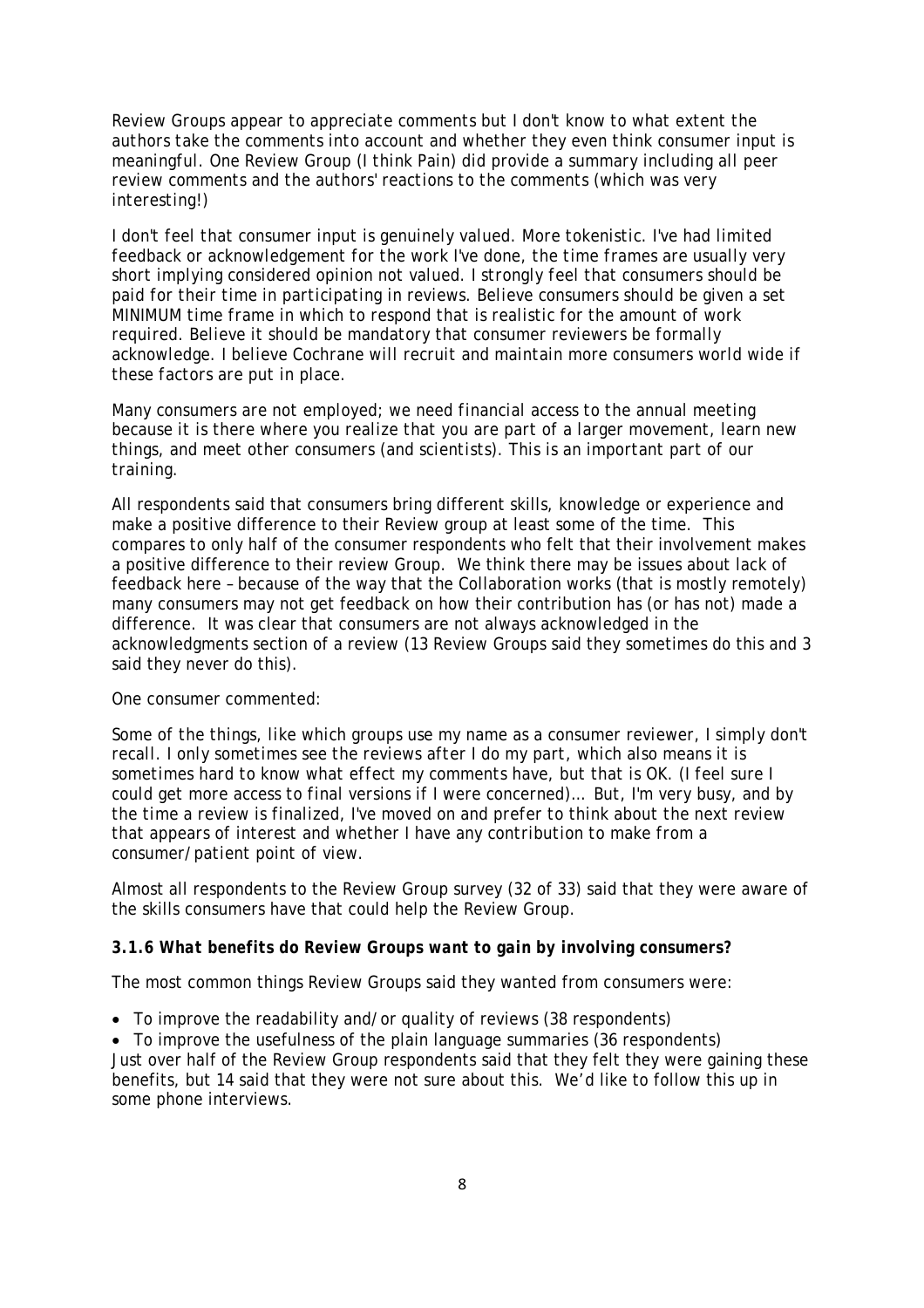# *3.1.7 What do consumers want to achieve through their involvement?*

Consumers gave a variety of aims. The most common related to a desire to:

- Make information about evidence based health care more accessible
- Learn and keep up to date, either with research about a specific condition or with evidence based health care
- Contribute to the development of evidence based health care

#### Comments included:

*Involvement in medical research and who knows may be some influence in it as well. Same time acquiring the most recent data on evidence based health care available.* 

*Furthering my education in and experience with the Cochrane Collaboration provides an opportunity to share information with people in my community and beyond.* 

*Evidence-based information that can be disseminated to mental health service users. Making medical science less scary to those who don't have a background in it.* 

*Help consumers become more involved in research and help research answer the questions that are of most importance to consumers* 

*Learn and understand about how the Cochrane collaboration works and its relevance to health consumers* 

#### *Better information on EBM for consumers worldwide*

*The best quality patient and public involvement in research; itself monitored and evaluated; awareness of what is happening in the wider Collaboration; reinforcement and promotion of the rightness and value of P&P involvement in the whole research process.* 

Over half of the consumer respondents were not sure whether they were achieving these aims. We'd like to follow this up in phone interviews to understand more about why consumers gave these responses.

#### *3.1.8 What are the barriers to involvement?*

The main barrier identified by Review Groups was funding. We were interested that the following were NOT seen as barriers by the majority of respondents:

- Time (19 respondents said they disagreed that this was a barrier compared to 13 who said this was a barrier)
- An understanding of how to find consumers (21 said this was not a barrier commented to 7 who said it was) or how best to involve them (18 did not see this as a barrier, 13 did)
- Inappropriateness of reviews (27 said this was not a barrier compared to 7 who said it was)

#### *3.1.9 What would help more review groups to involve consumers?*

We asked respondents who said that their Review Group did not currently involve consumers to tell us what would help them to do so. The most common responses related to a lack of staff time and the need for more advice and guidance.

#### *3.1.10 How do consumers use reviews?*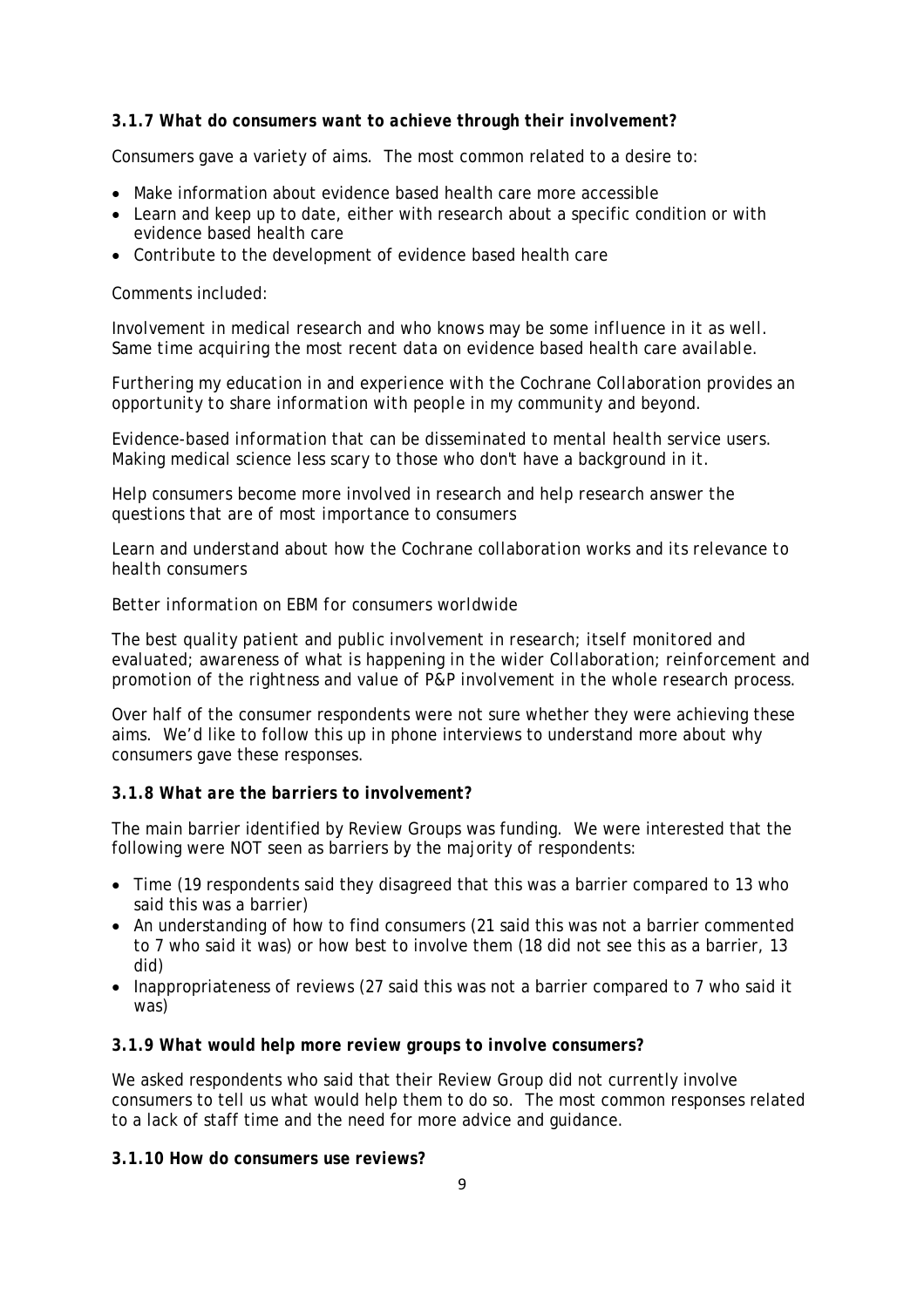Consumers who responded to the survey use all parts of a review to gain information for themselves, with 41 of 42 respondents saying that they used the whole review. Almost all consumers said that they told other people about Cochrane reviews (49 of 53 respondents to this question), and that they use the plain language summary to do this. This illustrates the importance of the plain language summary.

# **2 Views about CCNet**

# *3.2.1 The vision and aims of CCNet*

Almost all of the respondents to the Review Group survey said that they felt that the vision and aims of CCNet are appropriate. However, consumers were less convinced, with 14 respondents saying that the vision was only 'maybe' the right one. We'd like to follow this up in the phone interviews, to ask consumers what their vision is for CCNet.

It's interesting to note that 34 respondents to the Review Group survey and 18 consumers said that they did not know whether CCNet was achieving its aims. Again this may relate to the way that the Collaboration works – it is harder to keep people up-to-date when contact is sporadic. But this is perhaps something we need to work harder at.

# *3.2.2 Views about the work of CCNet*

Most consumers who responded to the survey find the newsletter informative (44 of the 59 who responded to this question) and the website useful (39 respondents). Many consumer respondents (39 of 58 respondents) said that they had used information provided by CCNet to help them to fulfil their role, and that the CCNet email discussion list helped them to link up with consumers in other countries (41 respondents).

In contrast, most Review Groups did not have a view about the website – perhaps we need to do more to publicise it and the resources it contains.

Review Groups were also less likely to say that they had referred consumers to guidance produced by CCNet – again this suggest we could do more to tell Review Groups about the guidance we have produced.

Perhaps most interesting, a significant number of Review Groups said that they did not feel up-to-date with what CCNet is doing (20 respondents, as opposed to 9 saying they did feel up-to-date). Again this perhaps reflects on the way that the Collaboration works, where many Groups may not be aware of what other Groups are doing.

#### *3.2.3 Which activities should CCNet undertake as a priority?*

In both surveys we asked respondents to list two things that CCNet should be doing as a priority. Review Groups prioritised training and support and identifying and recruiting consumers.

Comments included:

*Try to establish that in every review a special consumer page is added as part of the review in order to increase consumers' input and to make Cochrane reviews more interesting to read* 

*Provide a supportive network and friendly front door for consumers to access the large and complex Cochrane Collaboration.*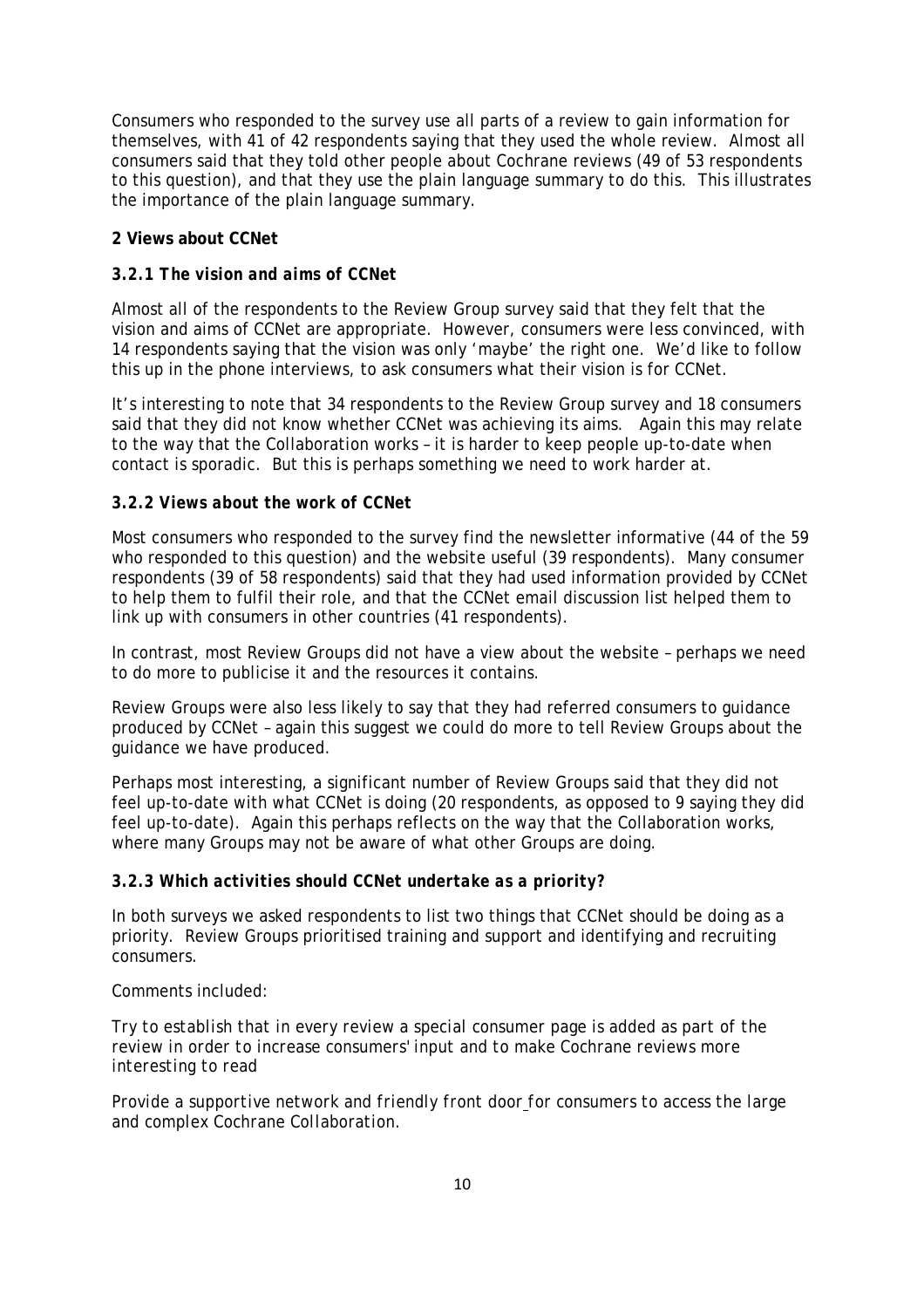*Ensure that consumers fulfil a role that benefits both them and the review groups that they are affiliated with.* 

Consumers also prioritised training and support, but saw the promotion of effective consumer involvement across the Collaboration as the other key role for CCNet. Comments included:

*Monitoring and ensuring meaningful consumer involvement in all Cochrane Collaboration activities.* 

*Increase the understanding of Review Groups about the importance of consumer input and the consumer perspective* 

*Stimulate consumers to be critical and active and to learn how to contribute usefully* 

*Provide a web class on how best to use the resources available for consumers. Something that is accessible time and time again.* 

*I would put communication and support at the top - with those other things can happen.* 

#### *3.2.4 Should an umbrella group such as CCNet exist?*

37 consumer respondents agreed that it was important too have an umbrella group such as CCNet. Two did not. It's interesting that 11 only partly agreed.

One consumer commented:

*Most consumer commenting on protocols is carried out remotely (by email). Physical contact with Review Group personnel only occurs at Colloquia or other general meetings, This can make consumer commenting a 'lonely' business and the CCNet mailing list helps to bring consumer together.* 

#### Another said:

*I think the CCNet needs infrastructure funding but I know this is very difficult to obtain. I also think that it would help to try to develop a structure where consumers are linked together either by country and language (branches of CCNet) or by CRGs where they share a common health issue. These somehow then feed into the main CCNet team… I feel we need some structure that supports and shares experiences at the grass roots, and provides a two way communication between the grass roots and the CCNet team.* 

All respondents to the review group survey felt that an umbrella organisation was important (38 respondents), or did not have a view (7 respondents).

#### **4. Results of the interviews (as presented to the Advisory group, September 2009)**

This report summarises findings from the interviews which were undertaken during August and September 2009. Section 2 describes how I went about the interviews. In sections 3-7 I have grouped the findings from the interviews under the key objectives of this review, thus:

- Section 3 looks at why consumers get involved in Cochrane and how they are recruited.
- Section 4 examines how consumers are involved in review groups
- Section 5 looks at the level of impact consumers have in review groups they are involved with.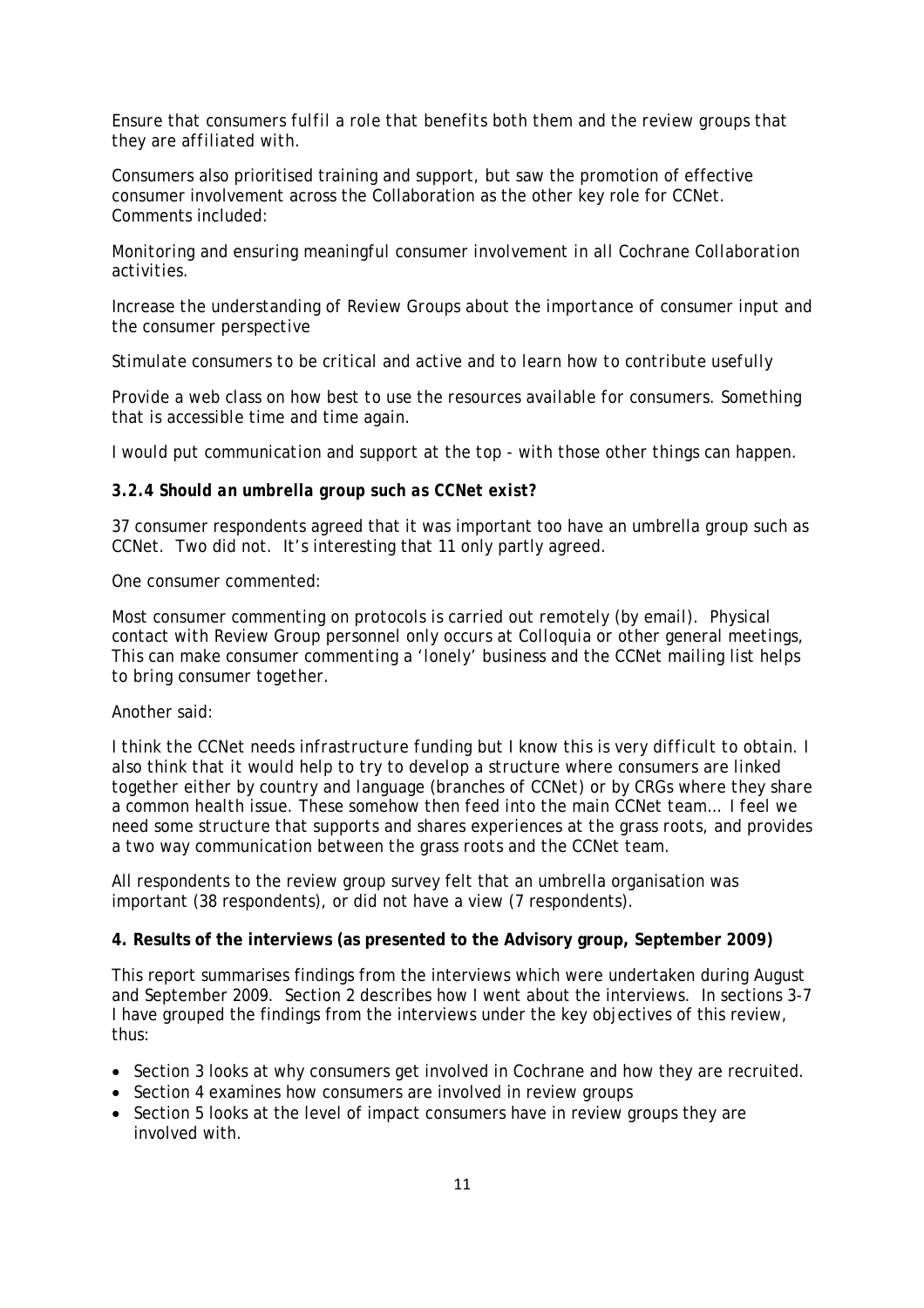- Section 6 examines how consumers are supported to be involved in review groups, and the level of commitment to this.
- Section 7 covers the role of CCNet in supporting consumers within the Collaboration.

At the request of the Advisory Group, I asked some additional questions of interviewees about the role of the Collaboration's leadership with regard to consumer involvement. This is covered in section 8. In section 9 I look at how these interviews help us to address the key aims of the review. Finally in sections 10 and 11 I outline what we'd like to discuss with the Advisory Group and what will happen next.

#### **4.2. About the interviews**

Following our meeting in July I re-drafted interview schedules for consumers and for Review Group staff, in response to comments from members of the Advisory Group. Janney and I then agreed a final list of people to approach for interview.

I promised anonymity to the people I interviewed. Quotes from interviewees are in *italic text.* I have included lots of quotes, in order to give you as full a picture as possible as to the flavour of people's comments.

I interviewed members of staff from four Review Groups, two of which are based in the UK and two in Canada. I also interviewed six consumers, based in Australia, New Zealand, the UK and the USA mainly by telephone (2 consumers by email). Two of the consumers I spoke with had tried to engage with Cochrane, but not managed to get beyond the enquiry stage. One was still new, having engaged with the Consumer Network but not yet with a Review Group. The other consumers had all been involved with a Review Group. These consumers are involved in commenting on protocols and reviews (consumers A and E), and writing plain language summaries (consumer B – who is paid on a part-time basis to do this).

#### **4.3. Why consumers get involved in Cochrane and how they are recruited**

#### *4.3.1. Motivations for getting involved in Ihe Cochrane Collaboration*

Three of the consumers I spoke with were introduced to the Collaboration by people who were already involved in it, either as a researcher or a consumer.

Some consumers were motivated by an interest in evidence based medicine:

*I was intrigued by the Cochrane Collaboration's approach to evidence based medicine… I became interested in being a referee, a consumer referee, because the science is my passion…* (Consumer A)

Three consumers wanted to make health research (and Cochrane reviews in particular) more accessible:

*I also was hoping that I could somehow take the Cochrane information and make it available to people who come on our website. We have a huge website and following…. I would really like to be able to make the Cochrane Collaboration information available to the constituency that you know follows our work.* (Consumer A)

[I wanted] *to help other people understand where medical research comes from and make more of it available to people.* (Consumer B)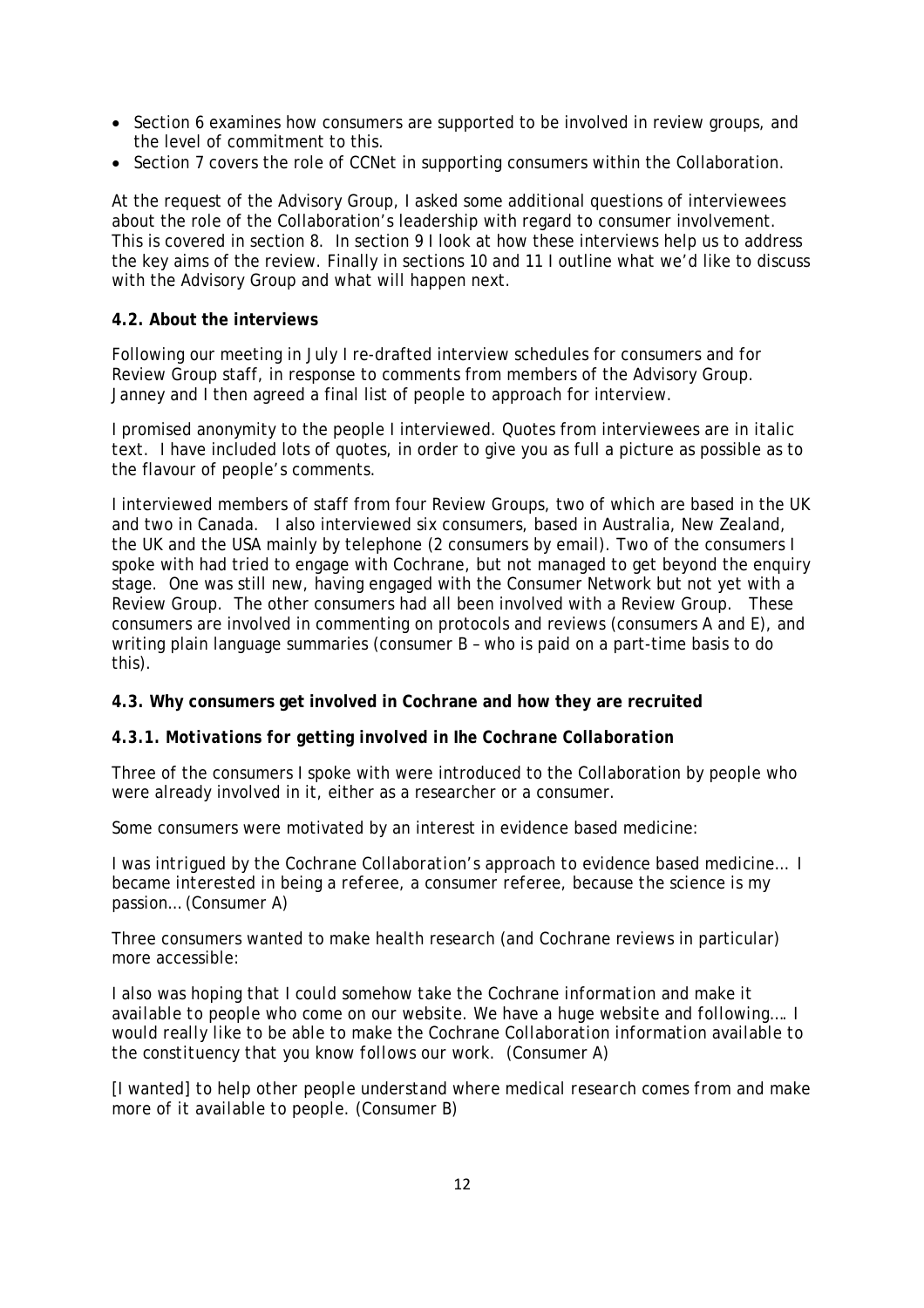*My passion for reading medical reviews and pharmacology involved was what initially drew me… Refereeing Cochrane reviews and protocols allowed me to suggest layperson technology which could assist consumers when using the Cochrane Collaboration Library.*  (Consumer E)

Two of the consumers I interviewed who had been involved for some time felt that they were gaining the benefits they had sought. Another consumer, who had been involved for over a year, was less sure:

*I'm kind of feeling like it's a mystery a bit. It's like I'm reaching out and I want to grab it and I want to use it, but it seems complex or complicated or cumbersome for me to do it…. I have not devoted a lot of time to trying to find out for myself... I know it's a rich resource.* (Consumer A)

#### *4.3.2. What skills do Review Groups want consumers to have?*

Some of the Review Group interviewees were very clear about the skills required from consumers involved in their Review Group. Review Group Three has targeted a small group of consumers who have very specific skills that will be useful to the Group – for example journalism.

There was a recognition that Review Groups might recruit consumers who do not have the skills required to undertake a review:

*My worry is that* [consumers] *are brought in on one premise that you've had the is disease, you're a caring person with time enough to devote and you buy into the Cochrane ethic and so on, but actually when it comes down to sitting and reading a*  paper, there are very specific skills which they may or may not have. (Review Group One)

Review Group Two recognised that their requirement of computer literacy means that some consumers are excluded:

*We prefer that they have sort of basic word processing and computer skills because we like to do it electronically, but we also have an eye to being equitable and things like that so we have tried to engage people who maybe are in different socio economic classes or who maybe find printing the reviews expensive or find accessing a computer troublesome, so in the past I have sort of couriered reviews and done things by hand and then sort of typed in the responses but it doesn't happen very often… We don't really have the capacity to do that but we do recognise that that leaves out a segment of the population that might be really affected by these conditions and treatments.* (Review Group Two)

This Review Group offers training to build consumers' skills in reviewing

#### *4.3.3. What skills do consumers feel are needed to be involved with Cochrane?*

Two of the consumers I interviewed commented on the level of skill needed by consumers who get involved with Cochrane:

*I think you definitely have to have a rather rich in-depth understanding of your subject matter, if you're going to truly be a reviewer who can look between the lines. You can get consumers come in who have an interest in the area, who are not, who don't have sort of an in-depth understanding and they will do certainly a review that may be adequate but if you really want a review, I mean a consumer referee in a given area who is going to be useful in terms of really seeing in terms of what needs to be done then you*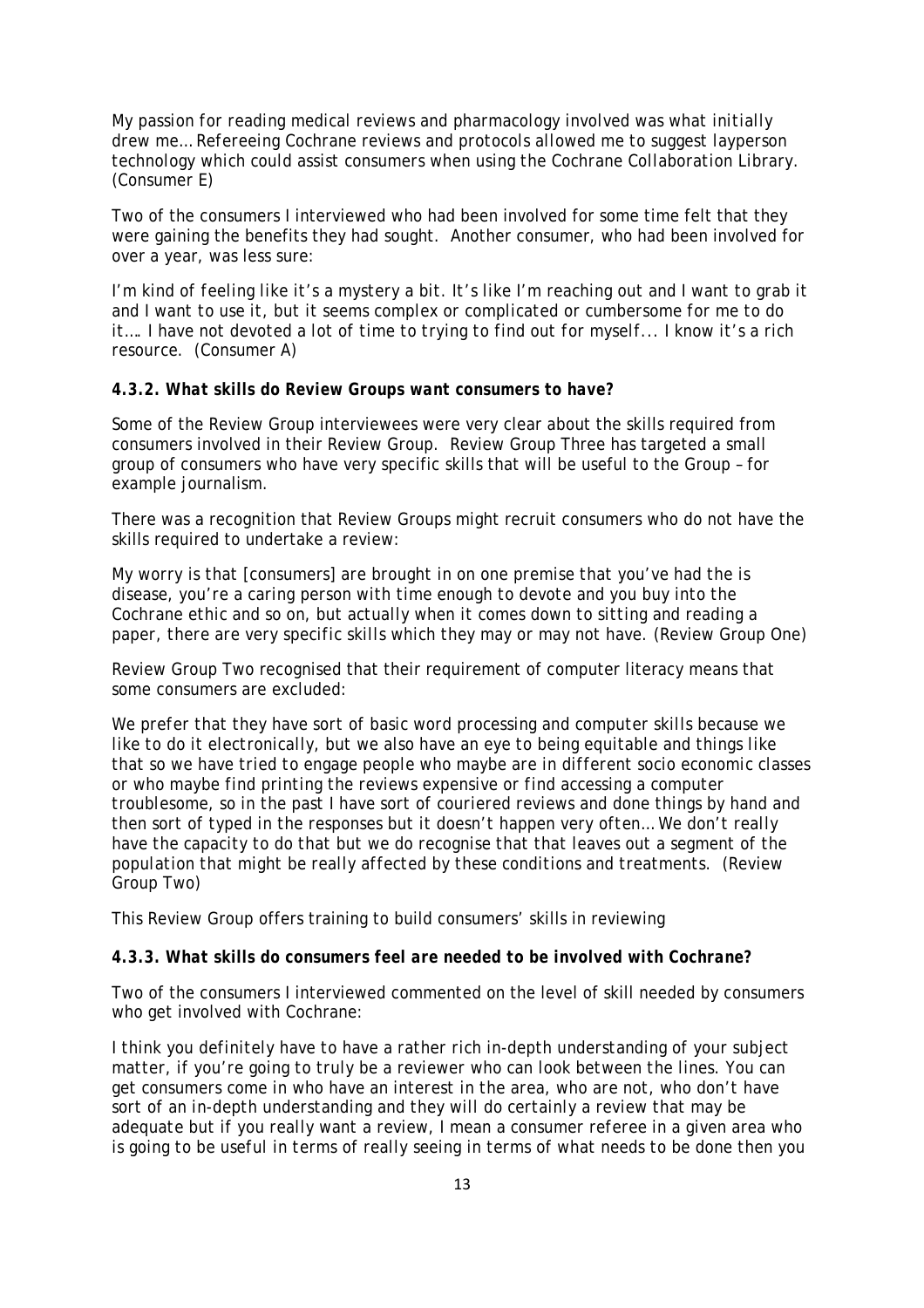*have to have someone who as some understanding both of studies, of science and has an interest in it and it willing to take the time.* (Consumer A)

*I think it does help to have a scientific or medical background, but it's not as important as it used to be because you can just Google practically everything and come up with an answer. To do what I'm doing you need to be able to write… You've got to be able to write in literate English.* (Consumer B)

#### *4.3.4. The experience of consumers who did not manage to get involved*

Two consumers talked about their experience of trying, and failing, to get involved in Cochrane:

*I'm just not quite sure what happened... Maybe there was nothing for me...* [Name of consumer] *got in touch with me, she emailed me… I had some kind of phone call and I sent her a CV… I thought I could maybe do some feedback… given I knew something about research…* (Consumer D)

*The guts of the story is small.* [Name of consumer] *nominated me. I followed all the procedures that you are supposed to follow and met a constant stone wall. I repeated the process with the same result. End of story. Either everything went "missing in the mail" or someone at the top was deliberately obstructing the involvement of someone known to hold critical views.* (Consumer F)

The consumer I interviewed who has yet to receive a response from the Review Group she had applied to join described a similar experience:

*I kind of sit on the edge of my seat thinking you know I hope something will come along soon that's of interest and I guess I haven't really received anything.* (Consumer C)

#### *4.3.5. What would make getting involved easier, as a new consumer?*

Consumers identified some things that had made their induction into Cochrane easier. Consumer B was able to attend a course on systematic reviews run by her review group. She felt this had helped enormously:

*I was really, really lucky… I got a thorough understanding of what a systematic review is, how they look for data, the statistics, we had a day on statistics, and Revman as well. So I got my head round quite a lot of complicated stuff.* 

Another consumer had gained helpful information from the CCNet website:

*Well I really enjoyed you know the like Cochrane website, like the Consumer Net website and the different electronic documents that are on there like I printed those, I looked through them multiple times and I printed them out and I read them and they're really, really good*. (Consumer C)

One of the consumers who did not manage to get involved felt that a personal contact would have been helpful:

*If there was a division in Cochrane that was dealing with* [my condition]*, I think that would have helped, if somebody from that… if someone had perhaps called or emailed… I think I could have been perhaps helpful. … Where there's a personal contact it's always better.* (Consumer D)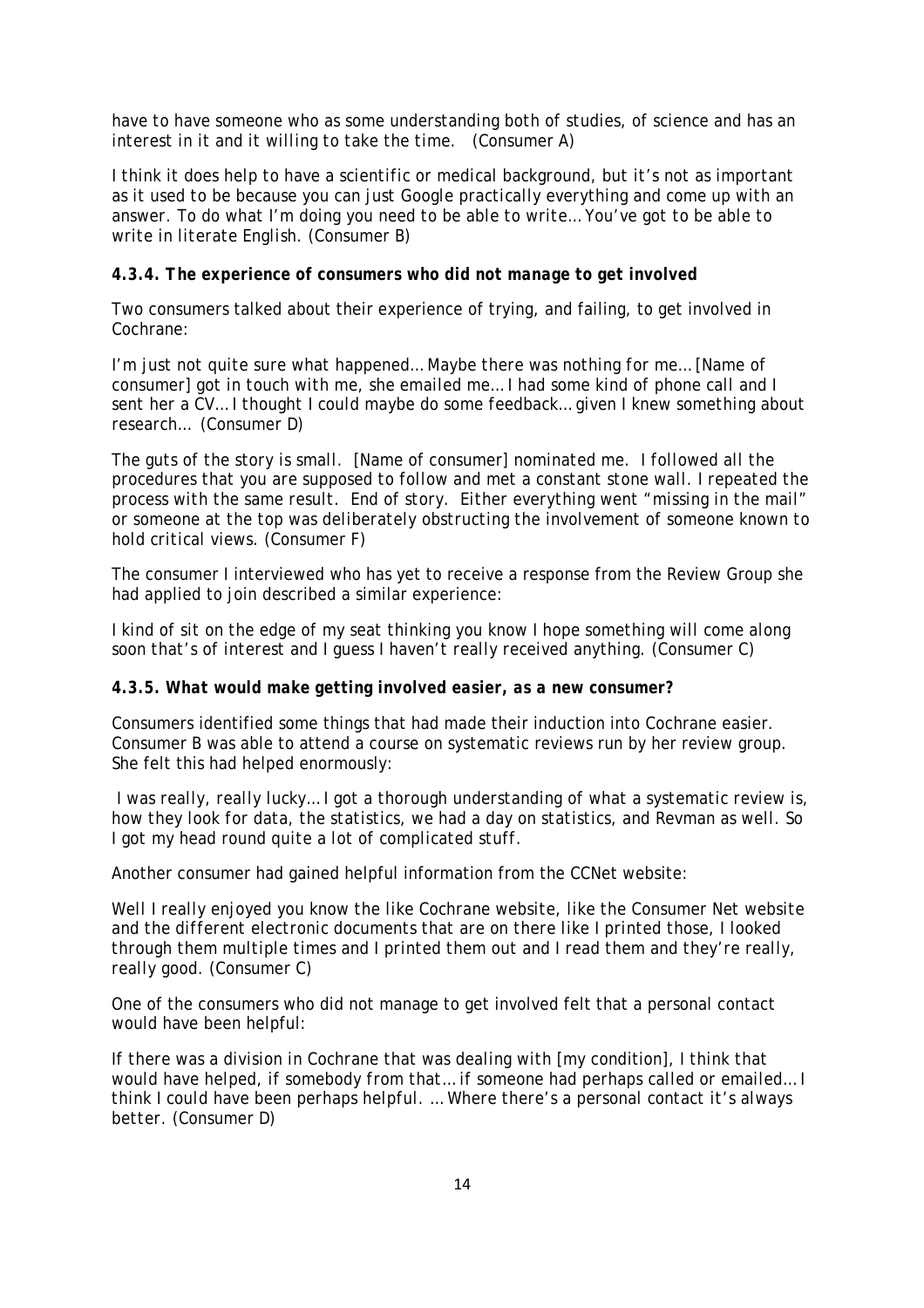#### **5. How consumers are involved in review groups**

#### *5.1. An overview*

The number of consumers involved in the Review Groups I interviewed and the extent of their involvement varied hugely. Review Group One was only involving one consumer. Review Group Two was involving 38 consumers (of whom 17 or 18 were reported to be active), and plans to recruit another 60 consumers in the coming year. Review Group Three involved a small number of consumers on an ongoing basis. Review Group Four also involves a small number of consumers on an ongoing basis, but draws in other consumers, attracted through the CCNet emails, for specific tasks:

*Initially we had a group and still do have a group of consumers who contacted the Group or who we found by various means but more recently we've used the Consumer Network and sent titles via the email system. And we have managed to get some consumers to agree to look at our reviews and sometimes not…* (Review Group Four)

The number of consumers involved does not reflect the commitment of the Review Group, nor the attempts made by the Managing Editor or by others involved in the Group to engage consumers. The interviewee in Review Group One attributed difficulties in recruitment to the subject matter of her Review Group:

*We only have one consumer and it took moving heaven and earth to get her. We're one of those difficult groups... because of the subject matter… It's a real problem. And you get people like the Pregnancy and Childbirth Group, it's wonderful to be pregnant, it's easy to get people… It's much harder to get people with a sort of socially unacceptable condition… to come forward… and not only face it and help us, but face it themselves, having to keep reading about it….* 

Two interviewees were concerned that the complexity of the task put people off:

*We had one guy who read one review for us, but he was, I don't think he'd ever read a scientific paper before, and he really, really struggled, and felt he was out of his league somehow, so he didn't come back and we didn't get anything that we felt was particularly useful from him. And then we had another couple of people contact us and I sent them all the support material that we routinely supply and they were just horrified at the scale of what was being asked. I think the level of expertise to be honest. We make it sound simple but I don't think it is at all simple to look at a review and comment sensibly on it, so it doesn't surprise me that consumers are few and far between.* (Review Group One)

The interviewee in Review Group Three had made a conscious choice to limit the number and 'type' of consumers involved in her Review Group:

*We don't want a cast of thousands, we really don't…. The reality is, four to six consumers*  who are knowledgeable enough to be able to help with some of the writing and vetting *issues…* (Review Group Three)

#### *5.2. The role of consumers in developing plain language summaries*

All of the Review Groups involved consumers in the development of plain language summaries. However, there was no consistent approach across the Groups. For example, Group One sends selected reviews to their consumer and asks her to comment on anything she wishes.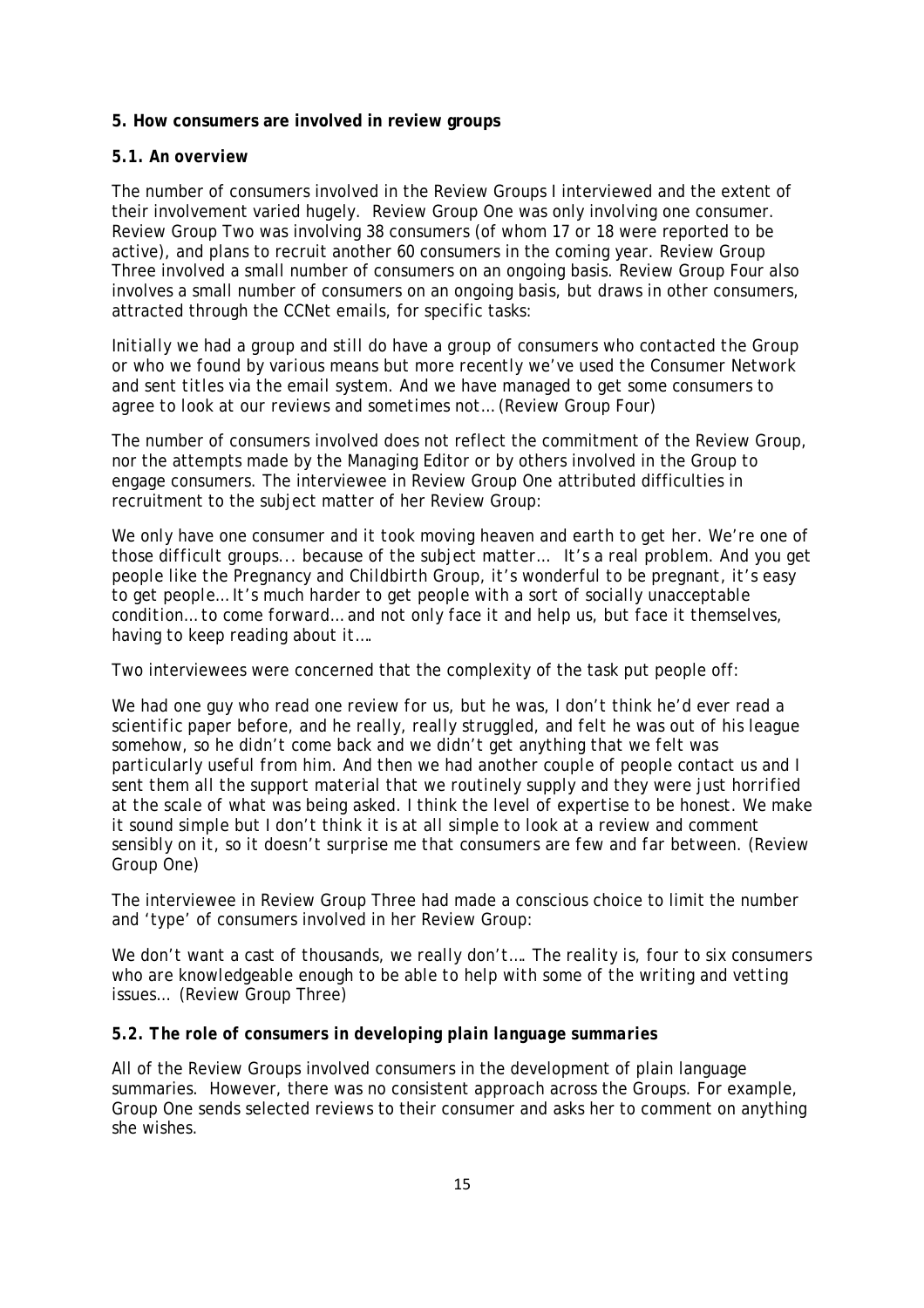*If I give her a review I want her to look at as much of it as she can cope with, including the plain language summary… It's the hardest bit and I don't mean that to sound patronising. But I really think it's a very special skill and you know it's ironic because it's always the thing that gets left to the very end as if it was the least important part of the review, when actually we know it is the most widely read version of any review and we spend the least amount of time on it.* 

Consumers may comment on some summaries because of lack of time or lack of volunteers.

Review Group Three commented:

*If I've got the luxury of two or three weeks then I'll send it* [to a consumer] *out but other than that I frequently do it myself.* (Review Group Three)

Review Group Four asks the same consumer to work on all of their summaries:

*We've found it better to concentrate on one person, because their understanding of our reviews increases and is more helpful…* (Review Group Four)

Consumers were clear that the plain language summaries are very important:

*They're very useful because they are nice and plain and simple really, they do bring it right back to basics and provide a nice little snapshot. I've used them a lot...* (Consumer C)

They were also clear that consumers have a key role in preparing them or commenting on them:

*I remember when I was doing refereeing I worked very, very hard to make sure that the plain language summary they had was a plain language summary and did accurately reflect what the conclusions were, what the analysis was, instead of having it be not reflective of what the analysis was… but I think it's critical because most people don't have the expertise… you have to make it accessible for them and for healthcare journalists.* (Consumer A)

*Health professionals may prefer medical jargon, hence fail to recognise when simplification is necessary for consumer purpose. Reviews which are too technical or complex would be off-putting for most consumers to wade through.* (Consumer E)

**6. The level of impact consumers have in review groups they are involved with** 

#### *6.1. The perspectives of Review Groups*

I asked each of the Review Group interviewees if they could give me an example of consumer involvement which had made a difference in their Review Group. This isn't easy for people to do, as one interviewee pointed out:

*It's very often on just clarifying things where we've been too jargon-y, so we'll untangle that, particularly in the abstract or the plain language summary… So I particularly value*  [the consumer's] *input on that, but I couldn't easily give you a before and after how* [the consumer] *changed anything.* (Review Group One)

However, three Review Group interviewees were able to offer examples of where consumer involvement had had an impact. In one, the involvement of consumers led to increased publicity for a review and highlighting to researchers the need for further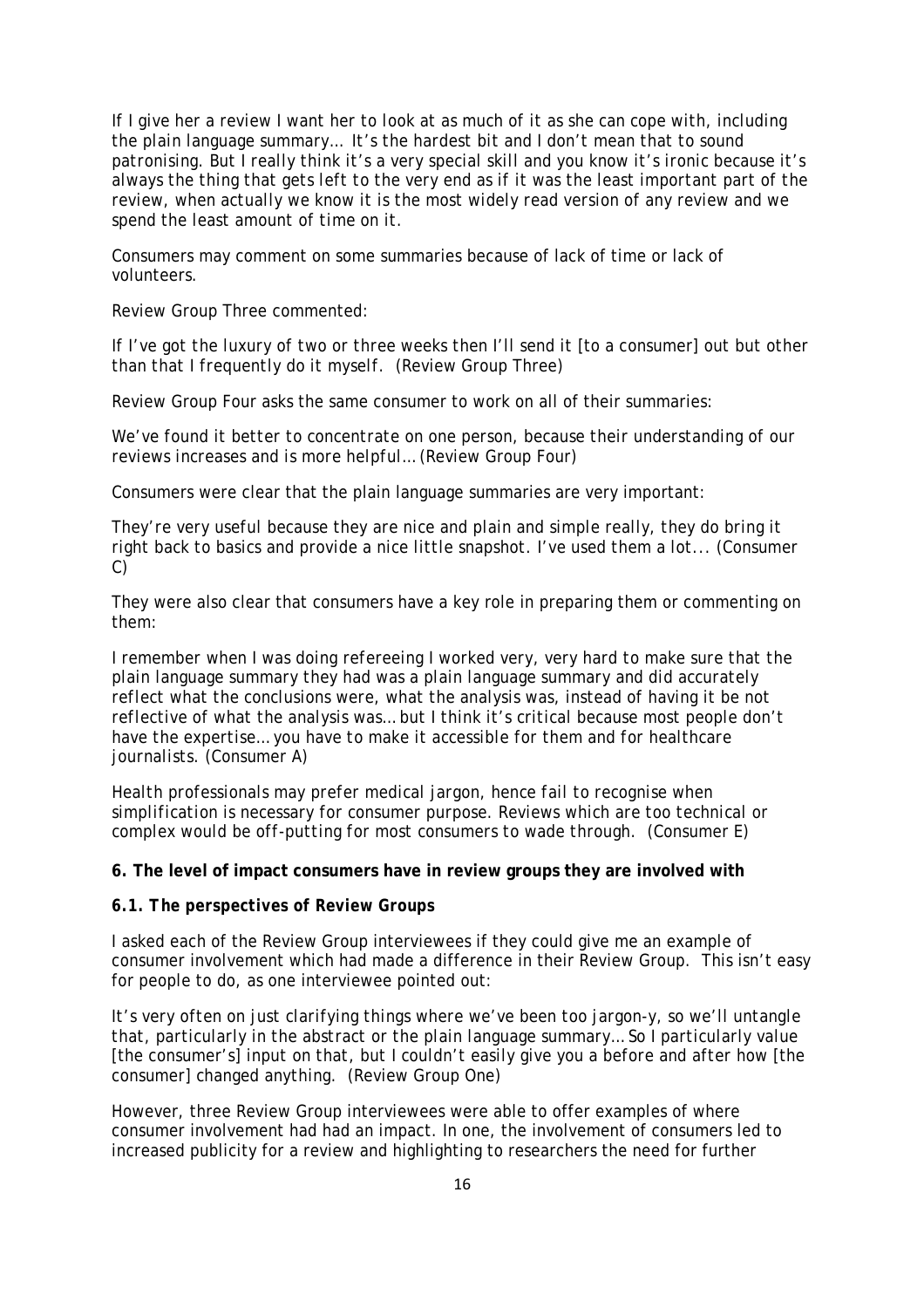research in an area. This Review Group has also noted that reviewers are often positive about the feedback from consumer reviewers:

*I do ask the editors for feedback on the consumer comments and for the most part the feedback's positive. I mean it does, it is a sort of distinct fresh set of eyes, somebody who doesn't work in the field necessarily, but lives with the condition and their impression of the medications or the treatment might be different than the person who's more in the research side of things or the clinical side.* (Review Group Two)

In Review Group One, the involvement of a consumer led to the development of a glossary:

*And also we did something prompted by* [the consumer]… *not that* [the consumer] *asked for but I could see that she was struggling with some of the terms… So my colleague and I put together a glossary... And that was directly from, I don't think we would have dreamed of doing that if we hadn't, if* [the consumer] *hadn't struggled.…* (Review Group One)

For this Review Group, simply being able to meet Cochrane requirements had an impact:

*We were repeatedly being criticised by the Monitoring and Registration Group because we had no consumers and my colleagues said well so what, we're not interested. But I like to tick the boxes, even if they're less important. And it was nice to be able to turn around and say to the MRG, you know, we've got a consumer…* (Review Group One)

Review Group Three has two consumers on its board. This is seen to be very useful:

*The two consumers that we have on our board absolutely bring a different perspective to the wording of our policies, to the working of our procedures. They bring their expertise from their professional lives… They really give wonderful input…* (Review Group Three)

However, there are also some negative impacts, as Review Group Two pointed out:

*One of the downsides that we've noticed is that sometimes… the consumers forget that this is somebody's major project that they've worked two years on and they can be a little bit harsh in their…. So sometimes like we have even edited some consumer comments if they're a bit too hard, you know, so we kind of gently remind people you know, if it's, even if it seems ridiculous to you, don't write that it's ridiculous, offer some alternative…. In terms of negative feedback from editors, I think that's what we hear sometimes… But for the most part consumers have really enriched the reviews when they've finished.* (Review Group Two)

*6.2. The impact of involvement, from a consumer perspective* 

All of the consumers I spoke with found it very hard to comment on whether their involvement had had any impact. Only one consumer could give an example of where she knew she had made a difference:

*There was one* [review] *where I said what it says in the text and what it says in the forest plot doesn't agree. This went backward and forwards two or three times until in the end the author said yes you're right the statistics aren't the way I saw them they're the way you see them… If you go onto the* [name of review group] *website, if you go onto the list of reviews, and search* [her name], *all the ones I've written will come up, because it actually mentions my name and* [name of voluntary organisation]. *That's important.*  (Consumer B)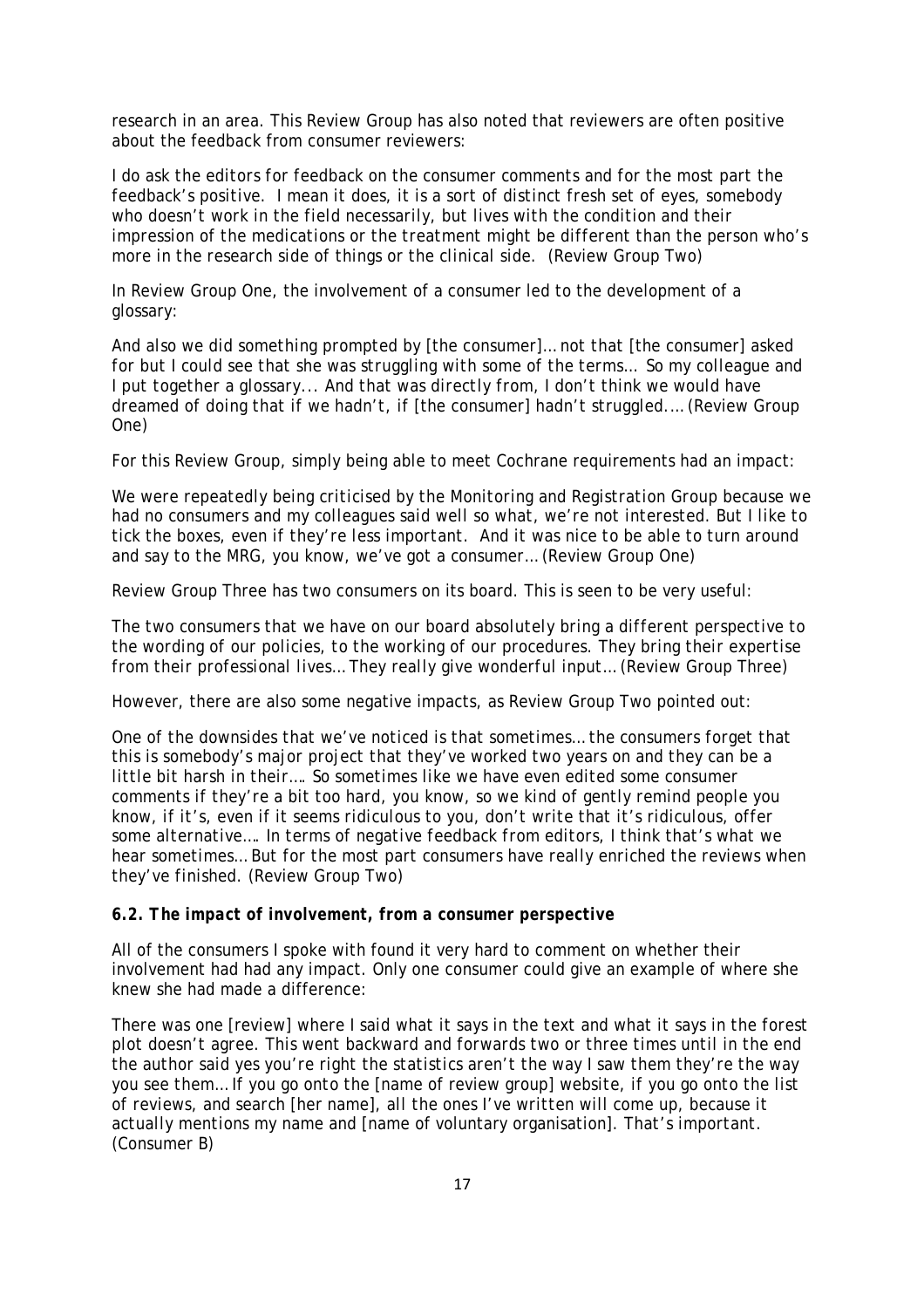**7. How consumers are supported to be involved in Review Groups, and the level of commitment to this** 

#### *7.1. Training offered to consumers*

One Review Group (Review Group Two) offers face-to-face training to consumers in the country where the Review Group is based:

*Mostly we have to go right back to square one and sort of explain Cochrane, Cochrane reviews but even more than that where the information comes from so even concepts of evidence based medicine and how a clinician would make a decision and why it's important to look at evidence and things like that you know… right from the beginning.* (Review Group Two)

The other Review Groups I interviewed provide written materials to help consumers who are reviewing of protocols or reviews:

*They get the same materials as everyone else does. So they get a welcome CD and it's got… the handbook, we include our guidelines… what reviews we already have, our newsletter, that type of thing, and everybody gets that… And then we offer them a CD if they don't have access to the Library.* (Review Group Three)

*We don't really provide training… We provide any training materials that we can find in the resources.* (Review Group One)

Two of the Review Groups (Groups One and Four) I interviewed were interested in providing training, but did not feel they had the resources to do this themselves:

*I honestly don't think that we have the time or the prepared resources to offer it ourselves, but if you get someone with basic literate skills, a disciplined focussed way of reading, you know and without too much of their own agenda, then you should be able to sit them down for a half day's training and just take them through a review*. (Review Group One)

#### *7.2. What training would consumers find useful?*

Consumer B found a course on systematic reviews to be very useful. Consumer F felt that training on statistics would be useful. Consumer C would have welcomed more online training materials on the CCNet website. Consumer A, who leads a non governmental organisation, commented:

*What would be helpful to me is not the training to be a consumer referee because I know how to do that. What would be helpful to me as a head of major organisation that is critical of health policy… would be like coming to a half day or even a day where I would be very clearly told, informed, how can I use the Cochrane Collaboration information and infrastructure technologically and what are the costs, and does it cost me \$2,000 a year to have my constituency access the Cochrane Collaboration information? Is really the Cochrane Collaboration data only available to people who are wealthy or to organisations who are wealthy?* 

#### **7.3. The provision of support**

Some of the Review Groups I interviewed felt they struggled to support 'their' consumers.

*I don't think we're doing that very well if I'm honest… I don't know that we give enough support… We're not giving ongoing support, we give advice if they ask us questions for a*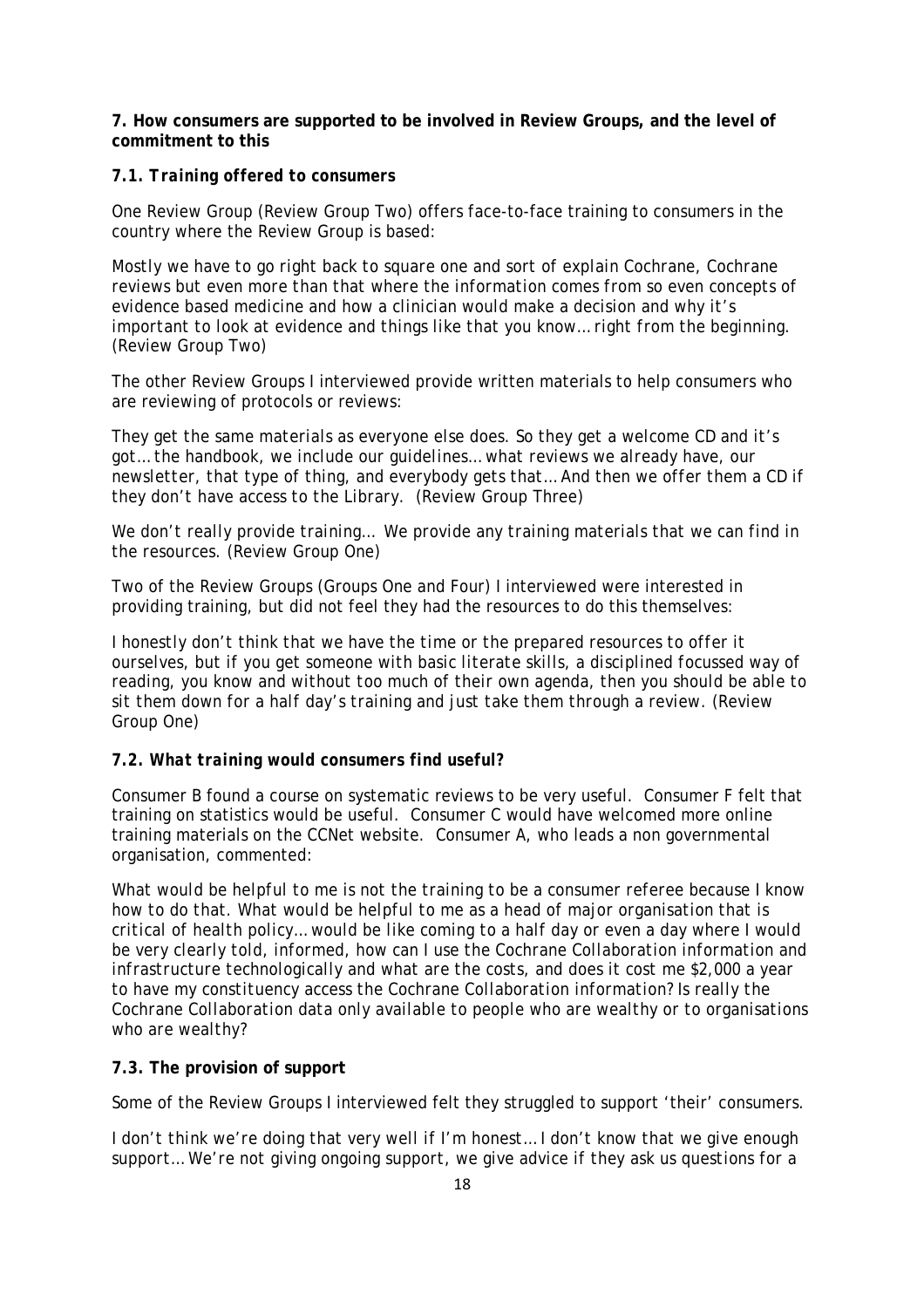*particular review we simply send the information we have about the form and how to fill it in… We'd welcome any advice on how we go about that…* (Review Group Four)

The key type of support offered is advice on how to complete a review:

*Telephone support for when somebody's working through the review, so they can call us whenever they want, we offer them if they are having trouble with printing something out then we will print for them, if they need other information from the review like sometimes it sparks other interests and they'd like a copy of an article or something like that, if it helps them, then we help them with that.* (Review Group Two)

One problem is how to keep consumers engaged when there may be little for them to do over long periods:

*I've only had one or two reviews in the last year that have been finished and come in… So the consumers started saying have you forgotten me?* (Review Group Three)

Review Group Two has a consumer who provides a lot of support to other consumers:

*She sends encouraging emails and she's set up a way for new consumers to team up with old, more experiences consumers to do things. So she does the bulk of keeping everybody enthusiastic and engaged.* 

Two Review Groups reported using feedback to help consumers develop their skills. One commented:

*We polled our consumers last year at* [a Cochrane meeting] *and asked them like what do you need, what do you want, what do you like about volunteering and one things they do want is feedback.* (Review Group Two)

There were also mixed views about how supported consumers felt by their review groups. One consumer drew her main support from the voluntary organisation for which she works – although she felt recognised and respected by her review group. Another felt she was supported by a colleague when she needed advice. Another had a very clear idea about the kind of support she would find useful from her review group:

*You know I've done my reviews and then I don't know ultimately what happens to them… I would love to have somebody send me when there's a [name of condition] review that's published, I'd love to see the fact it was published. I'd use it, I would reference that on my website I'd say to my people I'd say OK there's a been a new Cochrane Collaboration review published in the BMJ or published in wherever, but I don't ever get those notices.* 

Consumer C, who is new to involvement, felt that some kind of personal contact would be helpful:

*Say for instance there was another consumer near me I'd probably take the time to contact them, you know what I mean… Something I wouldn't mind from my* [Review Group] *is to perhaps know who the Australian members are and where they are… whether they're near me basically, I guess it does just feel like a purely online thing at the moment…* 

Consumers had mixed views about whether their skills were recognised by the review groups they worked with. One consumer felt that she may be being ignored:

*At the beginning I was getting a lot of reviews… And I got very good feedback from the people who had asked for the reviews,… But I have not done one in the last year and I*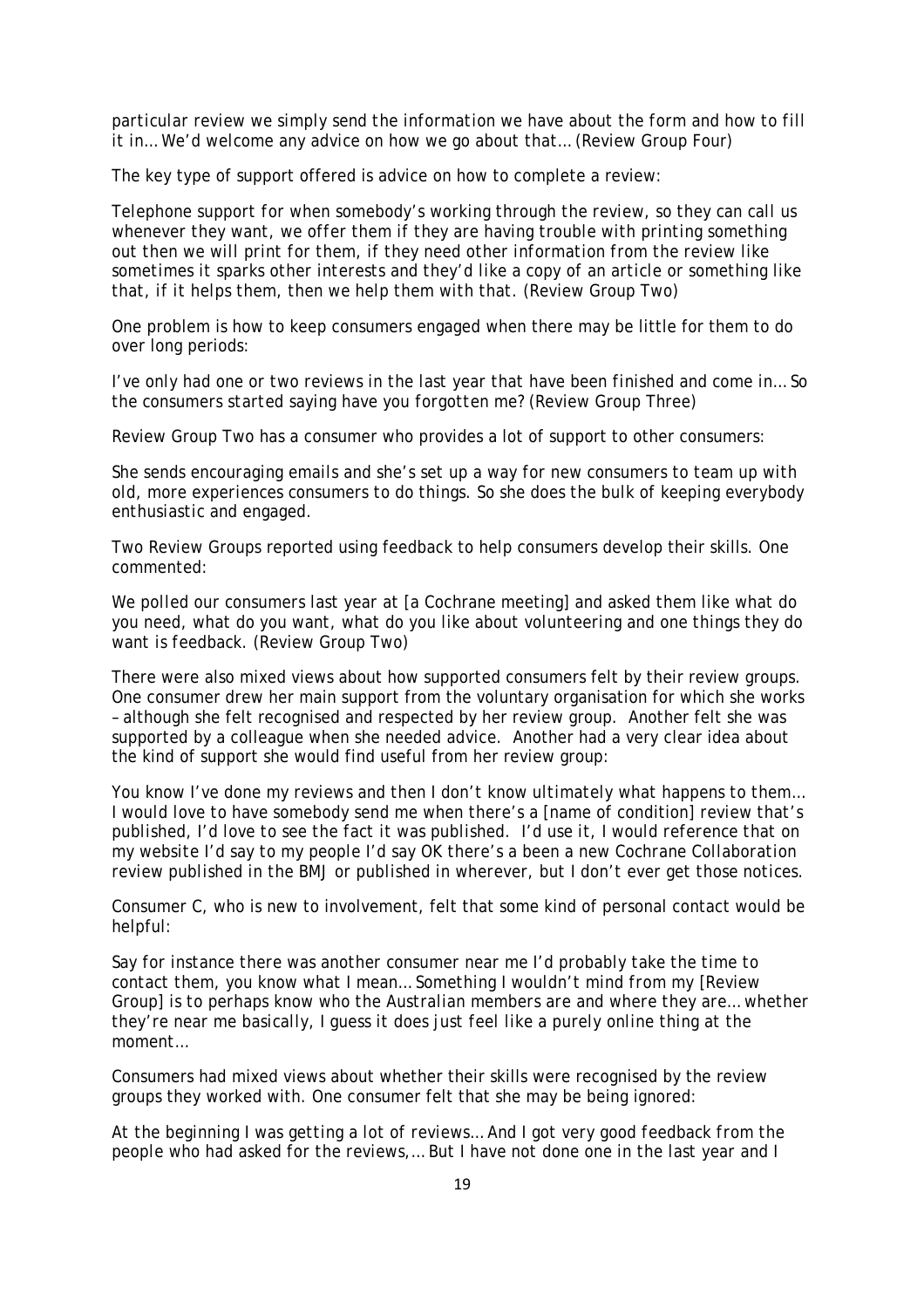*thought to myself but I've seen no notices go out, so I don't know whether or not some people got upset… or whether I haven't got all the notices, or whether people aren't doing them…* (Consumer A)

Another felt she was treated *as an equal* by her Review Group.

#### *7.4. The level of commitment to consumer involvement from Review Groups*

The Managing Editor is key to the promotion of consumer involvement on a day-to-day basis in three of the four Review Groups I spoke with (in the fourth, a member of staff who is not the managing editor has responsibility for consumer involvement). However, the Coordinating Editor also has a key role:

*The director* [of the Review Group] *he values the consumer input quite a lot, and he's created this…* (Review Group 2)

*He* [the Coordinating Editor] *encouraged us to attract as many consumers because he knows that that's part of what the Cochrane remit is… So it's not an isolated stand I've taken.* (Review Group 4)

In some Review Groups, the Coordinating Editor does not support consumer involvement:

*Our Group generally is not interested in consumers as a point of policy if you like, but I*  am personally and think they have a role to play. So I've been told you get on with it if *you want to but don't ask us to spend time on it… It's not quite as negative as I'm making it sound. My co-ed has the philosophical view that I think many would share in the Collaboration that the only legitimate area where consumers should participate is to comment on the plain language summary.* (Review Group One)

In Review Group Four, the motivation to involve consumers *comes from the fact that Review Groups are told that they should have consumer input in their reviews.* 

**8. The role of CCNet in supporting consumers within the Collaboration.** 

#### *8.1. Views about CCNet*

All of the interviewees (Review Group staff and consumers) were positive about the vision of the Cochrane Consumer Network.

[The vision] *is probably why I thought you know I have to find out more about this and I have to see what the deal is and to try and get involved a bit.* (Consumer C)

*If you were going to ask me what did I think was the point of the Consumer Network that would pretty much sum it up, so it just seemed to me a very clear formulation of that they should be doing.* (Review Group One)

Interviewees did not feel well informed about CCNet. Some did not see this as a problem, feeling that they did not have the time and did not need more information. One interviewee did want more contact with the Network, but felt unsure who to do this with:

*I guess what makes our consumer group work is the personal relationships we have with the people, so if we knew somebody who was, we happen to know Janney, but she's involved in so many things, sort of like, who's the face of the Consumer Network, who could we talk to if we had somebody that was sort of like a personal connection we could make I guess that would make it easier for me to connect. It's just contacting them, it doesn't seem very….* (Review Group Two)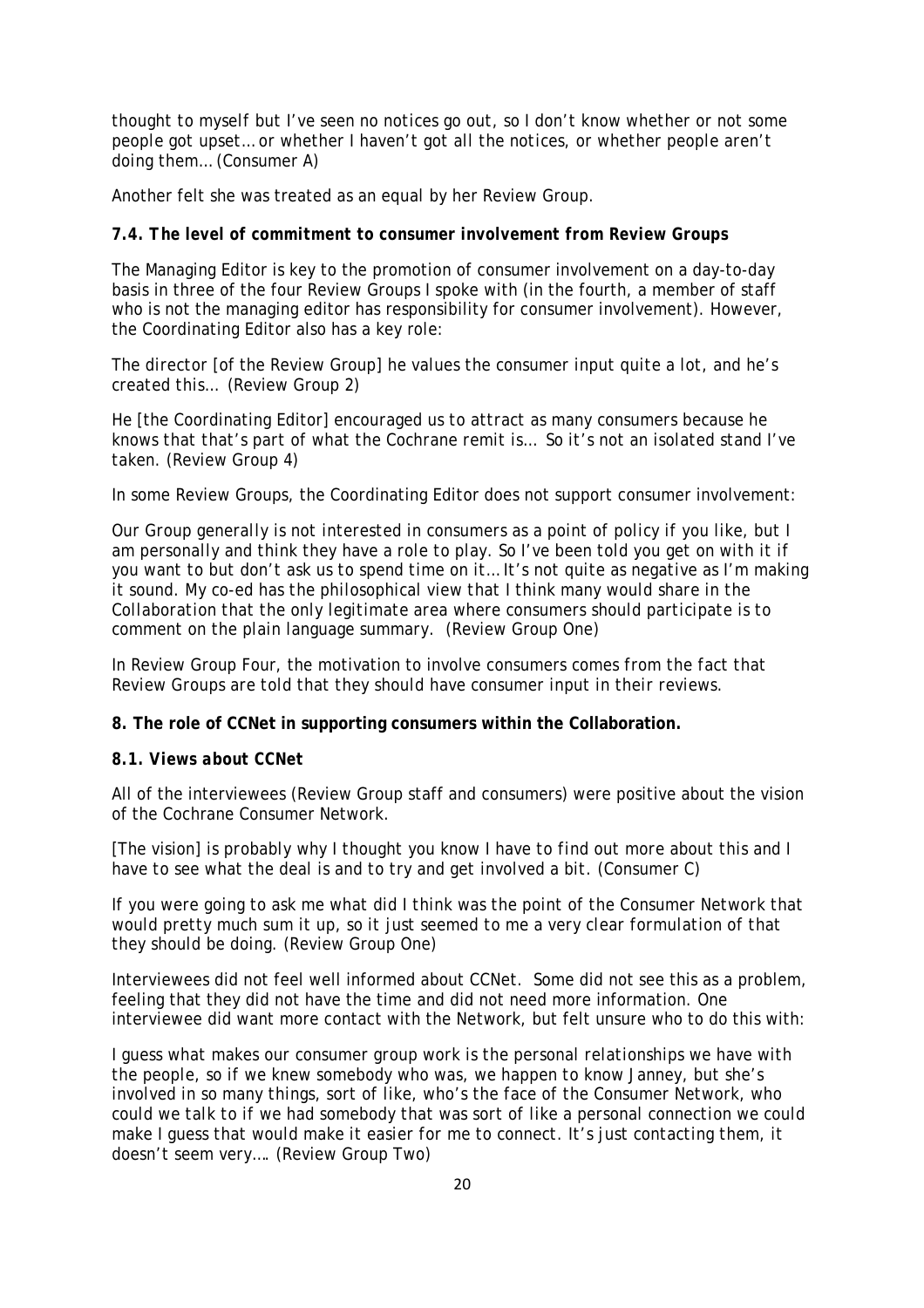None of the people I interviewed felt able to comment on how CCNet should be managed, although one, when asked about whether CCNet could be managed by a geographical centre, felt that this was a possibility.

#### *8.2. Support provided to consumers by CCNet*

I asked consumers whether they felt supported or engaged by CCNet. It was hard for most consumers I interviewed to comment, as they had not engaged with it beyond receiving CCNet emails. One consumer had found the CCNet email list very useful:

*A couple of times I sent emails to the entire group, saying is it really necessary to have the number of people total in the plain language summary, and I got answers from all over the world, I was actually dead impressed.* (Consumer B)

Another consumer, who had initially been excited by reading the information on the CCNet website, felt that the reality of involvement in CCNet was disappointing:

*Because I read all the stuff on the website and I thought gosh that's really interesting I should sign up for that and have a go and see what happens. So I did, and the actual lived experience of that if you like I… was in fact just getting a lot of emails saying would you like to review this, you know, you can review that, I guess the reality of what it seems like I was getting myself into doesn't necessarily match what the reality is... Like it's OK and I'm not saying I don't want to do it any more but I'm just thinking there's probably got to be some kind of different way to set things up so you don't just get sort of bombarded with all these emails because I sadly delete just pretty much all of them because they're not necessarily very relevant.* (Consumer C)

#### *8.3. Should consumers 'belong' to CCNet or to a Review Group?*

The consumers I spoke with who had been involved in Cochrane for some time felt that their allegiance was first to their Review Group.

*I belong to the review group. I get the emails from the Cochrane consumer group but actually the majority I just delete.* (Consumer B)

But two expressed an interest in linking more closely with the Consumer Network:

*My interest however for the future is to be more involved in the consumer group in terms of networking... So I would like to get involved and network with more people.*  (Consumer A)

Review Groups had different views about whether consumers should link more closely with Review Groups or with the Consumer Network.

Two interviewees felt that the primary allegiance is (or should be) with the Review Group:

*I don't think they would associate themselves as members of the whole Collaboration I think they would think that they are members* [of the Review Group]. (Review Group Two)

*If you're going to be a consumer, you're going to be a consumer for all intents and purposes because you or your family or job is affected by a specific disorder… If for example I had a family member die of cancer or have heart disease or whatever, I wouldn't necessarily want to be a consumer for inflammatory bowel. I wouldn't have any real interest in it…* (Review Group Three)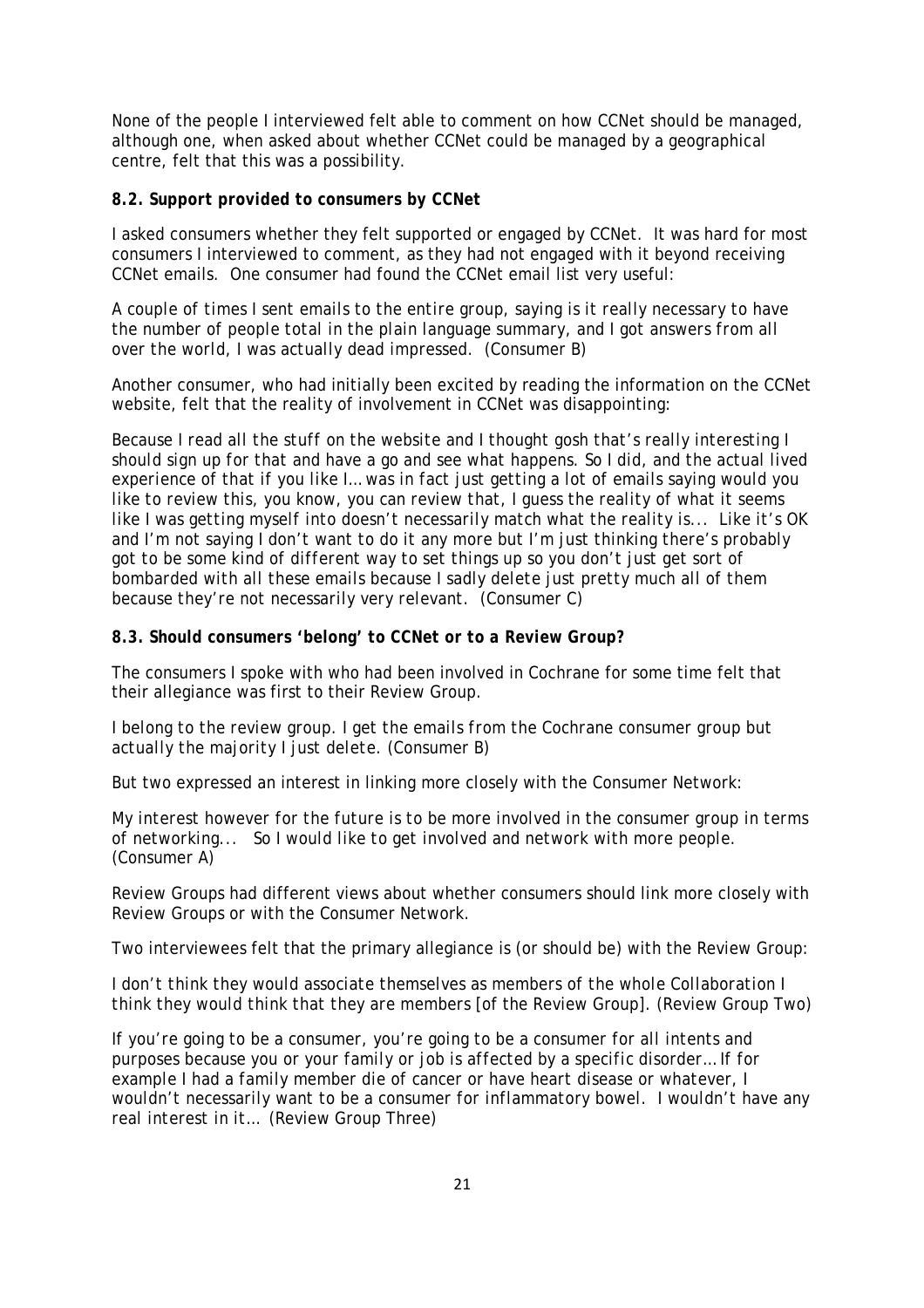But there was also recognition that if a consumer linked with one review group they should be encouraged (or at least informed about opportunities) to get involved in other review groups:

*I think some of them for sure would be wanting to be part of Cochrane in a wider way… A lot of people must have co-morbidities…* (Review Group Two)

*I think the skills are transferable between groups… It's got to be a balance between the two. But on the other hand once you've got those consumer skills and commitment it should be shared around between groups.* (Review Group One)

*I think that you get a different slant... If you get someone associated with a group, I think by and large they have one of the illnesses, conditions associated with that group or they know someone who has and the other way you're going to get people who are very review aware and… they're not going to be able I think to put the illness slant, the reality of what it's like to have (name) condition… I would have thought it's better if you have people who are suffering from, who want to know about a particular condition for their or their family benefit… Whereas the other way is going to be more interested in the review process…. A mixture of the two sounds ideal.* (Review Group Four)

#### *8.4. How should CCNet work with Review Groups?*

Some of the Review Group interviewees had clear ideas about how CCNet could support them, or is already supporting them. Often this related to the resources offered on the CCNet website:

*I have found the resources that they've got there helpful to direct my consumers to. I like the fact that they've got some of the helping terms of how do you figure out a systematic review and dah-di-dah. I like that stuff and that's helpful.* (Review Group Three)

*I already use some of the resources on the Consumer Network... CCNet is the node for all of that and that would be my first port of call, so it already helps us from that point of view* (Review Group One)

*If they had training materials or other sort of information that they give to new consumers then I would like to have some kind of knowledge exchange where maybe we could compare notes and figure out what's worked for other groups, if they could be a clearing house for information that would be good...* (Review Group Two)

It also related to advice or guidance offered:

*We wanted to change the recommended structure of the plain language summary… and we emailed Janet Wale because…we wanted to change the structure of the headline… Janet emailed us back and said I think that's much, much better than the recommended format, so since then, as we re-write our plain language summaries, we've been turning them into questions, and that we wouldn't have done without CCNet's approval, because in our book they're the arbiters of this sort of thing and I trust them before I trust some handbook…* (Review Group One)

One interviewee felt that CCNet could play a role in encouraging consumers to get involved in reviews at an earlier stage in the development process:

*All Managing Editors are informed of new titles as they're registered…. If someone within the Consumer Network listed all titles that were registered in a week, or a month or*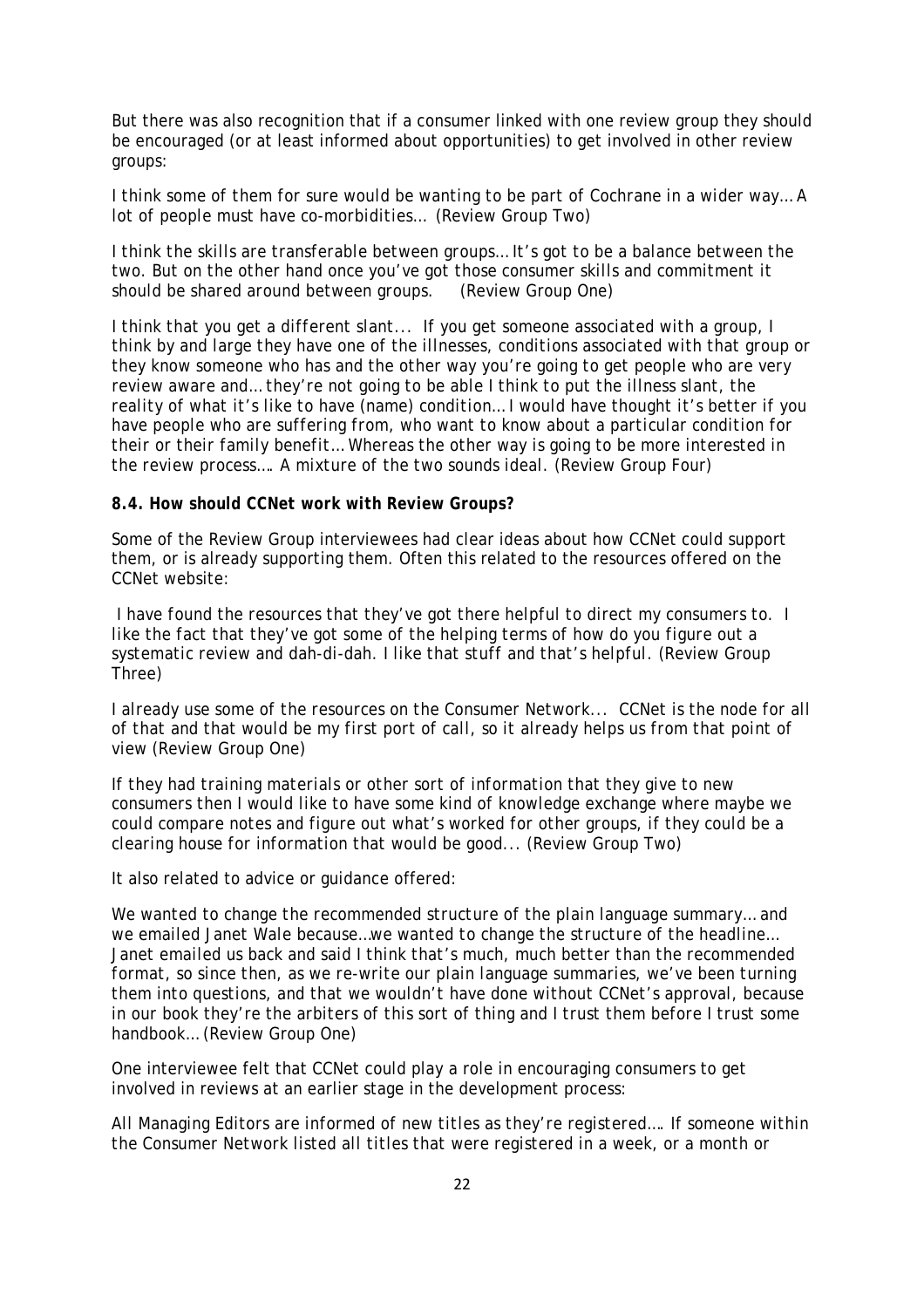*whatever, and circulated that list to consumers, then those people who were attracted or interested or thought they could have an input or whatever, then those people could contact the review group… We'd just sort of fall down and be delighted if somebody sort of came to us…* (Review Group Four)

This interviewee also felt that the Network had a key role to play in convincing Review Groups of the value of consumer involvement:

*I would suggest that it might be slightly daunting for a consumer if they were not exactly rebuffed but not encouraged by a Review Group, that would certainly put me off… I think it's really going to have to come from Review Groups. So maybe your challenge is to involve Review Groups to get them to see the benefits*. (Review Group Four)

One interviewee was concerned that CCNet acts as a support group which encourages people to express negative views. She was concerned that she was expected to engage with this:

*If in fact the Network is giving voice to people who don't feel they have voice, for whatever reason, then fine. If it makes them feel better then I have no issue with that. But if I am required to feed into that I'm less convinced that that's my role.* (Review Group Three)

#### **9. The role of the Collaboration's leadership in relation to consumer involvement**

I asked all of the interviewees about the Collaboration's leadership with regard to consumer involvement. One felt that there was a need for more guidance:

*I think compared to other organisations they do a good job of engaging consumers. They have the stipends and they encourage, there's a lot of camaraderie at the symposiums and colloquiums amongst the consumers, so I think they're on the right track really… But we don't really instruct them on what they're meant to accomplish by the end of it, or any purpose… If the Collaboration had a certain objective for how they wanted to use consumers that might be something to look at.* (Review Group Two)

There was also seen to be a need for clear leadership:

*It would be interesting to know what the editor-in chief's view of the Consumer Network, the advantages… We get directives of things we have to put into reviews… it's trickling down… you have to have that trickling down that you have to have consumer input if that's what the Collaboration wants.* (Review Group Four)

Another interviewee felt that there was already too much emphasis placed on consumer involvement:

*I think the Collaboration has to figure out whether they are producing a product or are they trying to cure the ills of the world... You cannot produce a top product when you tell everybody in the world that they have got the right to write a review…* [Interviewer: Would you like that kind of message to be coming out of the Collaboration Steering Group, this is the role of consumers, it's not to write reviews?] *Yes… I don't want somebody telling me that my Group isn't doing well because we're not giving enough voice. Or I'm not involving enough, or whatever, and that's part of what we're being expected to do, and that's what I take exception to.* [Interviewer: And that's what it feels like, that the Collaboration leadership is pushing that?] *Yes.* (Review Group Three)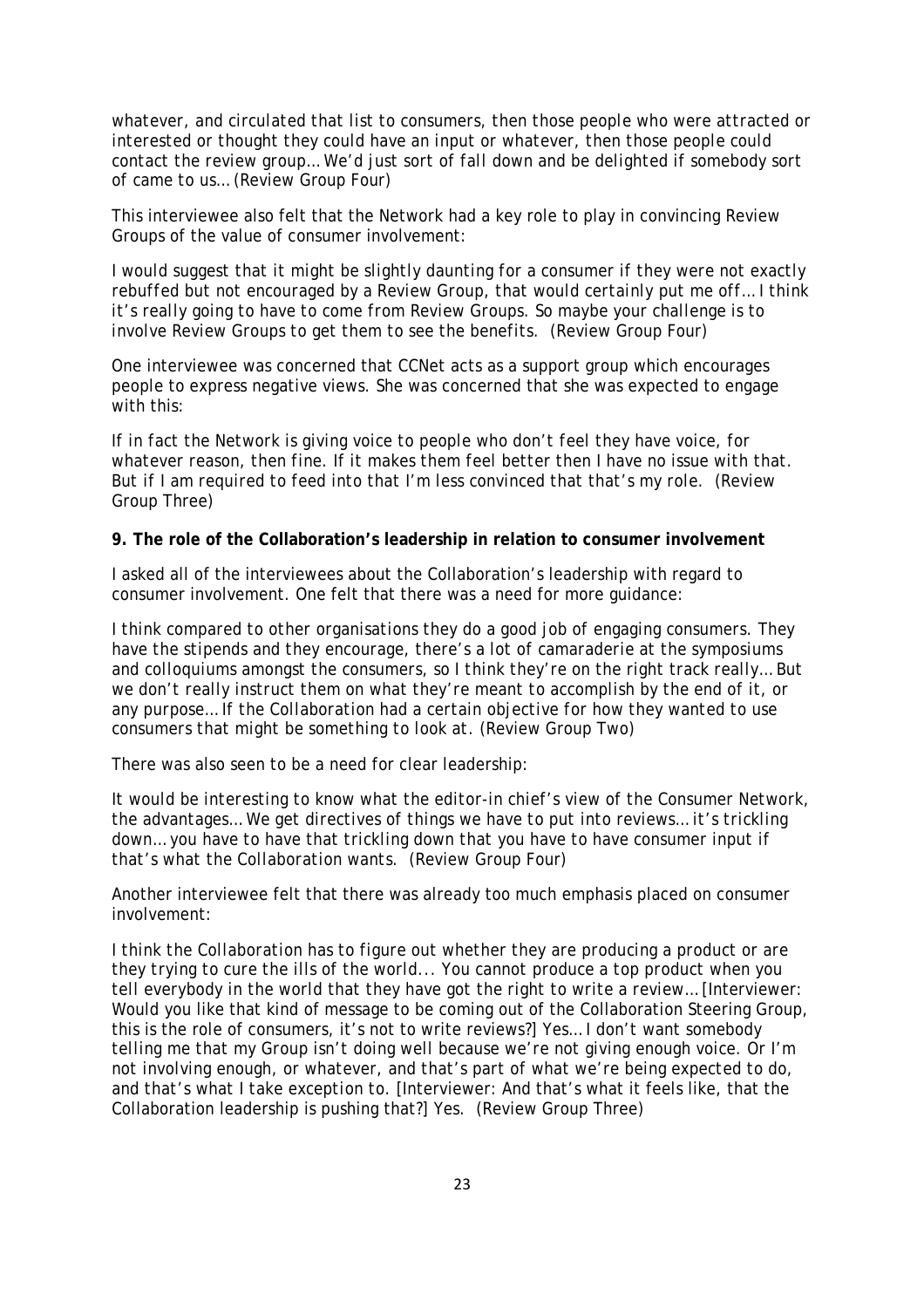The consumers I interviewed found it hard to think about how the Collaboration could change in order to promote or provide leadership about consumer involvement. For some this is because of lack of time.

For others, it did not seem relevant:

*I don't really know that much about the formal structure of Cochrane above the review group. I could always go onto the net and read it but I've just never been that interested…. As to how it's financed and all that kind of stuff, I haven't got a clue, and to be honest I don't really care.* 

One consumer thought it would be important for the leadership within the Collaboration to engage with consumer organisations, and to support them to act as advocates for the Collaboration. In response to a comment that consumers in some countries have free access to The Cochrane Library, she commented:

*I sit here in Washington and say [name of organisation] adopts a platform of things that they want to see changed in health policy and we have one of those things be the Cochrane Collaboration database should be available to any US citizen who wants it and then we would feature it on our website and we would make sure that we advocated for the Cochrane to have a robust operation here in the United States.* (Consumer A)

# **10. How do the interviews help us to address the aims of this review?**

These interviews do not help us to answer the first aim of this review, about where CCNet should be *positioned* within the Collaboration. It's hard to address this question unless you are closely involved in the 'centre' of the Collaboration (i.e. active in the running of the Collaboration rather than of a Review Group), or are an active member of CCNet. However, these interviews do give us more information about the *role* of CCNet.

- CCNet clearly has an important role in recruiting consumers, acting as the signpost to Review Groups. With the time and resources, it would be useful to do more to ensure that new consumers are actually contacted by and engaged in the Review Groups that interest them, unless there is good reason for this not to happen.
- CCNet also has a role to tell consumers about the possibilities of getting involved in 'other' Review Groups (i.e. Review Groups that a consumer does not feel is their primary allegiance). This helps Review Groups that struggle to recruit consumers.
- One Managing Editor suggested that CCNet could circulate a list of new titles to consumers on a weekly basis, to encourage them to get involved at an earlier stage in the process of review development. This seems a very useful idea.
- The CCNet website and CCNet activists have a key role to play in acting as a resource for Review Groups and consumers to draw on. It would be helpful to remind consumers and Managing Editors about the resources available on the CCNet website on a regular basis.
- CCNet already acts as a clearing house for the sharing of information such as training materials – there is potential for development here if resources allowed.
- Again if resources allowed CCNet could do more to help Review Groups to support consumers to remain involved – perhaps by encouraging feedback to consumers – both about reviews they have undertaken and alerting them when new reviews in their area of interest have been published.
- CCNet already offers advice to some Review Groups on issues relevant to consumer involvement – this role could be strengthened and publicised to Managing Editors.
- CCNet also already offers some training, both face-to-face and online. Again there is potential for more to be done.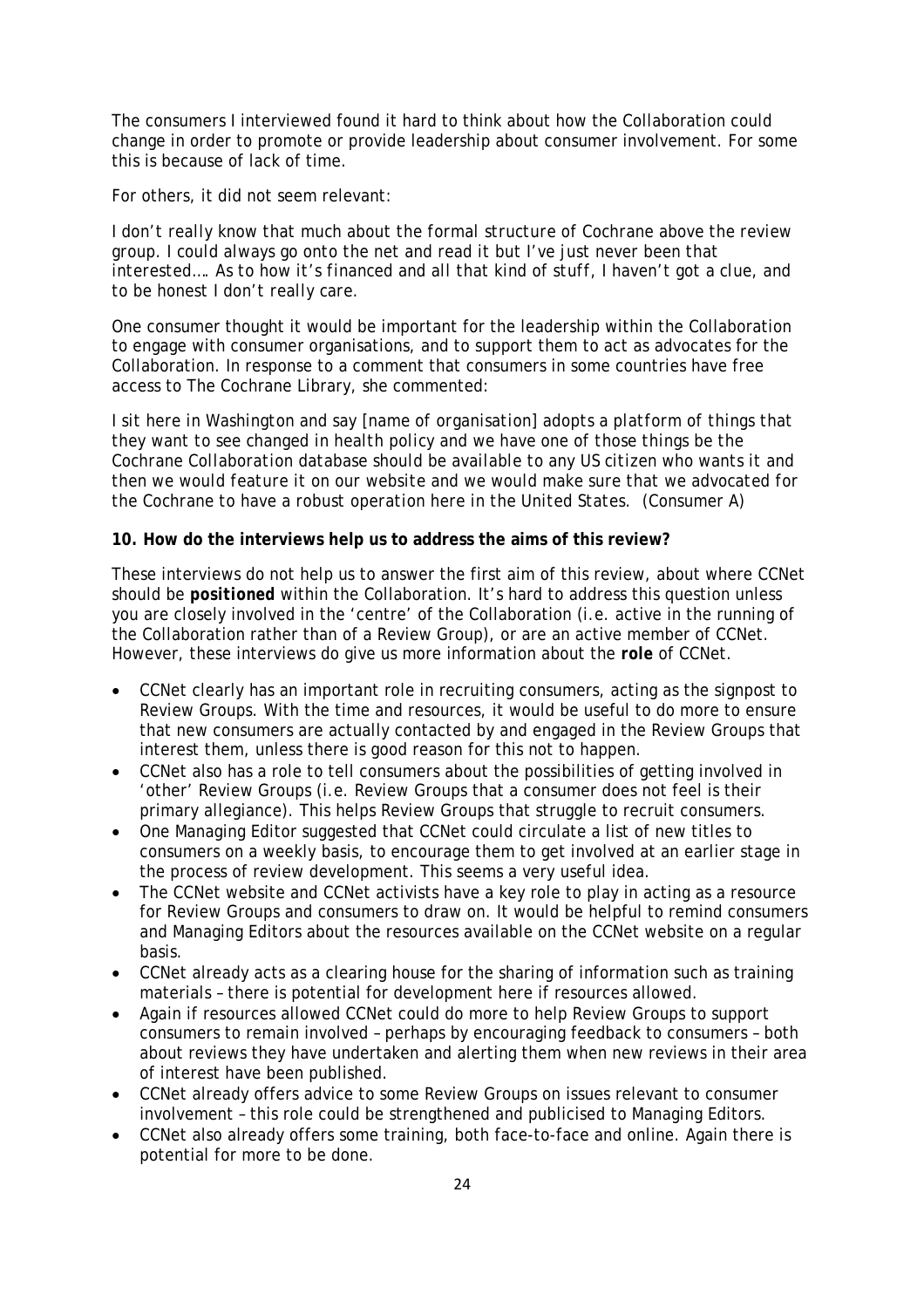- CCNet could also do more work with consumer organisations to encourage the dissemination of reviews, and especially of plain language summaries.
- Finally, CCNet has a role in convincing those within the Collaboration who may be sceptical about the value of consumer involvement. This is also an important role for the leadership of the Collaboration.

It's clear that there is no single model for successful consumer involvement within Review Groups. Therefore at this stage it does not seem possible for the Collaboration or CCNet to issue guidance about *how* consumers should be involved in Review Groups. However, it may wish to issue guidance on the *principles* of involving consumers.

Although interviewees did not directly address the third aim of the review, i.e. how the Network should be **managed**, this report does suggest that CCNet needs to be centrally placed within the Collaboration.

Bec Hanley, External Consultant

#### Recommendations

An initial report of this review was presented to the Cochrane Collaboration Steering Group in October 2009, with the following recommendations:

1. That administrative support (2 days per week) for CCNet is provided.

2. That a quality improvement process is developed for consumer input into pre-published Cochrane documents.

3. That the Cochrane Collaboration develops a Consumer Participation Plan that is endorsed by the Steering Group.

The CCNet Review Advisory Group then made a series of more detailed recommendations, which will be used to inform the development of the Consumer Participation Plan. These are:

# *Improve the systems that support effective involvement*

1. Ensure that new consumers are actually contacted by and engaged in the Review Groups that interest them, unless there is good reason for this not to happen. This could include the development of a checklist for consumers, telling them what to expect when they contact a Review Group.

2. Ensure an effective database of consumers who are active in the Collaboration is maintained.

3. Circulate a list of new titles to consumers on a weekly basis, to encourage them to get involved at an earlier stage in the process of review development.

4. Tell consumers when reviews which are of interest to them, or that they have commented on, are published.

5. Tell consumers about the possibilities of getting involved in 'other' Review Groups (i.e. Review Groups that a consumer does not feel is their primary allegiance). This will help Review Groups that struggle to recruit consumers.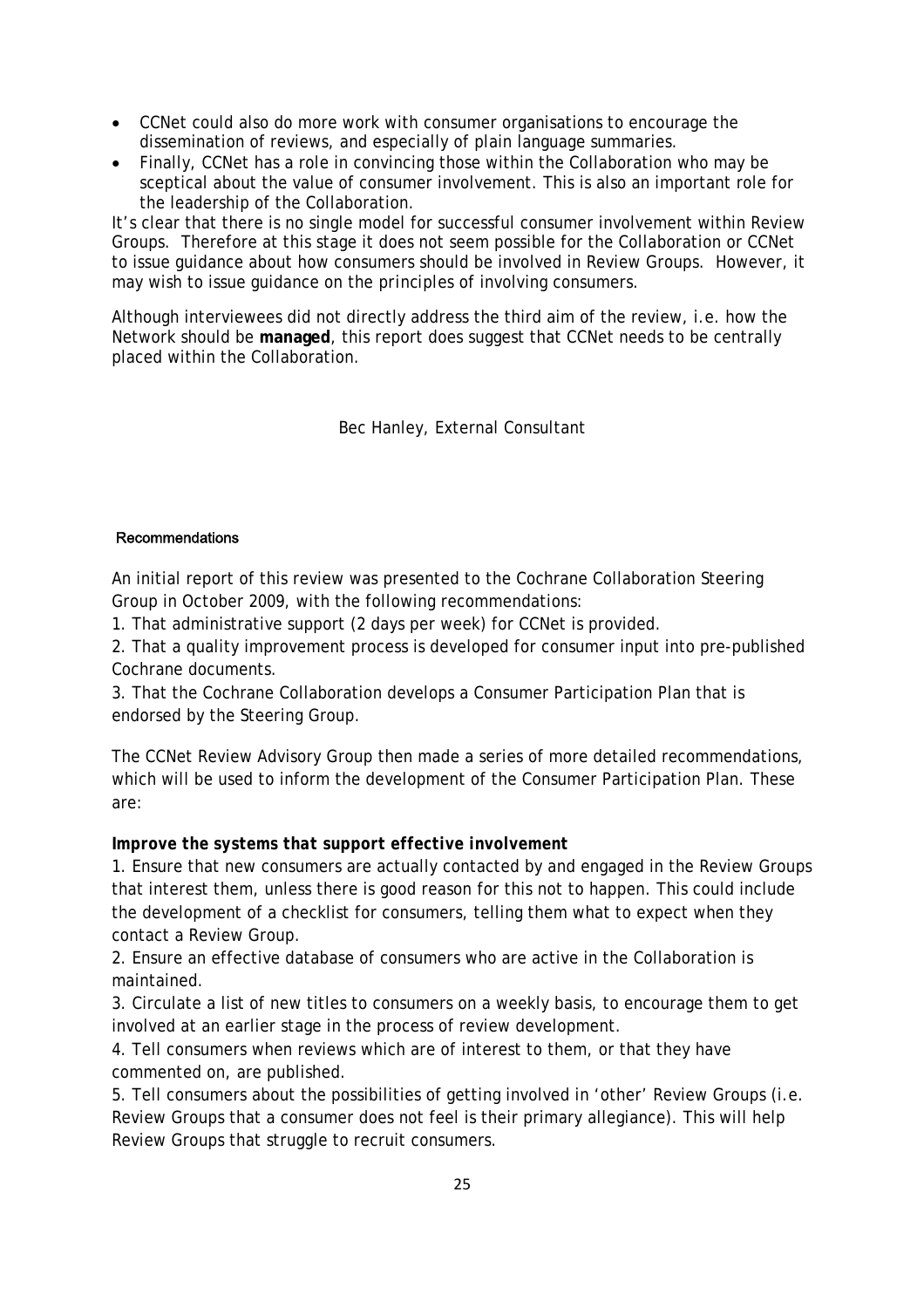6. Look at ways of making the CCNet email more user-friendly.

7. Regularly remind Review Groups and consumers about the information and guidance CCNet can offer.

# *Improve the CCNet support available to Review Groups to involve consumers effectively*

8. Help Review Groups to recruit consumers, and act as the signpost to Review Groups. Develop the existing CCNet role of acting as a clearing house for the sharing of information such as training materials between Review Groups.

10. Offer advice to Review Groups on issues relevant to consumer involvement.

11. Be clear that the number of consumers involved in a Review Group does not reflect the level of commitment to involvement within the Review Group.

12. Work to convince those within the Collaboration who may be sceptical about the value of consumer involvement. (This is also an important role for the leadership of the Collaboration)

13. Recognising that there is no single model for successful consumer involvement within Review

Groups, explore the possibility of developing guidance on the *principles* of involving consumers.

14. Promote and support the effective involvement of consumers in the development of all plain language summaries.

# *Improve support for consumers to be actively involved*

15. Develop more face-to-face and online training and ensure consumers know about these opportunities.

16. Explore the possibility of offering consumer 'buddies' to new consumers.

17. Work with consumer organisations to encourage the dissemination of reviews, and especially of plain language summaries.

18. Create a dedicated position within CCNet to liaise with and support all consumers involved with Cochrane.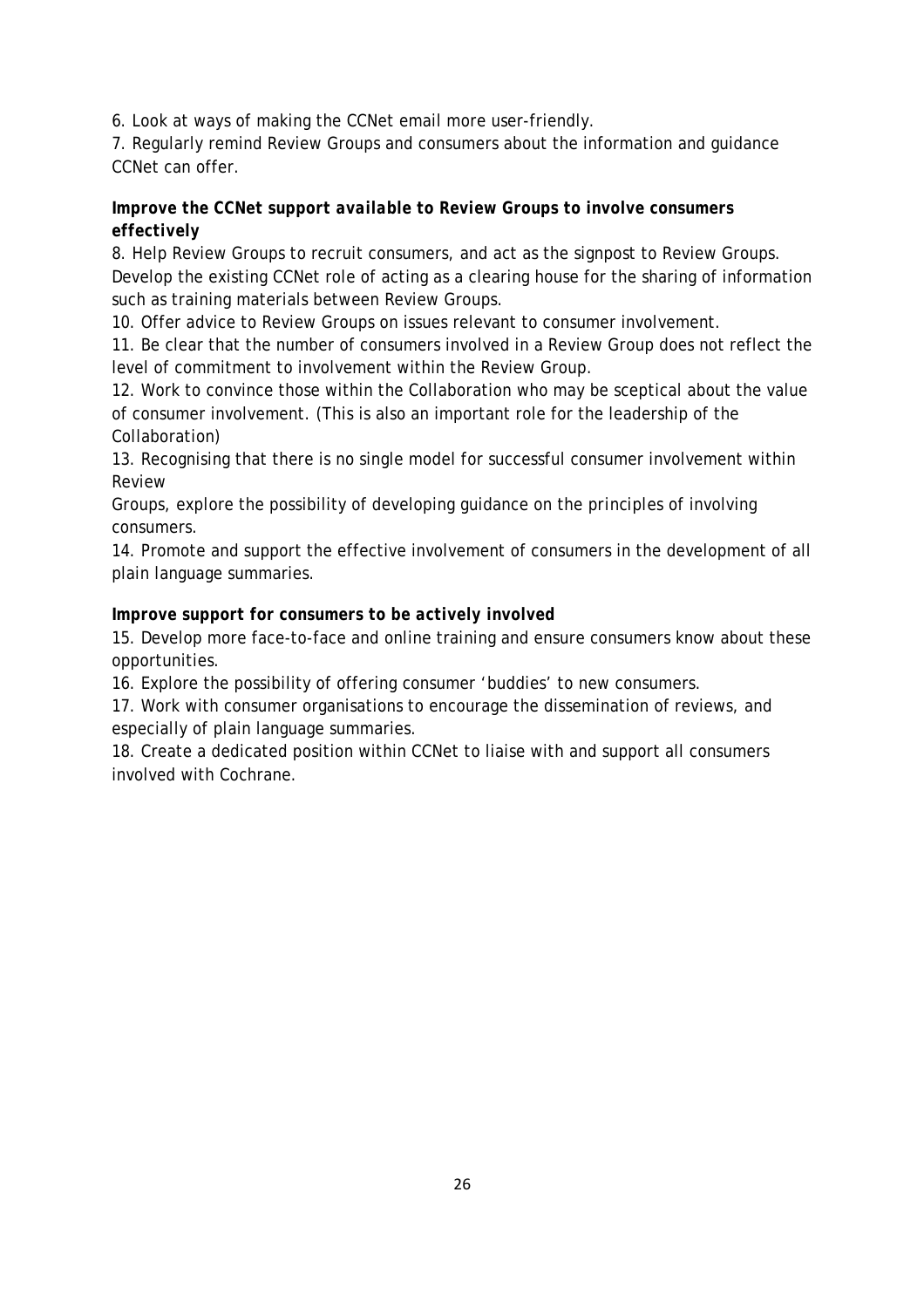| . .<br><b>NAME</b>                    | <b>COUNTRY</b>  | Role (and/or main association with Collaboration)                                                        |
|---------------------------------------|-----------------|----------------------------------------------------------------------------------------------------------|
| <b>Lorne Becker</b>                   | <b>USA</b>      | CCSG Co-Chair Executive Group (Convenor) (2006-2010)                                                     |
|                                       |                 | Convenor, Publishing Policy Group                                                                        |
| Giovanna Ceroni<br><b>Mike Clarke</b> | UK<br><b>UK</b> | Business Manager, Cochrane Editorial Unit<br>Director UK Cochrane Centre                                 |
|                                       |                 | Former CCSG Member & Chair (1998-2004)                                                                   |
| Liliana Coco                          | Italy           | Managing Editor, Multiple Sclerosis CRG                                                                  |
| <b>Kay Dickersin</b>                  | <b>USA</b>      | Professor at Brown University School of Medicine                                                         |
|                                       |                 | Director, US Cochrane Center                                                                             |
|                                       |                 | Member Colloquium Policy Advisory Group (CPAG)                                                           |
| <b>Gill Gyte</b>                      | UK              | Former CCSG Member (1995-1996)<br>Research Associate, Pregnancy & Childbirth CRG                         |
|                                       |                 | <b>Member CCNet</b>                                                                                      |
|                                       |                 | Former CCSG Member (1997-2000)                                                                           |
|                                       |                 | Former member of CCNet Governing Council/Coordinating Team                                               |
|                                       |                 | Former Consumer Coordinator Pregnancy & Childbirth Consumer Panel                                        |
| <b>Bec Hanley</b>                     | <b>UK</b>       | Consultant for involvement of patients, carers and the public<br>Former Director of INVOLVE Support Unit |
|                                       |                 | <b>Member CCNet</b>                                                                                      |
|                                       |                 | Contributor to recent review of CCNet                                                                    |
| <b>Sophie Hill</b>                    | Australia       | CCSG Member (Co-ordinating Editor rep) (2009-2012)                                                       |
|                                       |                 | Co-ordinating Editor Consumers and Communication CRG                                                     |
| <b>Dell Horey</b>                     | Australia       | Research Fellow, La Trobe University                                                                     |
|                                       |                 | <b>Editor, Consumers and Communication CRG</b><br><b>Member CCNet</b>                                    |
|                                       |                 | Former Australasian Consumer Coordinator Pregnancy & Childbirth Consumer Panel                           |
| <b>Lucie Jones</b>                    | UK              | <b>Cochrane Collaboration Secretariat</b>                                                                |
|                                       |                 | Project Support and Business Communications Officer                                                      |
| <b>Tamara Rader</b>                   | Canada          | Knowledge Translation Specialist, Musculoskeletal CRG                                                    |
| <b>Nick Royle</b>                     | UK              | <b>Cochrane Collaboration Secretariat</b><br>Chief Executive Officer (CEO)                               |
|                                       |                 | Member Executive Group                                                                                   |
|                                       |                 | Member Colloquium Policy Advisory Group (CPAG)                                                           |
| <b>John Santa</b>                     | <b>USA</b>      | Consumers' Union Director, Health Ratings Center, Consumer Reports                                       |
| Mary Ellen Schaafsma                  | Canada          | CCSG Member (Centre rep) (2009-2012)                                                                     |
|                                       |                 | Member Executive Group                                                                                   |
|                                       |                 | Institute of Population Health, University of Ottawa<br>Executive Director, Canadian Cochrane Centre     |
| Silvana Simi                          | Italy           | Institute of Clinical Physiology, National Research Council                                              |
|                                       |                 | <b>Member CCNet</b>                                                                                      |
|                                       |                 | Member CCNet Geographical Centres Advisory Group                                                         |
|                                       |                 | Former member CCNet Coordinating Team                                                                    |
| Norman Swan                           | Australia       | Former CCSG Member (2001-2004)<br>Producer and broadcaster, Australian Broadcasting Commission           |
|                                       |                 | Producer and presenter of the Health Report (ABC Radio) (Background in Paediatrics)                      |
|                                       |                 | Consultant World Health Organisation                                                                     |
| <b>Victoria Thomas</b>                | <b>UK</b>       | Ass. Director, Patient & Public Involvement, Nat. Inst. for Health and Clinical Excellence (NICE)        |
| David Tovey                           | UK              | Editor in Chief, The Cochrane Library, Cochrane Editorial Unit                                           |
|                                       |                 | Member Monitoring and Registration Group                                                                 |
| <b>Janet Wale</b>                     | Australia       | Convenor Information Management System Group (IMSG)<br>Convenor, CCNet Consumer                          |
|                                       |                 | Editor, Bone, Joint & Muscle Trauma CRG                                                                  |
|                                       |                 | Former CCSG Member (2003-2009)                                                                           |
| <b>Liz Whamond</b>                    | Canada          | CCSG Member (CCNet) (2007-2010)                                                                          |
|                                       |                 | <b>Canadian Cancer Action Network</b>                                                                    |
|                                       |                 | <b>Member CCNet</b>                                                                                      |
|                                       |                 | Member Monitoring and Registration Group<br>Member Cochrane Library Users' Group (CLUG)                  |
|                                       |                 | Member Colloquium Policy Advisory Group (CPAG)                                                           |
| <b>Mingming Zhang</b>                 | China           | CCSG Member (CCNet rep) (2009-2012)                                                                      |
|                                       |                 | <b>Member CCNet</b>                                                                                      |
|                                       |                 | Chinese Cochrane Centre, Chinese EBM Centre                                                              |
|                                       |                 | Member Colloquium Policy Advisory Group (CPAG)                                                           |

# <span id="page-26-0"></span>**Appendix 4: Membership of Consumer Involvement Advisory Committee**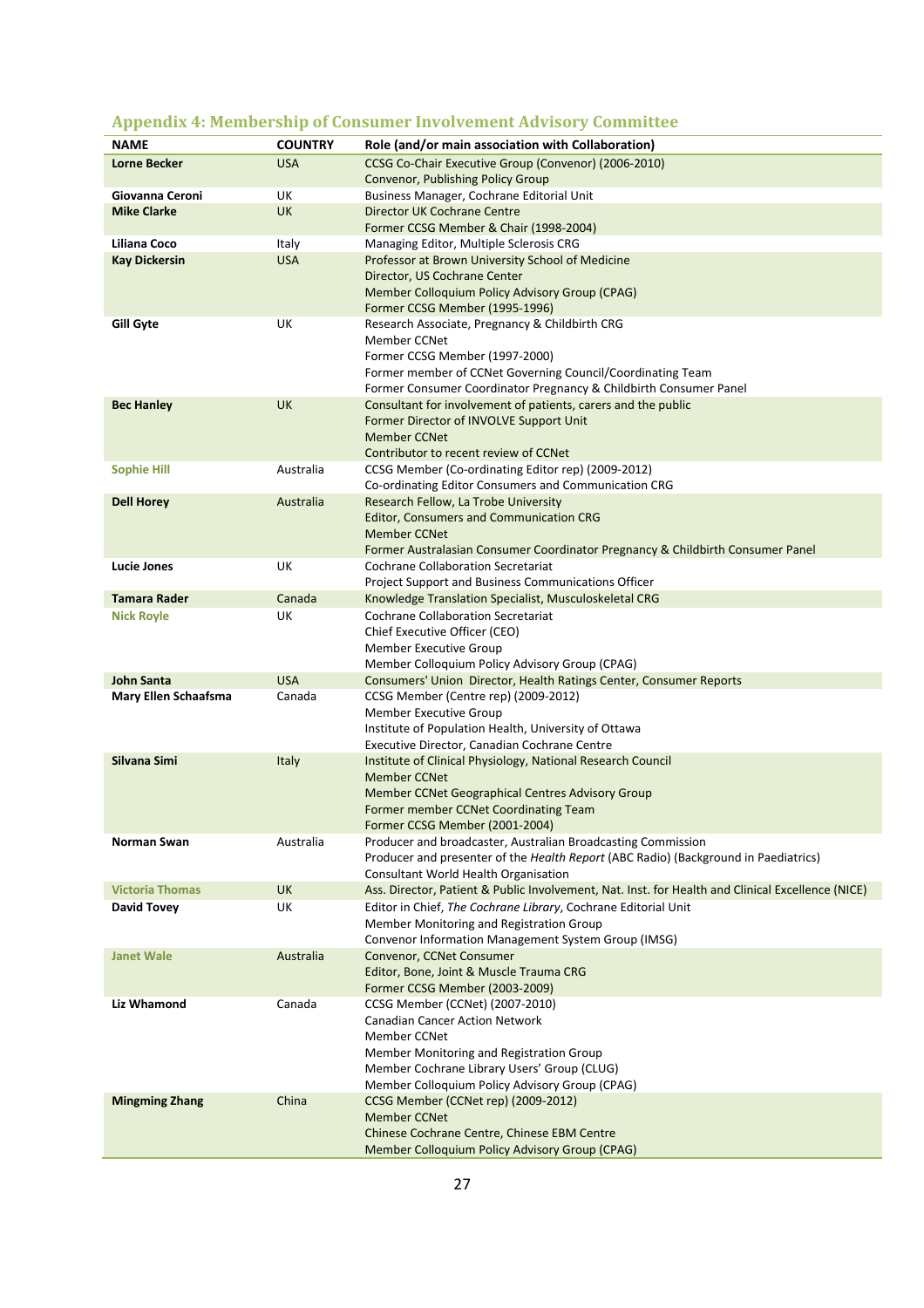#### <span id="page-27-0"></span>**Appendix 5: Definitions of the term consumer across the Collaboration**

An unexpected result in the preparation of the background paper for the CCSG Strategic Session on consumer involvement was the difficulty in finding a commonly used definition for 'consumer' across the Collaboration. Difficulties with the term were established by the following note on the CCNet website: *"We have adopted the term consumer as it is already widely in use in The Cochrane Collaboration and because it is difficult to identify any other term that is more universally acceptable. The term 'consumer' may not be considered appropriate among some groups of people or in some countries. It is associated with buying or choosing a health service. Other terms may be preferred, such as user or receiver of health care, patient, a member of the public, citizen, carer/caregiver, or lay person. Each of these terms have different connotations in different environments."* [1](#page-27-0) .

It took a few inquiries before I was directed to the Collaboration glossary where I found the following definitions:

*"Consumer (healthcare consumer) Someone who uses, is affected by, or who is entitled to use a health related service."* 

*Consumer advocate or representative Consumer who is actively involved with other consumers and able to represent the perspectives and concerns of that broader group of people. Consumer representatives work in Cochrane entities to ensure that consumers' views are taken account of when review questions are being decided and results presented."[2](#page-27-0)* 

In my search I found that there have been some slight adjustments to this definition, The *Policy on Consumer and Developing Country Stipends* published in November 2009[3](#page-27-0) includes a partial exclusion "*and who is generally not a health professional or practitioner".*

I also found this explanation on the "Getting Involved" page of the Collaboration website<sup>[4](#page-27-0)</sup> for newcomers: "*Consumers are the recipients of healthcare (patients or clients). Every Cochrane Review Group aims to have members who will represent the consumer viewpoint in deciding which reviews are done, what questions on which they focus, and how the results are presented. Consumers are the recipients of healthcare (patients or clients). Every Cochrane Review Group aims to have members who will represent the consumer viewpoint in deciding which reviews are done, what questions on which they focus, and how the results are presented*."

Several review group modules on The Cochrane Library generally expand the definition of consumer to included carers and family, but others do further. The Public Health CRG consider consumers of public health interventions to include "general citizens as well as users of reviews from within government health agencies, non government organisations, schools, sporting organisations, transport and other sectors"; Schizophrenia CRG define consumers as "anyone reading and wishing to be informed by the reviews"; Tobacco Addiction CRG defines consumers as "individuals who smoke, and policy/public health interventions for tobacco control; Wounds CRG considers their review consumers to be those to whom the reviews are targeted, "e.g. doctors and nurses".

<sup>2</sup> Green S, Higgins J, editors. Glossary. Cochrane Handbook for Systematic Reviews of Interventions 4.2.5 [updated May 2005]. <http://www.cochrane.org/resources/handbook/> [(accessed 22 February 2010)]. See also http://www.cochrane.org/resources/glossary.htm

<sup>&</sup>lt;sup>1</sup> See <http://www.cochrane.org/consumers/cinc.htm>

<sup>&</sup>lt;sup>3</sup> See <http://www.cochrane.org/colloquia/cpag/consdevcounstipends.pdf> page 3

<sup>4</sup> See <http://www.cochrane.org/docs/involve.htm>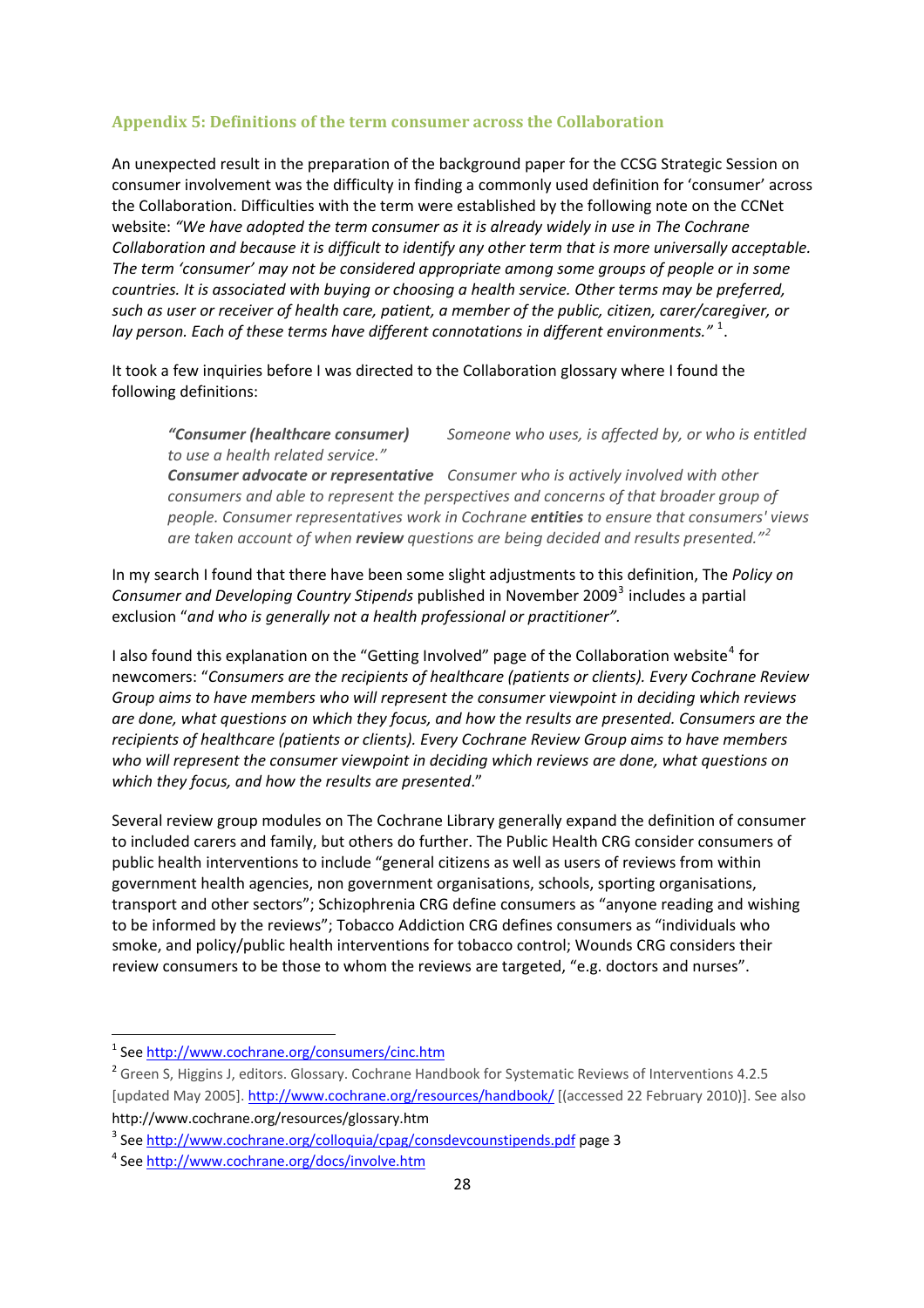# <span id="page-28-0"></span>**Appendix 6: Person specification: Service user commenting on research**

SOURCE: NETSCC, HTA (2009) Why the Health Technology Assessment programme asks service users to comment on research Peer Review Guidance: Part 1. Southampton. Downloaded 14 February 2010 (See www.hta.ac.uk)

| Factor               | <b>Essential attributes</b>                                                                                                                    | <b>Desirable attributes</b>                                                                                                                  |
|----------------------|------------------------------------------------------------------------------------------------------------------------------------------------|----------------------------------------------------------------------------------------------------------------------------------------------|
| Experience           | Special understanding of<br>particular aspects of health.<br>Representing rights and interests<br>of service users or willingness to<br>learn. | Having good links through<br>service user networks/<br>associations/organisations/<br>societies/ groups.                                     |
| Special skills       | Willingness to familiarise yourself<br>with medical and research<br>language.                                                                  | To keep up to date with current<br>service user issues via service<br>user networks/media.                                                   |
| Specialist knowledge | Knowledge of service user<br>perspectives and able to consider<br>the questions that patients may<br>ask.                                      | Be research aware, i.e.<br>understand the purpose of<br>research within the NHS but do<br>not necessarily have skills in<br>research methods |
| Personal qualities   | Good communicator.<br>Ability to express own views in<br>writing.                                                                              | Willingness to give feedback to<br>the NETSCC, HTA and                                                                                       |

#### .**Person specification: Service user commenting on research**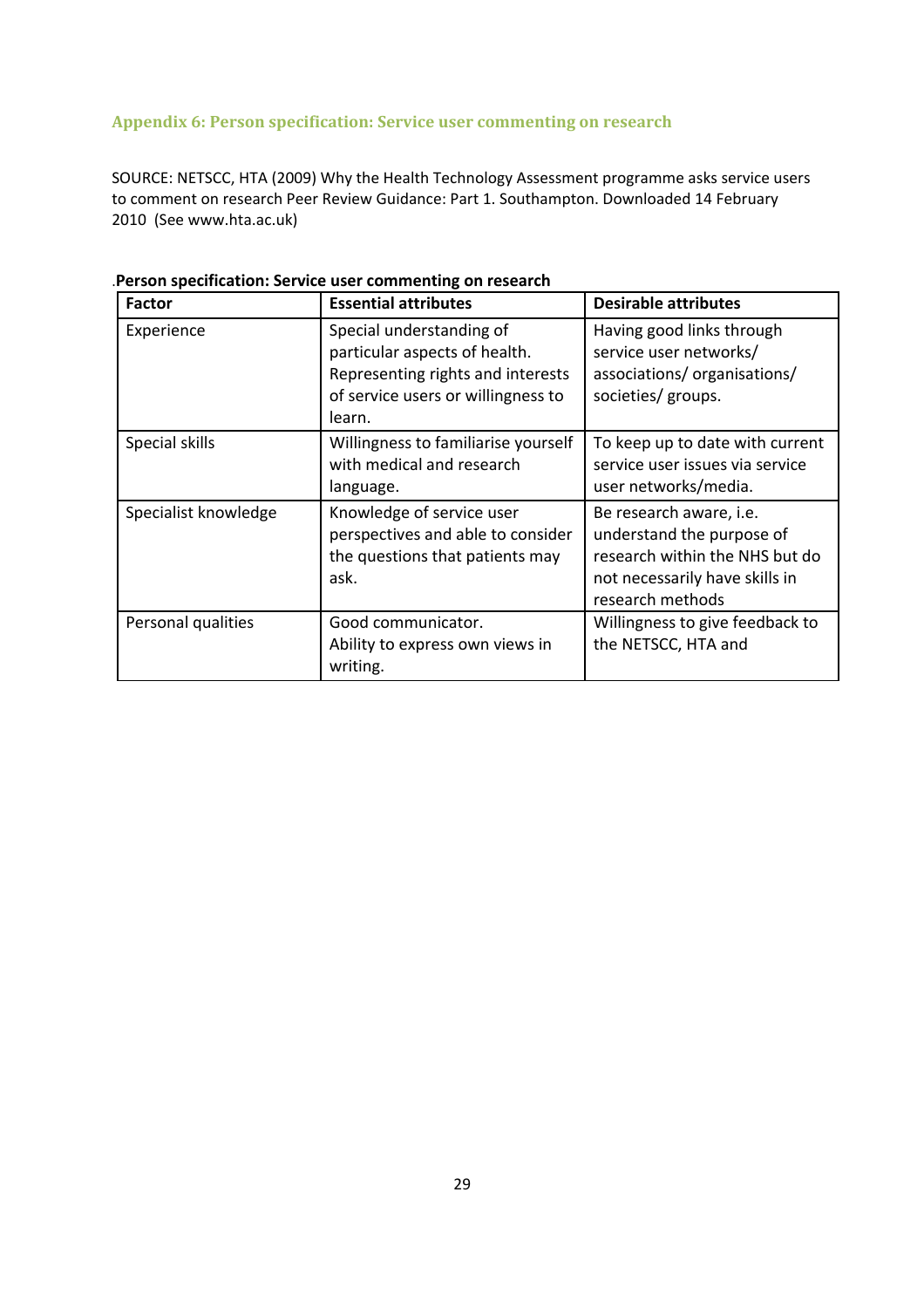<span id="page-29-0"></span>**Appendix 7: Consumer members of the Cochrane Collaboration Steering Group 1995 to 2010**

| <b>Name</b>            | <b>Country</b> | <b>Term of office</b>         | <b>Time on CCSG</b> |
|------------------------|----------------|-------------------------------|---------------------|
| <b>Bastian, Hilda</b>  | Australia      | April 1993 to October 2001    | 8.5 years           |
| Jones, Jean            | Canada         | February 1996 to October 1997 | 1.5years            |
| Gyte, Gill             | <b>UK</b>      | October 1997 to October 2000  | 3 years             |
| <b>Ochieng, Samuel</b> | Kenya          | October 2000 to October 2003  | 3 years             |
| Simi, Silvana          | Italy          | October 2001 to October 2004  | 3 years             |
| <b>Wale, Janet</b>     | Australia      | October 2003 to October 2009  | 6 years             |
| Aja, Godwin            | <b>Nigeria</b> | October 2004 to October 2007  | 3 years             |
| <b>Whamond, Liz</b>    | Canada         | October 2007 to October 2010  | 3 years             |
| <b>Mingming Zhang</b>  | China          | October 2009 to October 2012  | 3 years             |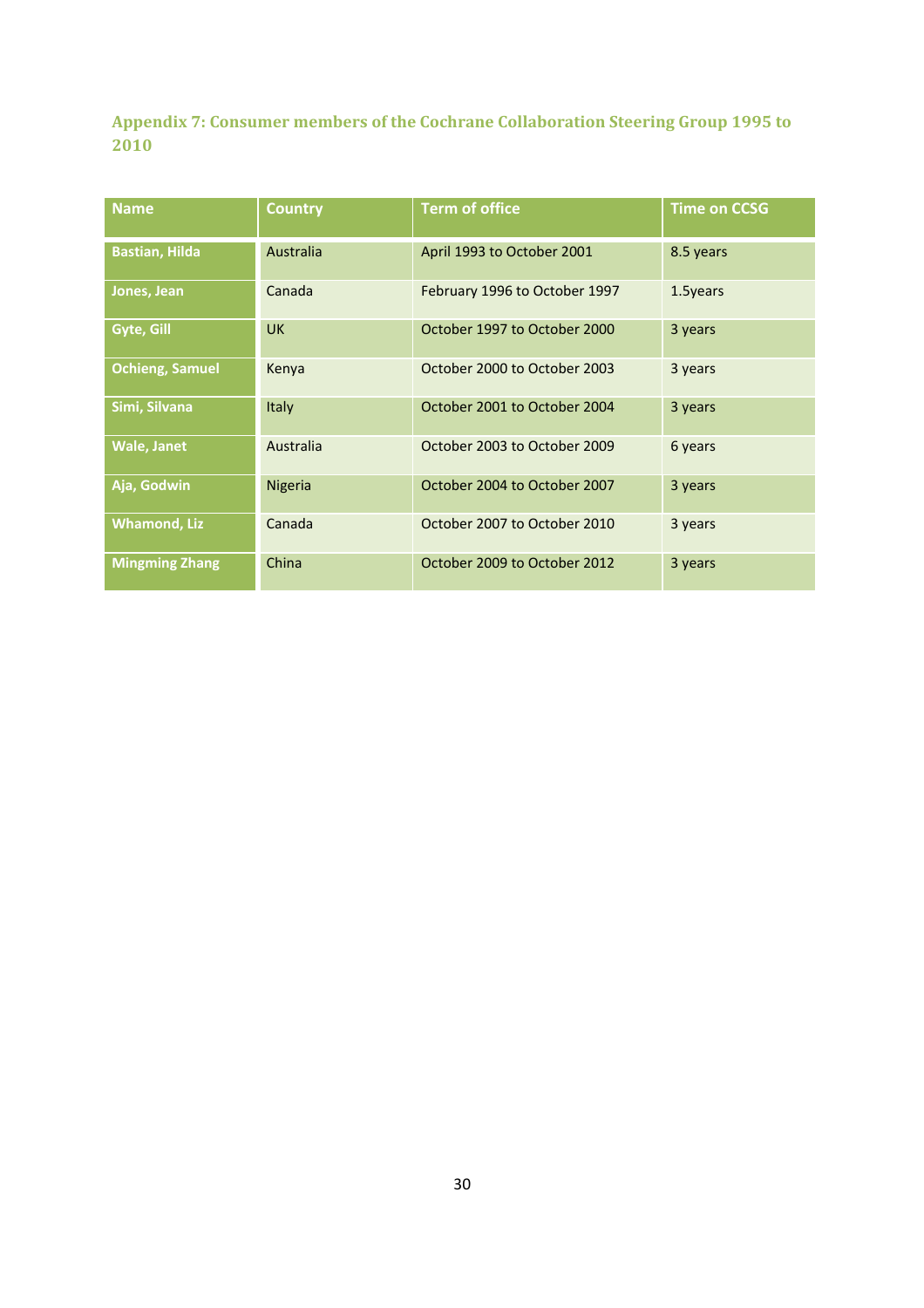# <span id="page-30-0"></span>**Appendix 8: Summary positive benefits and negative impacts from consumer involvement in research**

# **Staley K. (2009) Exploring Impact: Public involvement in NHS, public health and social care research. INVOLVE, Eastleigh.**

In November 2009 INVOLVE, the national advisory group that promotes and supports greater public involvement in the National Health Service (NHS) in the UK published a structured review of the literature relating to the impact of public involvement on research (go to: [http://www.invo.org.uk/All\\_Publications.asp\)](http://www.invo.org.uk/All_Publications.asp).

The review used a framework to help categorise evidence of different types of impact and draw out themes. The authors found a number of factors that whether involvement makes a difference, including: long‐term involvement, involvement throughout the project, and training and support for the people involved.

There are several areas in which the report has relevance to the work of the Collaboration. First, although the literature relating to data analysis was largely concerned with qualitative data, similar benefits from public involvement are feasible in regard to systematic reviews, such as:

- Help to check the validity of researchers' conclusions,
- Correcting data misinterpretation,
- Identifying themes that might have otherwise been overlooked,
- Identifying the findings most relevant to consumers, and
- Improving the description of results in reports.

Consumer involvement in data analysis has also created greater sense of ownership of findings and researchers have found it helped to make their writing up more direct, accessible and useful to target audiences.

The literature review also found reports that public involvement in dissemination increased the likelihood of action from the findings, by changing policy and practice and by changing awareness, knowledge and attitudes.

Second, positive and negative impacts on the consumers involved were identified Positive benefits included:

- o the acquisition of new skills and knowledge, in particular, better appreciation of research and the processes involved
- o personal development from increased self‐confidence and self‐esteem
- o support and friendship
- o enjoyment and satisfaction from feeling useful, being part of a team, being able to forget about themselves, and being involved in something meaningful and personally stimulating
- o financial reward.

Although reports of negative impact from consumer involvement are less common, they include being:

- o emotionally burdened from hearing about the hardships of their peers and being reminded of negative experiences.
- o overloaded with work
- o exposed through the media
- o frustrated at the limitations involvement.

The third area is the impact on researchers. Again this was found to have both positive and negative impacts. Positive benefits include:

- o better knowledge and understanding of the community
- o enjoyment and satisfaction
- o career benefits
- o challenges to beliefs and attitudes.
- The reports of negative impact include: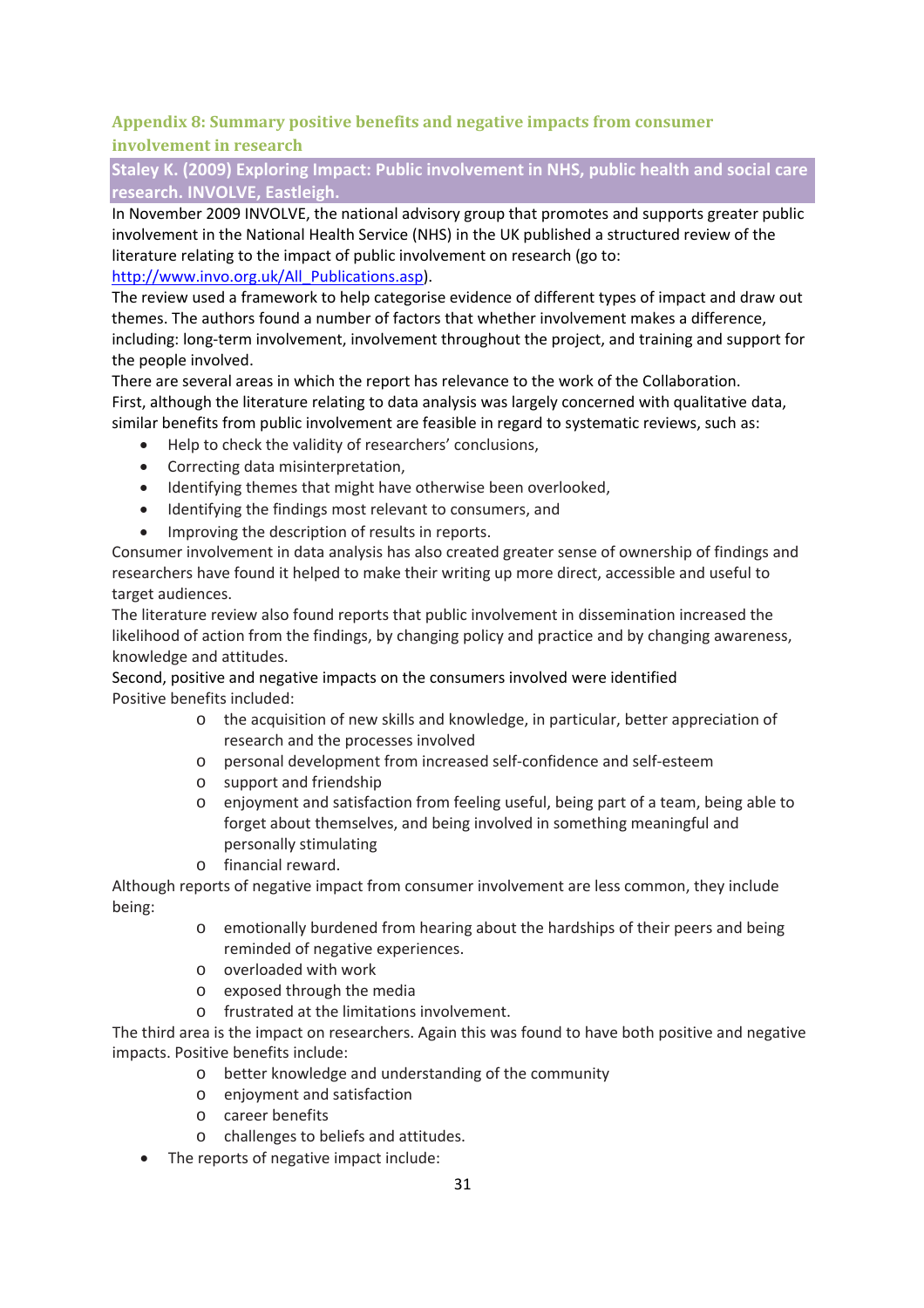- o increased demand on resources and a slower pace of research
- o loss of power
- o forced changes in working practice
- o challenges to values and assumptions.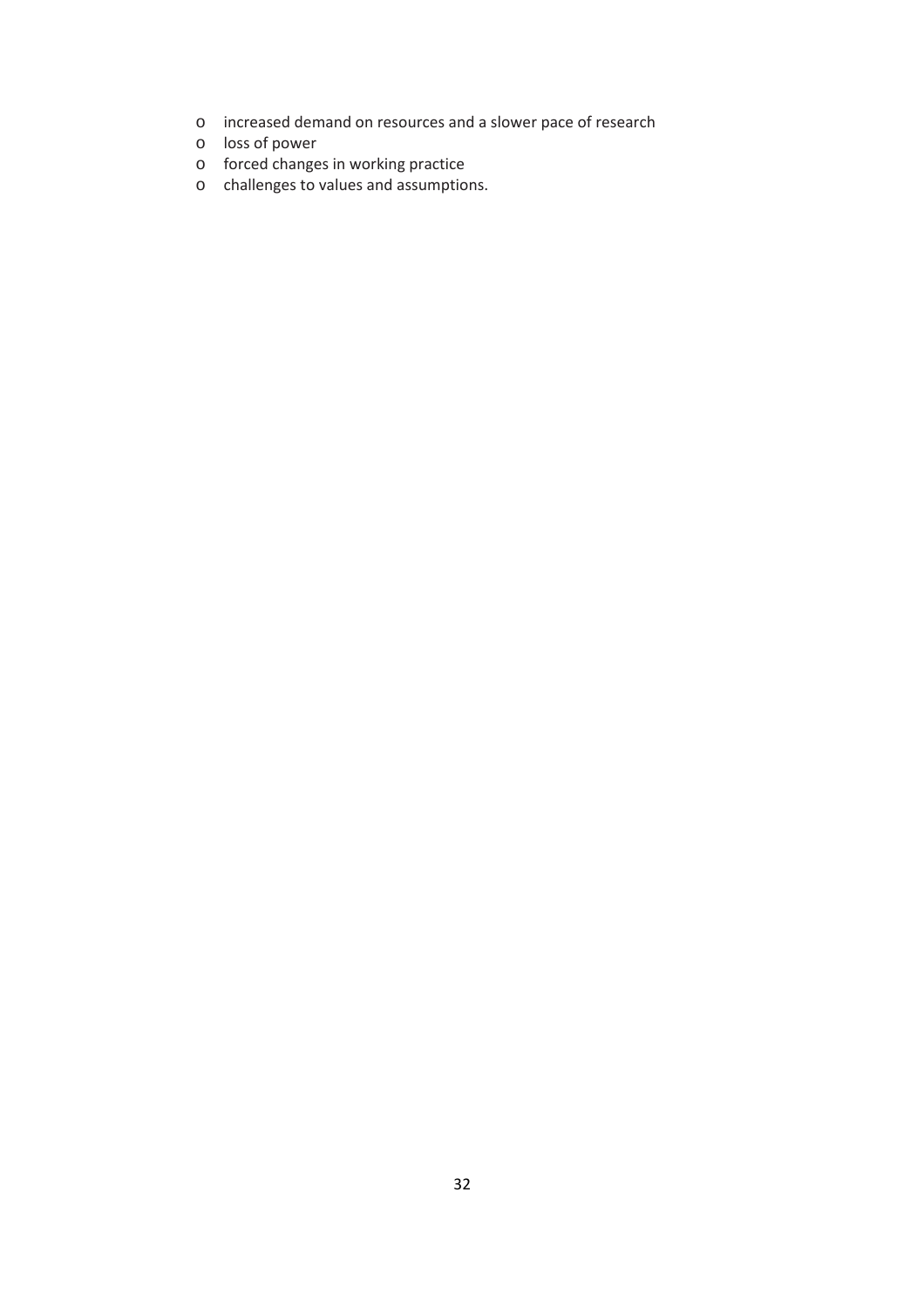#### <span id="page-32-0"></span>**Appendix 9: Managing Editors' use of CCNet email list**

# **Using the CCNet email list for consumer input into Cochrane protocols, reviews and plain language summaries**

The CCNet email list (the list) is increasingly used to elicit consumer feedback. Twelve review groups reporting using the list in the CCNet Review (26%) so I investigated their experiences in more detail by looking at how the list was used over the six month period between September 2009 and February 2010.

Twelve review groups used the list in this time generating 28 requests for input into more than 15 reviews and a similar number of protocols. In addition there was one request for advice on the process of developing plain language summaries (PLS) and back translations. I looked at what the requests included and emailed the 12 Managing Editors (MEs) or Assistant MEs who made the requests with some questions about their use of the list. These included: when they used the CCNet email list, others ways they got consumer input, their opinions about their requests for feedback, what they liked about the list, and what, if anything, could be better? . Seven MEs replied (58%).

#### **What requests include**

Analysis of the requests to the list showed considerable variation in the approach used by MEs. All requests included the title of the protocol or review but other processes differed. For example, one group attached documents to their request, while the remainder asked interested people to contact them so that the material could be sent directly. Most requests related to a specific protocol or review, but on occasions the email request listed several protocols, reviews or both. Requests included either a due date for comments or a time period within which comments were due (usually 2 or 3 weeks). In one case it wasn't clear when comments were expected.

Two different review groups explained that their group had an open peer review process; one group explained what this meant. A third review group offered anonymity as an option for consumers.

Several requests included additional information about the review, such as an extract from the review or the draft PLS. (Later I was told by a ME that on one occasion a consumer had returned an edited version of a PLS included in a request. It concerned her that someone had spent time doing this when their work couldn't be used by the group as the person hadn't actually read the review.)

A range of resources were offered with some requests, including: information about the review group, checklists (either specific to consumers or standard for all peer reviewers), and advice about the availability of web‐based courses for consumers.

Few review groups made any specific undertakings, but those that did offered to include acknowledgement in the published protocol or review, to send a copy of the published protocol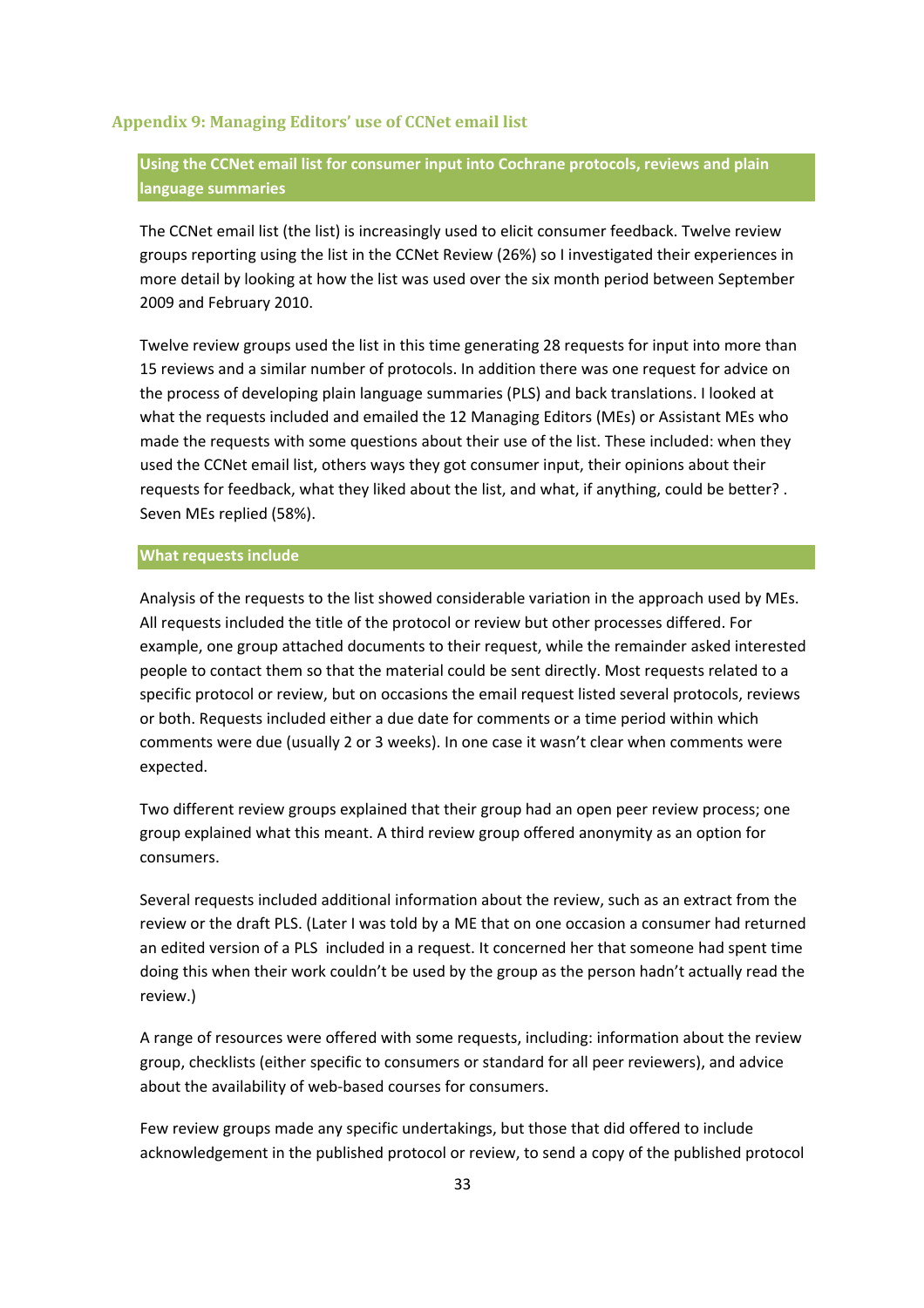or review, to send a copy of all peer review comments, or to send the authors' response to comments.

#### **When CCNet email list is used**

Five review groups reported that they use the list as part of their regular peer review process for protocols and reviews, although one of these has only just started. It is the only way one group gets consumer input. Previously this group had a voluntary consumer coordinator who worked with a small panel. The list provides input from a broader group of people.

Two review groups use the list occasionally to supplement their usual method of consumer review. Both groups have small panels of consumers that they call on regularly. One group uses the list when they have a topic of wide general interest and the other when they cannot easily allocate a submitted protocol or review to a consumer panel member, either because there are no clear links to their skills and interests, or because of recent frequent reliance on those consumers, or to broaden the pool of consumers to draw on.

#### **Other ways to get consumer input**

Other ways that most groups found consumer input was using consumer panels associated with the review group (although the term 'panel' was not always used). Generally panels included people with an interest in the topic area or who had previously given thoughtful and high quality feedback.

Groups that are in health areas not usually associated with support organisations or charities can find it difficult to identify relevant consumers. Sometimes the nature of the health conditions can limit consumer involvement, or if a disease occurs rarely, can make it hard to find someone who knows about the specific disease.

MEs gave examples of their efforts to find suitable consumers including: contacting patient associations in several countries (sometimes searching for them on the internet); publishing short articles in patient organisations' newsletters; distributing leaflets in clinics; targeting specific people through clinical contacts; and asking friends with the condition.

One group reported that one or two people contact them each year through their website to volunteer to be involved as consumers**.**

#### **Response like to requests for feedback**

All MEs described the response from the list positively. The success rate for comments for one group was about 30 percent but generally the MEs found it uncommon to have no response. Some groups regularly had two or more consumers contacting them after a request appeared on the list. One ME reported that "For 'high interest' reviews it is not uncommon to receive a dozen responses from the CC‐Net list over a few days, including people of both genders and from a range of countries internationally". However, when there is a lot of interest, it can be difficult to select the most suitable consumer. Most groups appeared to operate on a "first come" basis.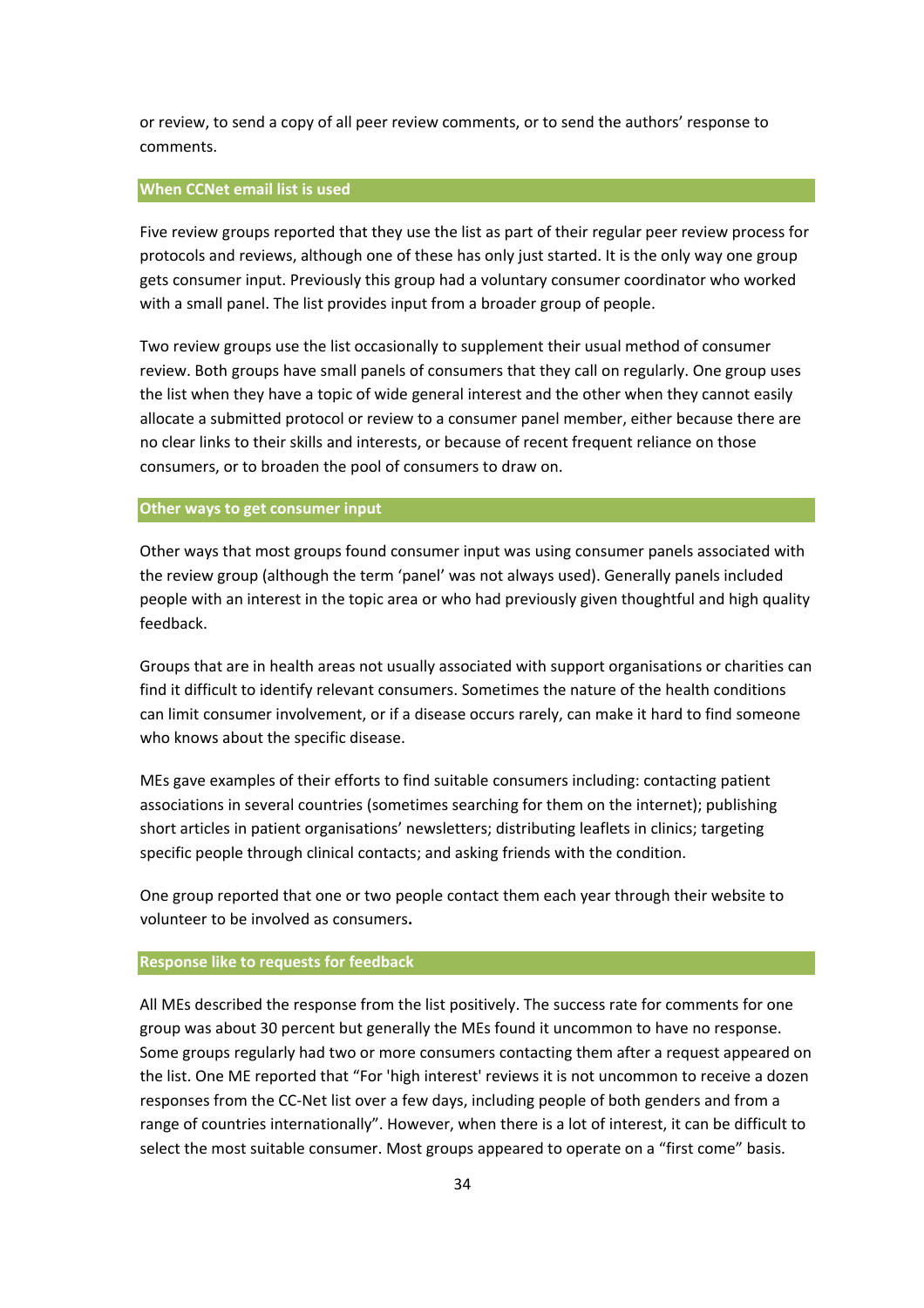Most MEs found the feedback to be generally good or excellent with one describing feedback as "comprehensive and timely". Another said "generally their responses are of very high quality and lead to significant changes in the review." However two MEs found feedback can be variable. One wrote "Unfortunately, it is not uncommon to receive feedback (particularly from newer consumer members of CCNet) that is of moderate to little value, because it either accepts the review quite uncritically, is extremely minimal, or goes off on a tangent/goes to matters that are beyond the review." The ME added "This is not always the case, however, and some of the feedback received via the CCNet list is very useful and engages well with the subject matter and style of the review from a consumer perspective."

#### **What MEs like about the CCNet email list**

There were several benefits from the list identified by the MEs: the diversity of the people responding, including people from developing countries; easy access to people who identify as consumers and are willing to be involved; participants usually already had knowledge of the Collaboration and Cochrane methods; the success rate with responses was considered good; and the list was seen as "an interesting and friendly forum".

# **What MEs think could be better about the CCNet email list**

Some concerns were raised by MEs in response to the question about where things could be improved. The most important related to concerns about confidentiality. At least two draft reviews were sent to people from the list for comment who did not respond and were subsequently identified with an industry link, specifically working for/or advising a pharmaceutical company.

Another concern, raised by two groups, related to the issue of what a 'consumer' means. One ME said that "often the consumer turns out to be a researcher or other health worker with good health/content knowledge. Not sure that this is the whole point of getting a consumer to referee the publications." Another also had offers from people who were obviously specialists in the area, so instead of getting feedback from a layperson they found that they were getting comments from "yet another medically qualified person".

A couple of MEs disliked the format of the list or the volume of emails generated by it and another identified occasional problems with understanding the issues raised by consumers without good English. The ME wasn't sure how to address this issue as she wanted to encourage involvement.

#### **Suggestions for improvements**

The MEs suggested three ways the list could be improved:

1) Develop a web‐based form that would generate an email to the list and standardise the information included. The form could ask for information such as: group name; ME name & email address; review title; author names; date comments were due and whether it was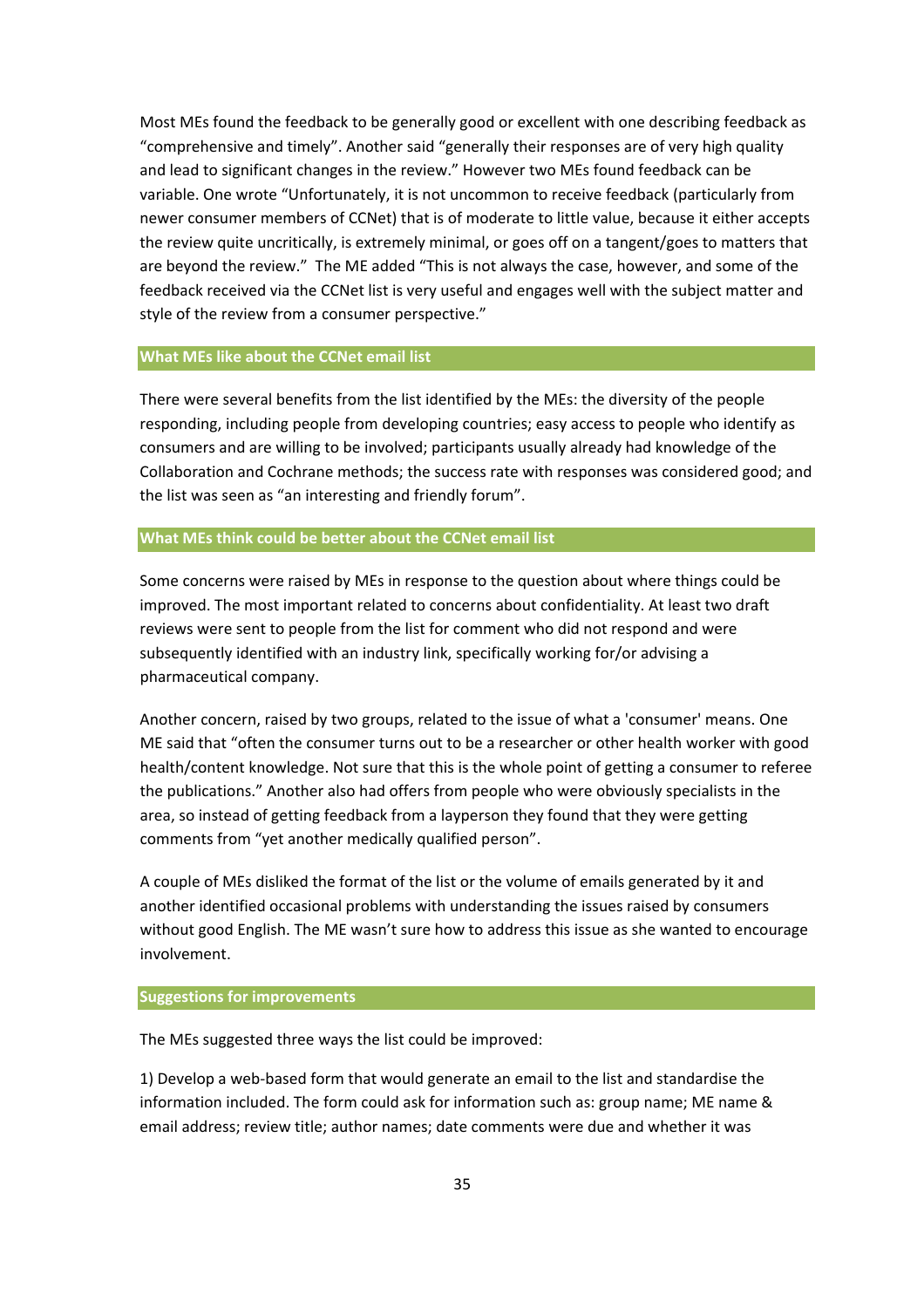protocol or review. The form could include provision for a brief description or objective for protocols and either draft PLS or brief description for reviews, and space for other information.

2) Include standard information from respondents such as a brief description about their interest in the topic (e.g. because of personal experience, membership of a patient organisation, or general interest) to give a more objective way to select from a range of consumer referees who respond to a request.

3) Create a second list so that there is one for discussion between members and another to recruit consumer referees.

#### **Summary**

The CCNet email list is an easy and effective way for review groups to get consumer input into protocols and reviews. Concerns about possible problems were identified that need to be addressed. These relate to confidentiality, the background of the consumer reviewer and understanding when English literacy is low.

#### **Dell Horey**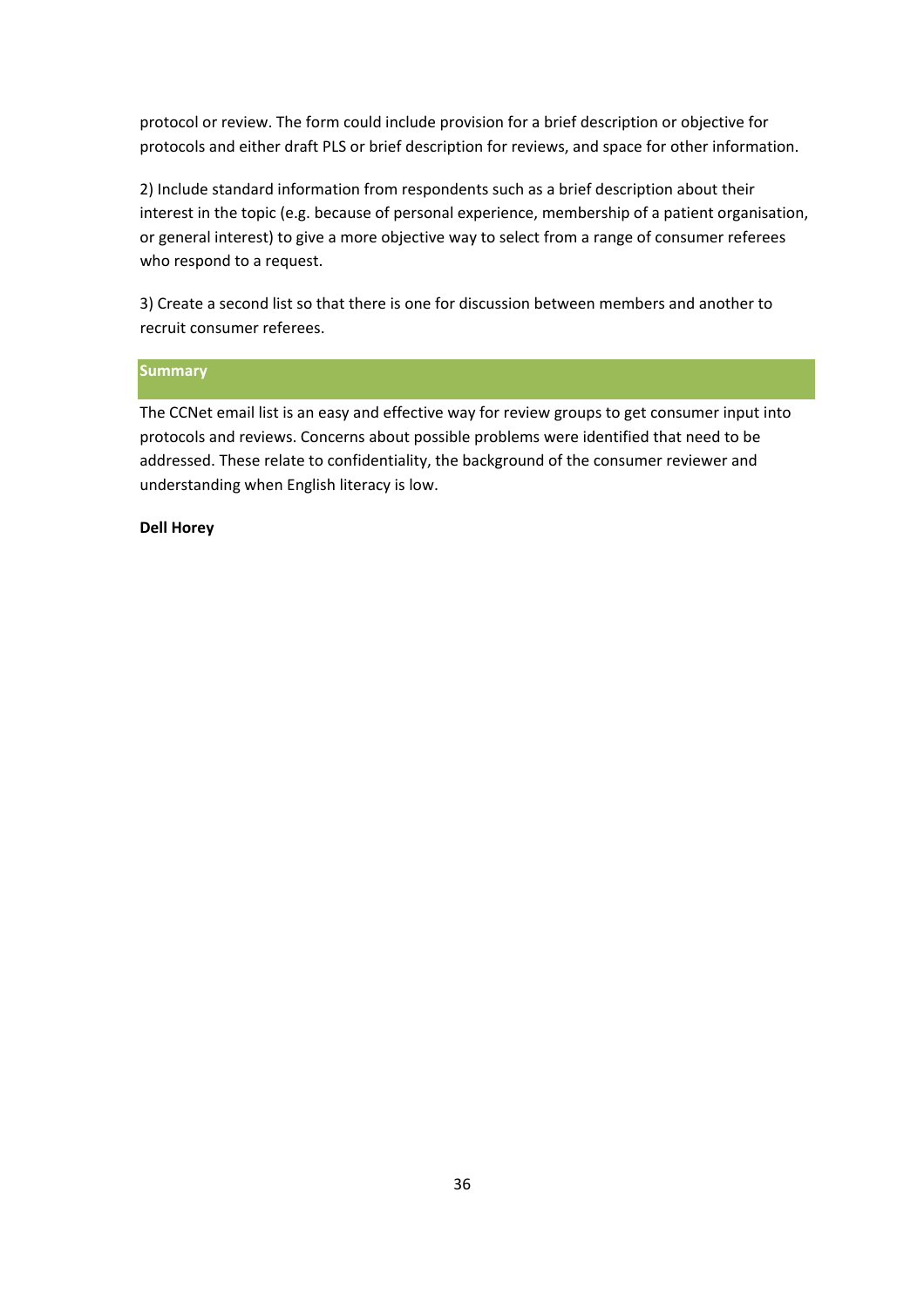# <span id="page-36-0"></span>**Appendix 10: Consensus‐derived principles and indicators of successful consumer involvement in NHS research**

| Principle                                                                                      | Indicator(s)                                                                                       |
|------------------------------------------------------------------------------------------------|----------------------------------------------------------------------------------------------------|
| 1. The roles of consumers are agreed between                                                   | The roles of consumers in the research were                                                        |
| the researchers and consumers involved in the                                                  | documented                                                                                         |
| research                                                                                       |                                                                                                    |
| 2. Researchers budget appropriately for the<br>costs of consumer involvement in research       | Researchers applied for funding to involve<br>٠                                                    |
|                                                                                                | consumers in the research<br>Consumers were reimbursed for their travel                            |
|                                                                                                | costs                                                                                              |
|                                                                                                | Consumers were reimbursed for their indirect                                                       |
|                                                                                                | costs (e.g. carer costs)                                                                           |
| 3. Researchers respect the differing skills,                                                   | The contribution of consumers' skills,<br>$\bullet$                                                |
| knowledge and experience of consumers                                                          | knowledge and experience was included in                                                           |
|                                                                                                | research reports and papers                                                                        |
| 4. Consumers are offered training and personal<br>support, to enable them to be involved in    | Consumers' training needs related to their<br>$\bullet$<br>involvement in the research were agreed |
| research                                                                                       | between consumers and researchers                                                                  |
|                                                                                                | Consumers had access to training to facilitate                                                     |
|                                                                                                | their involvement in the research                                                                  |
|                                                                                                | Mentors were available to provide personal                                                         |
|                                                                                                | and technical support to consumers                                                                 |
| 5. Researchers ensure that they have the                                                       | Researchers ensured that their own training                                                        |
| necessary skills to involve consumers in the                                                   | needs were met in relation to involving                                                            |
| research process                                                                               | consumers in the research                                                                          |
| 6. Consumers are involved in decisions about<br>how participants are both recruited and kept   | Consumers gave advice to researchers on how<br>$\bullet$                                           |
| informed about the progress of the research                                                    | to recruit participants to the research<br>Consumers gave advice to researchers on how<br>٠        |
|                                                                                                | to keep participants informed about the                                                            |
|                                                                                                | progress of the research                                                                           |
| 7. Consumer involvement is described in                                                        | The involvement of consumers in the research<br>$\bullet$                                          |
| research reports                                                                               | reports and publications was acknowledged                                                          |
|                                                                                                | Details were given in the research reports and                                                     |
|                                                                                                | publications of how consumers were involved                                                        |
|                                                                                                | in the research process                                                                            |
| 8. Research findings are available to consumers,<br>in formats and in language they can easily | Research findings were disseminated to<br>consumers involved in the research in                    |
| understand                                                                                     | appropriate formats (e.g. large print,                                                             |
|                                                                                                | translations, audio, Braille)                                                                      |
|                                                                                                | The distribution of the research findings to                                                       |
|                                                                                                | relevant consumer groups was in appropriate                                                        |
|                                                                                                | formats and easily understandable language                                                         |
|                                                                                                | Consumers involved in the research gave their                                                      |
|                                                                                                | advice on the choice of methods used to<br>distribute the research findings                        |
|                                                                                                |                                                                                                    |

Telford R, Boote JD, Cooper CL. What does it mean to involve consumers successfully in NHS research? A consensus study. Health Expectations 2004;7:209–20.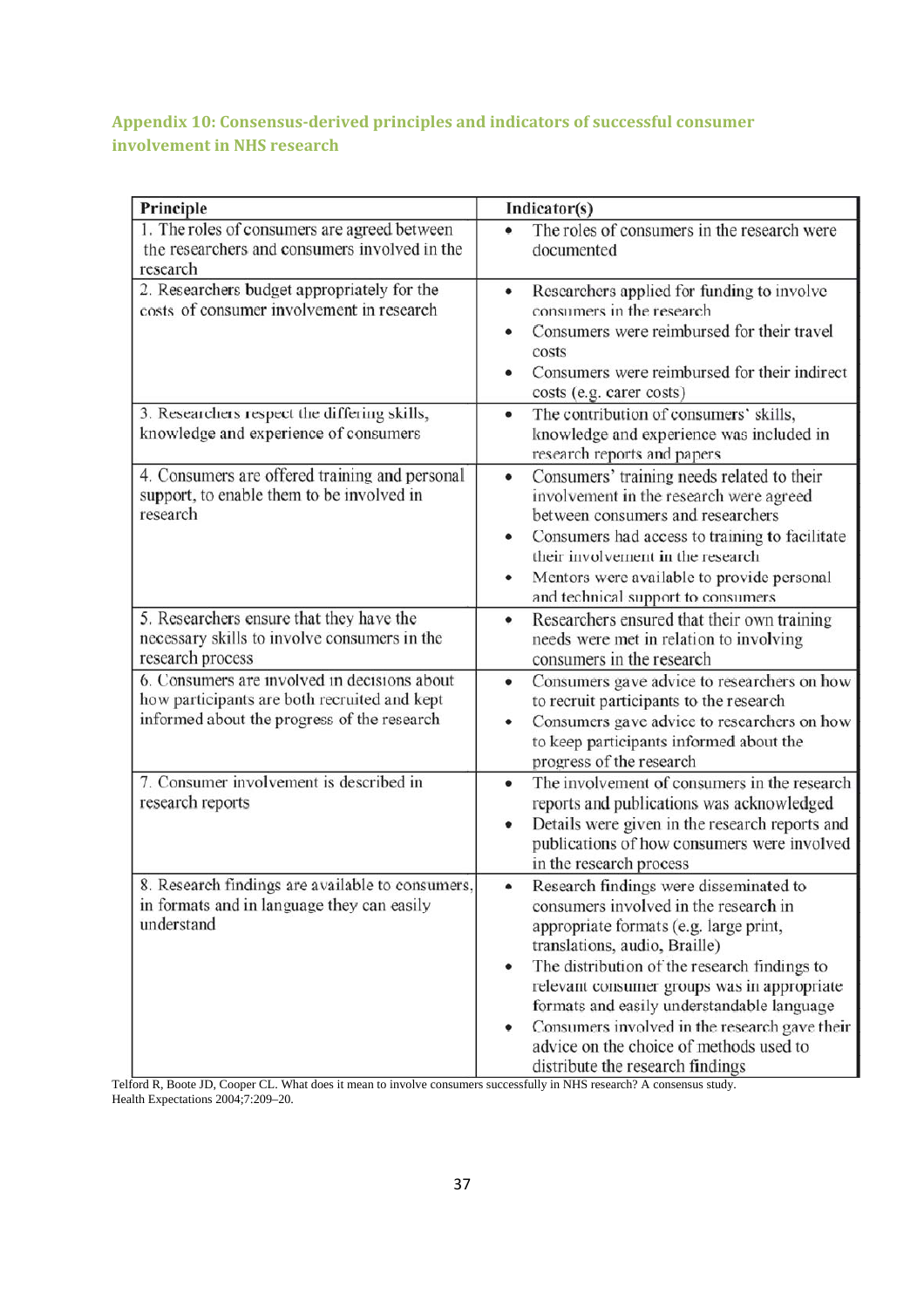#### <span id="page-37-0"></span>**Appendix 11: Cochrane Consumer Network: Detailed business and operational plan**

**\_\_\_\_\_\_\_\_\_\_\_\_\_\_\_\_\_\_\_\_\_\_\_\_\_\_\_\_\_\_\_\_\_\_\_\_\_\_\_\_\_\_\_\_\_\_\_\_\_\_\_\_\_\_\_\_\_\_\_\_\_\_\_\_\_\_\_\_\_\_\_\_\_** 

Prepared by Janet Wale, Convenor of the Cochrane Consumer Network (CCNet) with input from the CCNet Advisory Group, February 2010.

Submitted: 22 February 2010

Purpose: For information in moving forward

Access: Open

#### **Detailed business plan: Cochrane Consumer Network**



# **Executive summary**

*The purpose* of this document is to engage entities within The Cochrane Collaboration in partnering to develop communication strategies and improved, coordinated processes for involving consumers as end users of health care in the Mission of The Cochrane Collaboration.

The document does this by addressing work to date and how it can be measured and moved forward.

*Background:* The role of and issues for CCNet have been clarified through the recent reviews of The Cochrane Collaboration  $(2008)^3$  and the Cochrane Consumer Network (CCNet) and Consumers in Cochrane  $(2009)^4$ . CCNet is now in a position to strengthen its business planning. This document has been developed to better define the required planning and input by all key stakeholders in The Cochrane Collaboration to further end-user involvement. As such it does not provide the solutions.

The reference materials are contained within the accompanying document.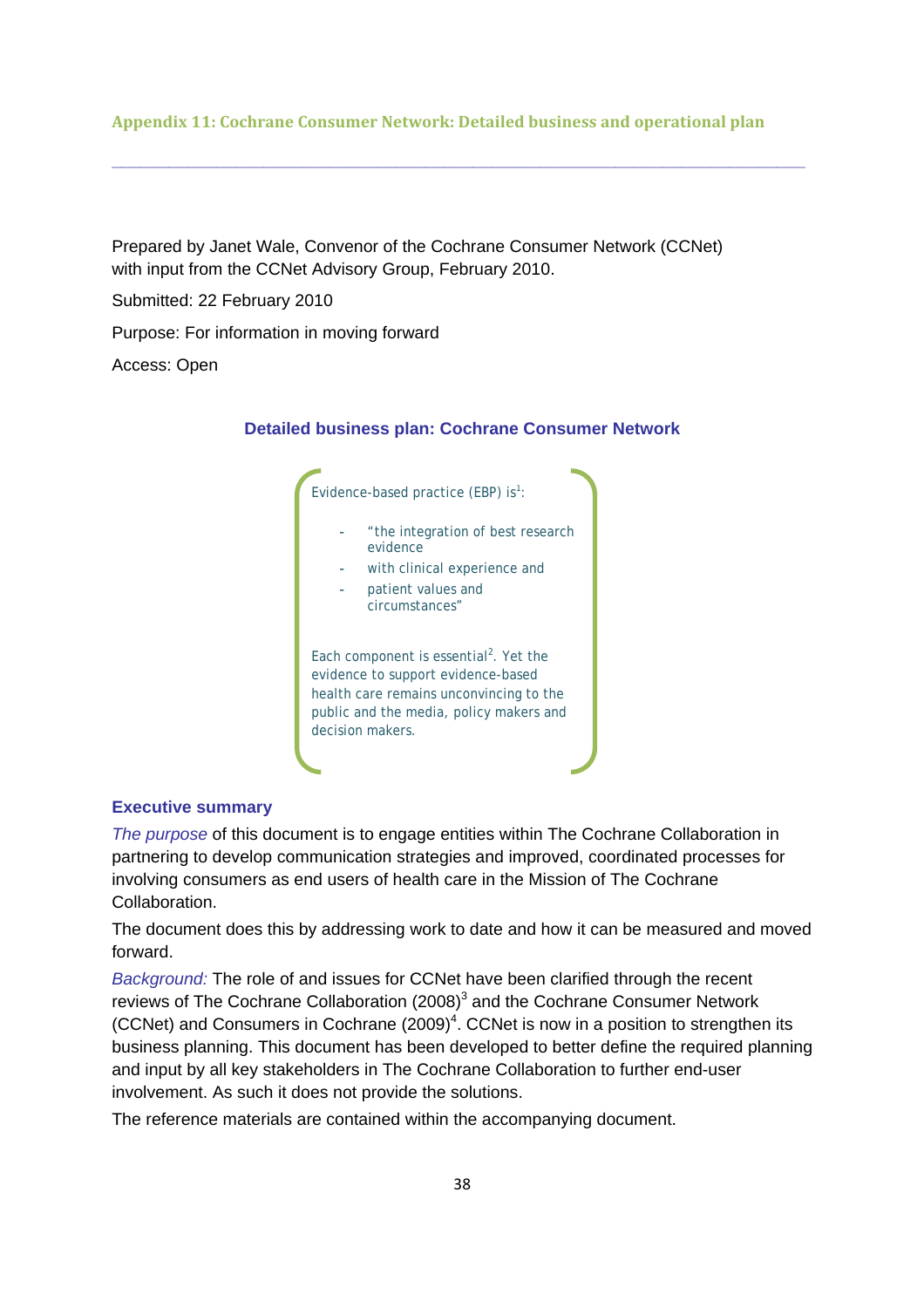*The desired outcomes* include greater adherence to the Principles of The Cochrane Collaboration, particularly those related to building on the enthusiasm of individuals, avoiding duplication of effort, fostering collaboration, ensuring relevance of the work of the Collaboration, keeping up to date, and enabling wide participation within the Collaboration.

The practical experience gained by CCNet to date puts it in a position where it can fulfill a supportive and advisory role for stakeholders in the Collaboration who wish to involve end users of health care in their work.

Through a coordinated partnership model we are able to extend our already existing role in demonstrating to others that involving consumers, patients and the public in the development of evidence-based materials can be measured and does have a positive impact.

#### Desired process outcomes could address the following issues:

Consumers link mainly with Managing Editors of Review Groups: to determine processes for entire Editorial and author teams to be clear about (and committed to) consumer participation.

CCNet has a geographically based Advisory Group of consumers: to determine the support roles Centres and Branches can play for CCNet and its members, including participation in local contributor meetings.

CCNet has, in the last two months, piloted the collection of materials that could form the basis of two databases: the first monitoring the effectiveness of consumer involvement; and the second measuring the support offered to consumers and identifying ways to build on that support. It is envisaged that these databases are centrally resourced to foster collaboration and enable wide participation.

*Benefits* to be gained by The Cochrane Collaboration include increased relevance and usage of The Cochrane Library, its flag ship; and harnessing of the experience and opportunities provided by consumer representatives, advocates and their organisations through their acknowledged commitment to furthering evidence-based practice in health care.

*Next Steps:* The application of this plan requires partnering between key stakeholders representing the various roles and responsibilities with Cochrane entities. CCNet is the registered Cochrane entity responsible for consumers internationally, across the Collaboration. CCNet proposes the formation of a CCNet-led Working Group that has the clear aims set out in the 'Purpose of this document'.

An underlying pre-requisite for the implementation of this plan is commitment by The Cochrane Collaboration to centrally coordinated consumer involvement and for the provision of additional funding and resources.

#### **Background information**

The role of the Cochrane Consumer Network (CCNet) is to support and coordinate international consumers working across the Collaboration by enabling effective input into the development and dissemination of Cochrane reviews; open communication, training and support and advisory role opportunities. Consumers work across entities of the Collaboration in a voluntary capacity (Figure 1).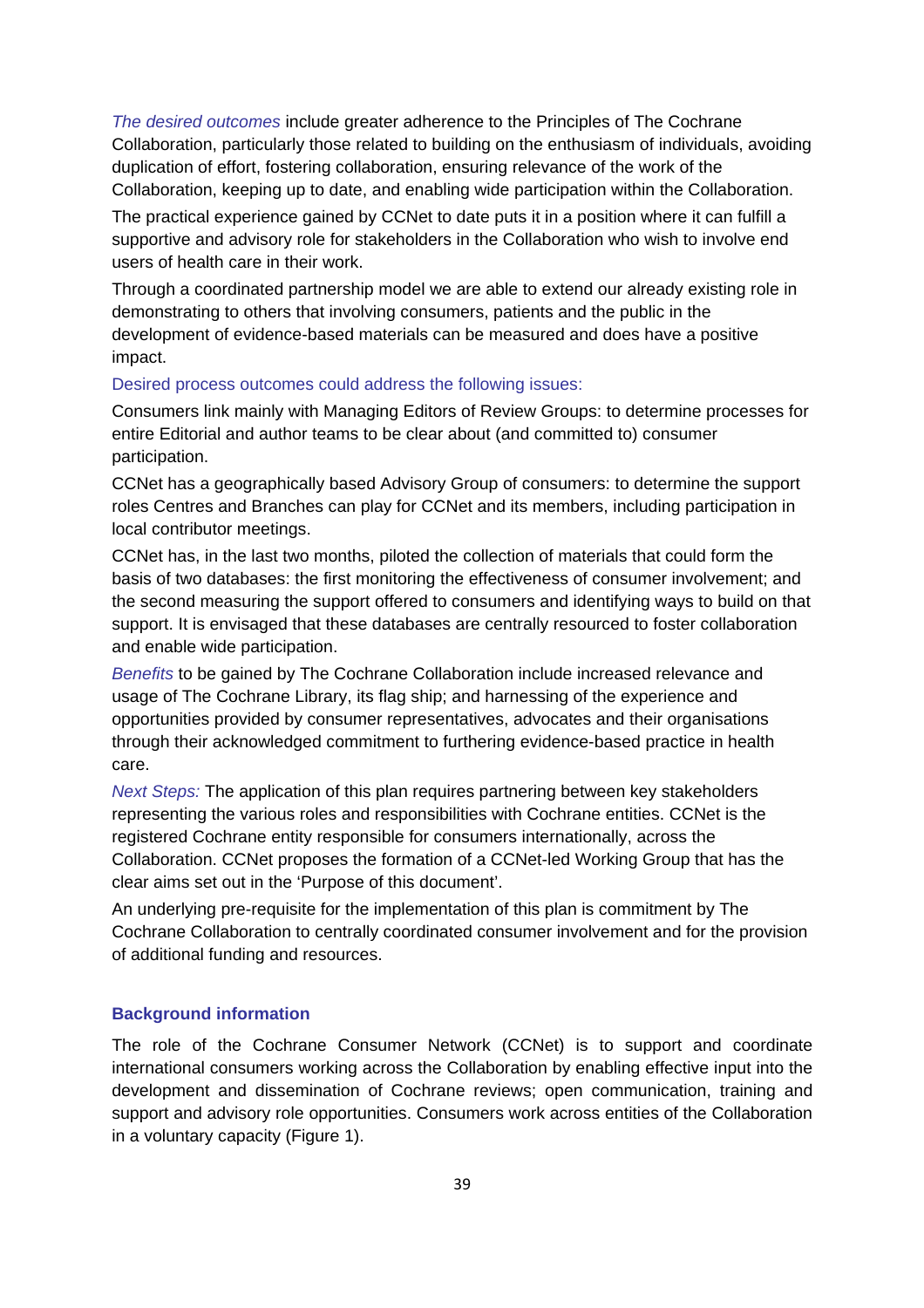For an organisation such as The Cochrane Collaboration, the contributions made through voluntary input are huge<sup>3</sup>. It is very important that this voluntary effort is shown to be valued – through knowledge about, feedback on, and recognition of that effort.

Consumers have commitment and passion either through personal experience or from the groups we work with. This in itself can present problems to researchers<sup>5</sup>.

The Consumer Network has been formally registered within the Collaboration since 1996. CCNet has a Convenor, Administrator, an international Geographical Centres Advisory Group and Chair; membership of CCNet is as individuals (Table 1). Many of the members have strong links or are part of consumer and patient organisations. Overall, the aims of the members are to contribute to the development of evidence and the practice of evidencebased health care<sup>4</sup>.

The Review of The Cochrane Collaboration<sup>1</sup> and CCNet External Review of Consumers in Cochrane<sup>2</sup> identified that communication about the different components of the Collaboration is lacking.

*The first goal* of the processes defined in this 'Detailed Plan' is to increase awareness within The Cochrane Collaboration of the roles and function of CCNet and to have central mechanisms in place for it to more effectively achieve its Vision and Aims:

*CCNet Vision*: Enhanced accessibility and relevance of Cochrane reviews through consumer and community participation.

*CCNet Aims:* To enable and support consumer participation in The Cochrane Collaboration; and continue to develop the use and usefulness of consumer participation in The Cochrane Collaboration.

*A second goal* is to engage entities and key stakeholders in a sustainable process for coordinated international consumer engagement within the Collaboration; and ownership of that engagement.

Review authors and consumers/end users of Cochrane reviews are unique in that they form a large part of the voluntary workforce of The Cochrane Collaboration. For CCNet its leadership and management also work in a largely voluntary capacity (Table 1).

*See* 'CCNet External Review of Consumers in Cochrane' for information on consumers working with Review Groups<sup>4</sup>. The recommendations from the Review resulted in the development of a draft 'Framework for Consumer and User of Health Care Involvement in The Cochrane Collaboration (January 2010)'<sup>6</sup> . *Part of appendix to CCNET Jan 2010 newsletter*

*Responses to the CCNet Review* raised key issues around the need to identify and clearly express:

- What The Cochrane Collaboration offers for consumers participating in its activities
- How the Collaboration supports consumers and healthcare user activities overall
- The ways in which the leadership of The Cochrane Collaboration can demonstrate value for healthcare user involvement, particularly as part of the voluntary workforce

The involvement of consumers, patients and the public in health research is recognised as being challenging to researchers<sup>7,8</sup>. This means that raising the profile of consumer and the end-user voice in the researcher/research-based environment of The Cochrane Collaboration is potentially threatening for some. Furthermore, it opens up the issue of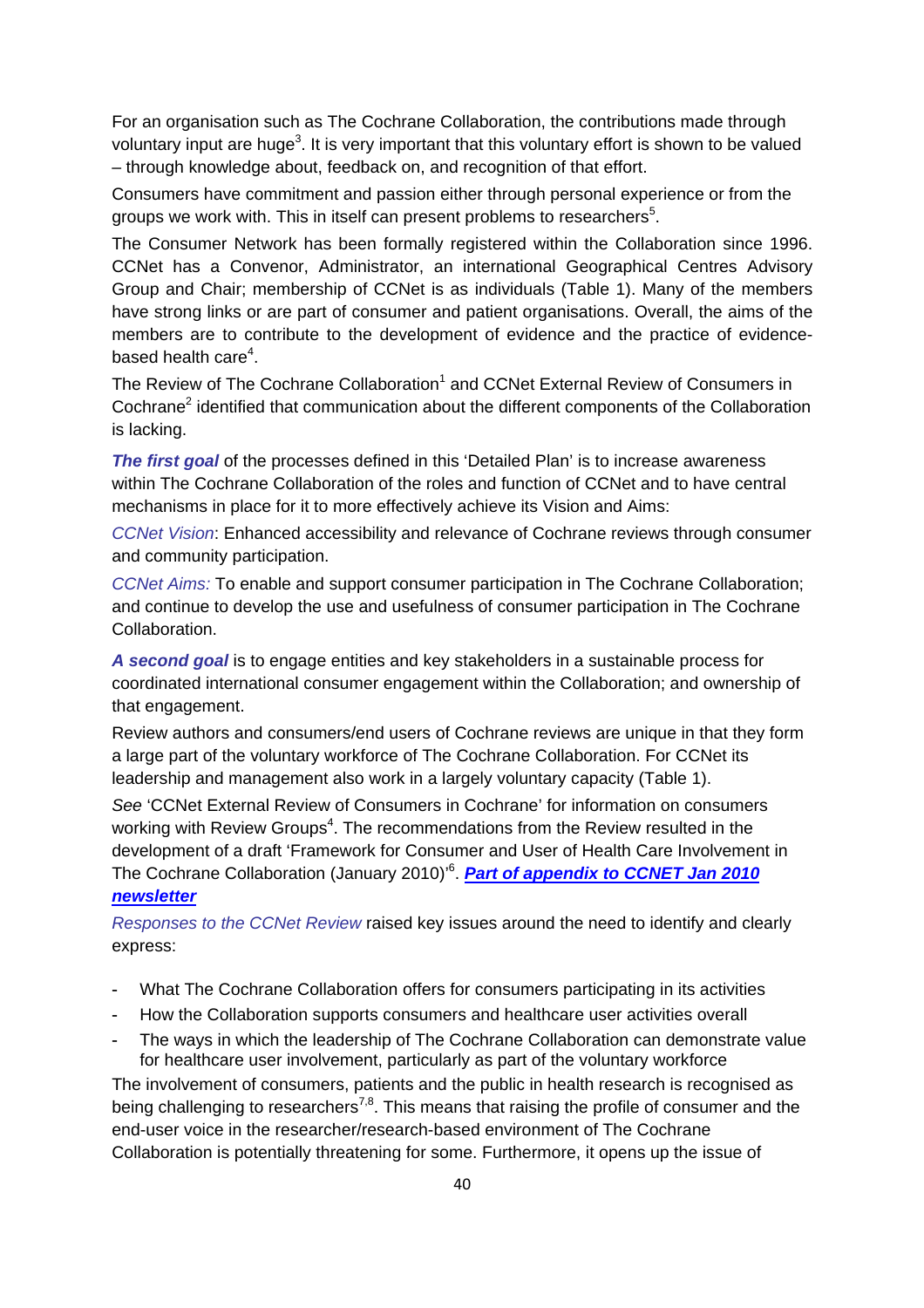control of the role that patients and the public can have; and of management of funding for that consumer involvement. Indeed national research funding bodies are well aware that researchers define funding for consumer and community involvement with little say by those stakeholders as to how the funding is both spent and accounted for $5$ . The declaration of confounding issues by researchers and other stakeholders, including funding for research and projects involving consumers, is a prerequisite for transparency and accountability.

The government level fiscal control of not-for-profit and non-government organisations has led to the professionalism of those organizations. The agenda of many patient and consumer support organisations has in some cases moved away from the individual needs of groups of patients, consumers and communities.

The Cochrane Collaboration is a not-for-profit organisation registered as a Charity in the UK. Its primary purpose is to produce systematic reviews of best evidence on healthcare interventions to inform health care and to work internationally to promote evidence-based practice. These form *The Cochrane Library* [\(www.thecochranelibrary.com\)](http://www.thecochranelibrary.com/).

The fragmented organisational structure of The Cochrane Collaboration $^3$  makes internal communication particularly challenging. The different parts of the Collaboration are often not fully aware of the activities of others. This was demonstrated clearly in the formal Reviews of the Steering Group (2006)<sup>9</sup>, The Cochrane Collaboration (2008)<sup>3</sup>, and Cochrane Consumer Network (2009)<sup>4</sup>. Yet effective communication and the willingness to listen are key to the success of the Mission of the Collaboration to produce systematic reviews that inform evidence-based health care. Funding of Cochrane entities is generally around the production of systematic reviews, such that within the present culture Cochrane Review Groups are in a position of strength. The Collaboration, therefore, has a need to think carefully about how it can strengthen the supporting, contributing and substance-building roles of other entities.

#### **Benefits CCNet activities bring to The Cochrane Collaboration**

Consumers contribute to the readability and relevance of Cochrane reviews by commenting on prepublished reviews and their plain language summaries<sup>4</sup>. 'Consumers' bring the user and receiver of health care, consumer, family and carer perspectives<sup>10</sup>. Early input by consumers into the review process is desirable: assisting with setting review topics and prioritising reviews so that the most relevant review questions are approached in a timely manner. Procedural justice is in this way achieved as the process involves the people to whom reviews ultimately apply.

CCNet provides a formal support system within The Cochrane Collaboration for preparation of plain language summaries of Cochrane reviews (Table 1) as a way of communicating the evidence held within *The Cochrane Library*.

It is important that consumers involved within The Cochrane Collaboration are empowered to inform other consumers of the value of systematic reviews and evidence-based health care as part of informed decision making in health care<sup>4</sup>. The Network uses its website and e-mail discussion list to disseminate information from systematic reviews and to keep its members informed. Newsletters, the website and e-mail discussion list are also used to identify consumers to work with Cochrane review groups and in other capacities within the Collaboration. Facebook has been added to the armory to start to address some of the language barriers that are inevitable within an international organization.

CCNet regularly evaluates the input of consumers and their relationships within The Cochrane Collaboration<sup>8</sup>.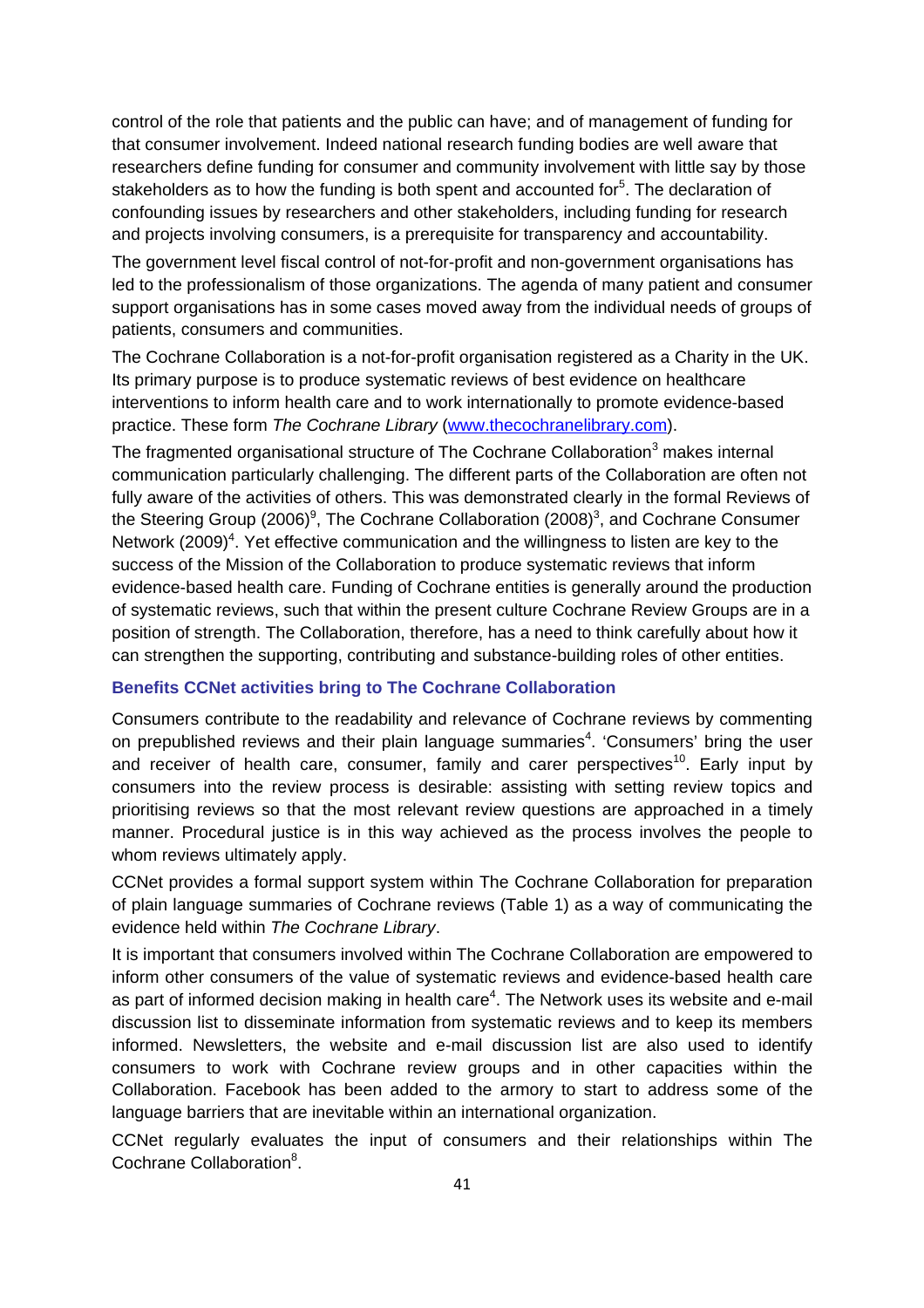# *Identified priority areas for CCNet, from the CCNet External Review<sup>4</sup> :*

- $\leftarrow$  Provide support, quidance and central resources on participation (for consumers/healthcare users and for staff and other involved stakeholders).
- $\downarrow$  Provide training on communication with and involvement of consumers.
- $\ddot{\phantom{1}}$  Encourage feedback and monitoring of consumer involvement.
- $\downarrow$  Advocate for closer consumer/CCNet collaboration within The Cochrane Collaboration as compared with the present consultation and communication of information (Figure  $2^{11}$ ).

#### **Measureable outcomes for the 'Detailed business plan'**

#### **Internally**

- Clarification of the role of volunteers within the Collaboration and how knowledge about, feedback to, and recognition of consumer involvement is communicated
- Overall acknowledgement of a level of end‐user involvement that fits most comfortably within The Cochrane Collaboration
- Development of a quality improvement process between consumers, as represented by CCNet, and Cochrane entities\*
- An identified, accountable mechanism for enabling consumers in the dissemination of information from Cochrane reviews\*\*

\*Such a quality improvement process would work most effectively if all consumers involved within the Collaboration being registered with CCNet.

\*\*Possible mechanisms identified in the CCNet Review<sup>4</sup> were: a 'Page for healthcare users' to accompany each Cochrane review; greater healthcare user involvement in the preparation of plain language summaries; distribution of information on newly registered titles in a way that healthcare users can express their interest in assisting with development of a review; being part of the wider dissemination strategies by the Review Groups and the Collaboration.

#### External to The Cochrane Collaboration

- $\triangleright$  Further formal development of working relationships with the:
	- o Health Technology Assessment International (HTAi) Patient and Citizen Special Interest Group,
	- o Guidelines International Network (G-I-N) Patient and Public Involvement Working Group, and
	- o World Health Organization (through Patients for Patient Safety program).
- $\triangleright$  Continuing development of the CCNet website to present 'a face' of The Cochrane Collaboration for consumers and consumer organisations and the promotion of consumer and public involvement in the processes of evidence-based health care

#### **Identifying measurable outcomes**

Desired process outcomes could address the following issues.

Consumers link mainly with Managing Editors of Review Groups: to determine processes for entire Editorial and author teams to be clear about (and committed to) consumer participation.

CCNet has a geographically based Advisory Group of consumers: to determine the support roles Centres and Branches can play for CCNet and its members, including participation in local contributors meetings.

#### **Next steps for measurable outcomes**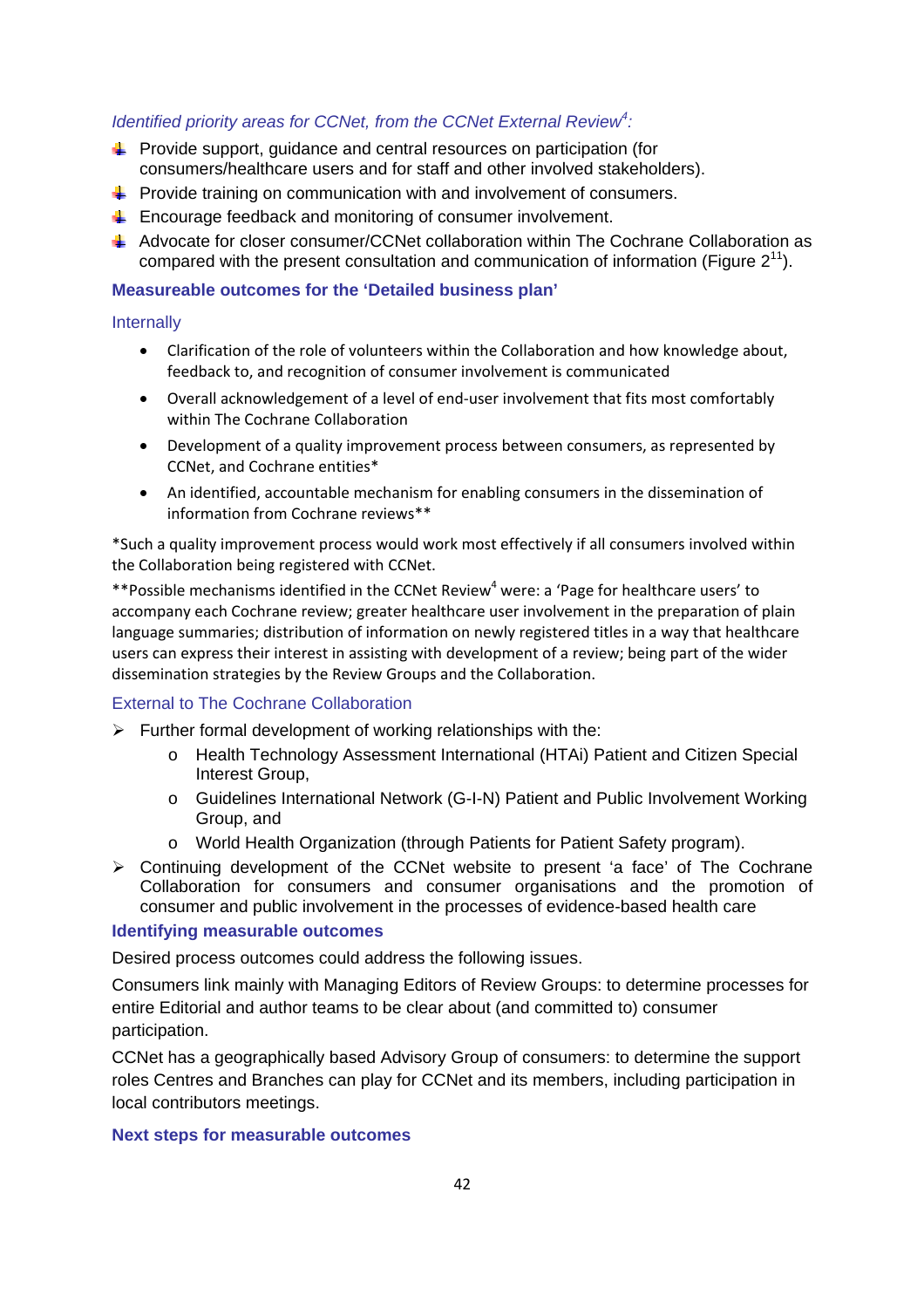- Set up a CCNet-led database to monitor the effectiveness of consumer involvement (eg checklists); and 'who' the consumers are\*
- Set up a CCNet-led database to measure the support offered to consumers and Cochrane entities and to build on that support\*
- Demonstrate Collaboration support of consumer involvement by developing these databases centrally through funded positions
- Apply the Principles of The Cochrane Collaboration\*

\*CCNet has, in the last two months, piloted the collection of materials that could form the basis of these databases. Reports on these are contained in the CCNet Monitoring and Registration Report for 2010. It is envisaged that databases be centrally resourced.

\*\*Building on the enthusiasm of individuals, avoiding duplication of effort, fostering collaboration, ensuring relevance of the work of the Collaboration, keeping up to date, and enabling wide participation within the Collaboration.

# **How the outcomes outlined in this document support the objectives of CCNet as a whole**

The process outcomes outlined in this Plan have the potential to do the following.

#### Within The Cochrane Collaboration

- Strengthen CCNet as a central international resource providing and supporting effective consumer participation in the preparation and dissemination of Cochrane reviews
- Bridge the communication gaps between Cochrane entities, individual consumers and health consumer and patient support organisations through a partnership approach
- $\ddot{\phantom{1}}$  Develop the role of consumers in positively contributing to the function of Cochrane Reviews Groups, Fields, Methods Groups, Cochrane Centres and The Cochrane Collaboration as a whole
- Further the promotion of patient-centred health care and shared decision making in health care through the provision of relevant, applicable information and a knowledge base for evidence-based practice

# External to The Cochrane Collaboration

- Increase awareness the benefits of working in partnership with consumers and with an understanding of the issues that are important for the end users of health care in the development of materials to inform evidence-based health care
- Strengthen links with other groups working with consumers, patients and the public
- $\bigcup$  Broaden links with a wider group of consumers, consumer and patient support organisations and users of health care

#### **Outcome targets**

The outcomes of this CCNet 'Detailed business plan' are targeted at the fulfillment of evidence-based practice<sup>1</sup> and the provision of evidence that is within the reach of practical application.

#### **Reference Documents**

**1.** Straus S, Richardson SR, Glasziou P, Haynes BR. Evidence-Based Medicine. How to practice and teach EBM. 3rd ed. Elsevier Churchill Livingstone. 2005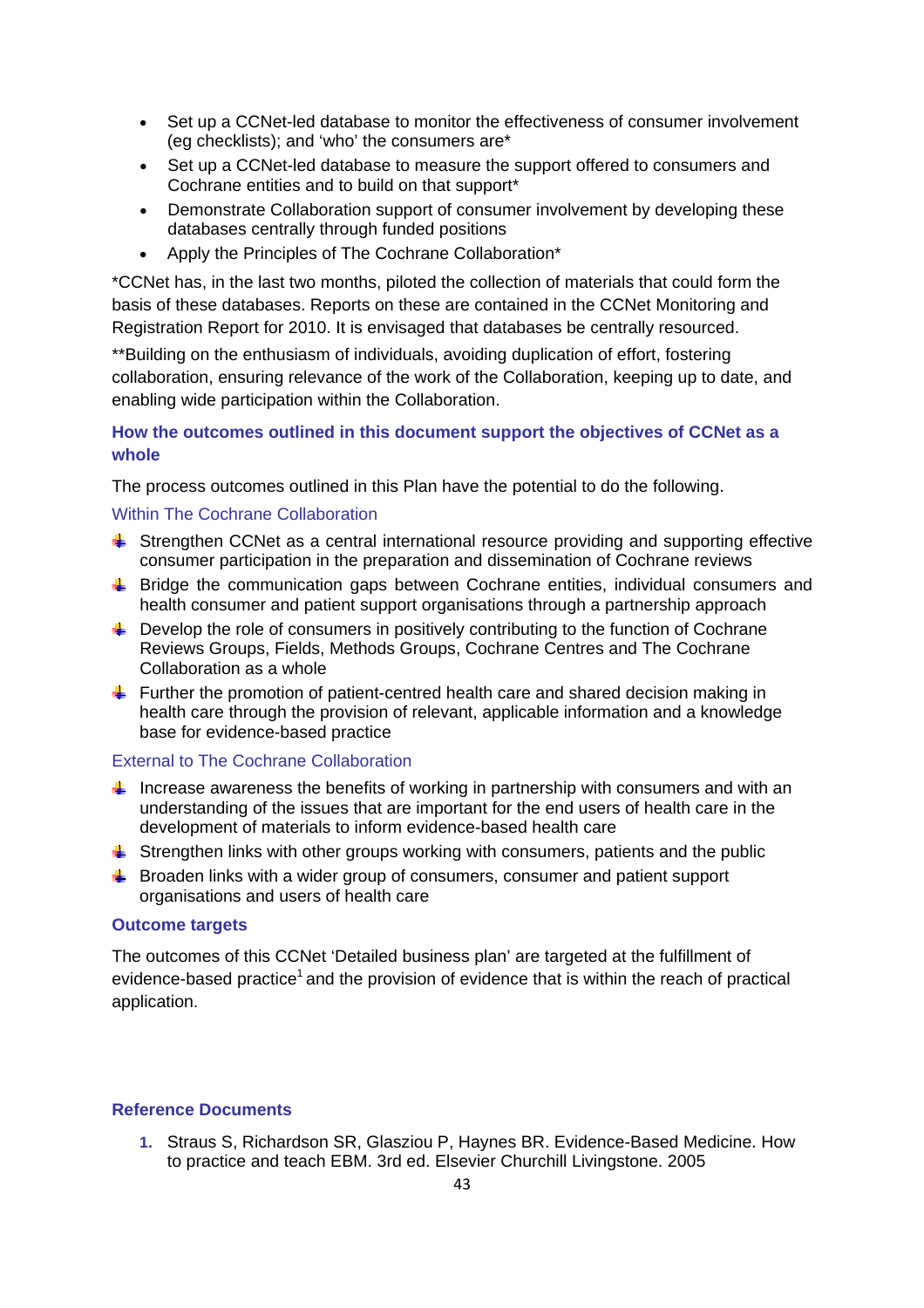- **2.** Greenberg P, Physician Melbourne University Australia. Personal communication
- **3.** Internal review of The Cochrane Collaboration 2008 www.cochrane.org/ccsg/StrategicreviewofTheCochraneCollaboration.doc - 2008-12- 15
- **4.** CCNet External Review of Consumers in The Cochrane Collaboration, focusing on Review Groups (January 2010) at [www.cochrane.org/consumers/happenings.htm](http://www.cochrane.org/consumers/happenings.htm)
- **5.** Involving people in research: A National symposium on consumer and community participation in health and medical research: Perth, March 2008.
- **6.** Draft 'Framework for Consumer and User of Health Care Involvement in The Cochrane Collaboration (January 2010): Appendix to CCNet Newsletter January 2010 at [www.cochrane.org/consumers/resources.htm](http://www.cochrane.org/consumers/resources.htm)
- **7.** Oliver S et al. Involving consumers in research and development agenda setting for the NHS: developing an evidence-based approach. Health Technology Assessment 2004;8:15; Ref 4.
- **8.** Wale JL et al. International Health Consumers in The Cochrane Collaboration: 15 years on. Journal of Ambulatory Care 2010; special edition.
- **9.** Review of the Cochrane Steering Group 2006 www.cochrane.org/docs/2006\_Review\_of\_CCSG\_Recommendations\_and\_Respons e.pdf - 2007-12-12
- **10.** Prioritisation project, criteria for prioritising existing review topics [www.cochrane.org/consumers/happenings.htm](http://www.cochrane.org/consumers/happenings.htm); Wale JL et al. The Cochrane Library review titles that are important to users of health care, a Cochrane Consumer Network project
- **11.** Rowe G, Frewer LJ. (2005). A Typology of Public Engagement Mechanisms. Science,Technology and Human Values, 30(2), 251.

# **Other links and information**

Structure of The CC [www.cochrane.org/resources/leaflet2of5structure.htm](http://www.cochrane.org/resources/leaflet2of5structure.htm)

*Cochrane Policy Manual* [www.cochrane.org/admin/manual.htm](http://www.cochrane.org/admin/manual.htm)

CCNet reference materials: [www.cochrane.org/consumers/resources.htm](http://www.cochrane.org/consumers/resources.htm)

(5) Involving people in research: A National symposium on consumer and community participation in health and medical research: Perth, March 2008. In involving civil society as a part of social inclusion/governance and a source of 'quality assurance':

*Enablers:* Operational capacity (funding and infrastructure/governance); Both consumer and researcher training – to work together effectively; Mutual respect; A standard of/for consumer participation is set at senior leadership level; Concentrate on the common ground (what put in is what get out); Set underpinning principles; Acknowledge and support consumers, as partners; Start being involved at the front end of research; Involve in priority setting (including re funding projects); Evaluate or review (externally) at organisational and not individual level.

*Barriers:* Lots of people are voluntary, not just consumers; Researchers have concerns about the 'emotions and underlying fears' of consumers; Consumers treated as a resource and do not 'get anything' out of participating; Burnout – as many are patients.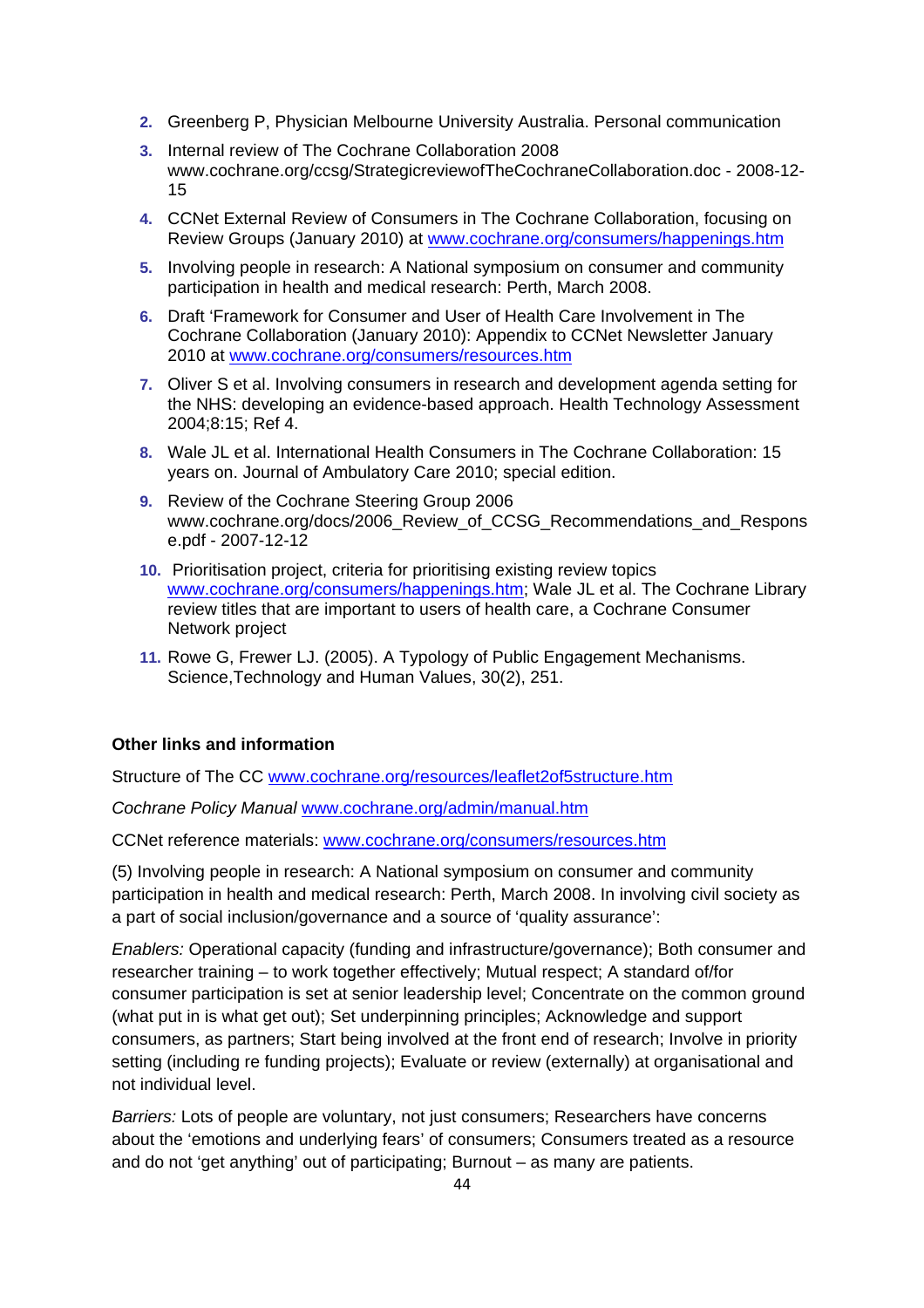# **Figures**

**1.** Schematic structure of The Cochrane Collaboration



**2.** Levels of patient and public involvement<sup>11</sup>

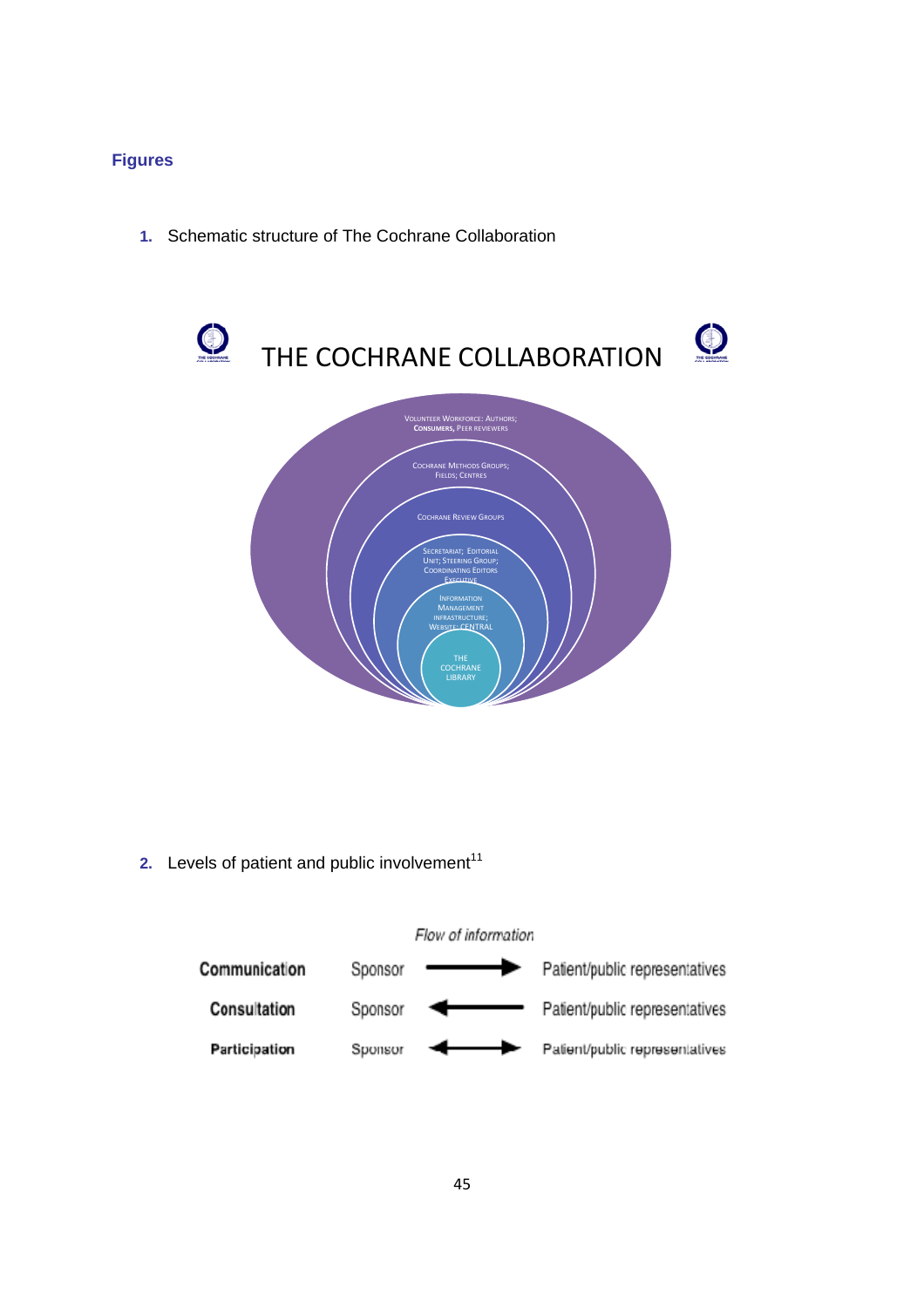| operational plan of the oxiomity occurrance concenter rictment (oorlet)<br><b>OPERATIONAL PLAN: Cochrane Consumer Network (CCNet)</b> |                                                                                                                    |                    |                   |                                                                                                                                                       |  |
|---------------------------------------------------------------------------------------------------------------------------------------|--------------------------------------------------------------------------------------------------------------------|--------------------|-------------------|-------------------------------------------------------------------------------------------------------------------------------------------------------|--|
|                                                                                                                                       | Title/Description                                                                                                  | Who is responsible | Region(s) covered | <b>Details</b>                                                                                                                                        |  |
|                                                                                                                                       | These positions are for CCNet and are separate to roles at a local level, as a Steering Group (SG) member or other |                    |                   |                                                                                                                                                       |  |
| Convenor                                                                                                                              |                                                                                                                    | <b>Janet Wale</b>  | International     | Full time, largely unpaid (if paid: AUD 75,000 plus)                                                                                                  |  |
|                                                                                                                                       | Management                                                                                                         |                    |                   | Day to day; strategic                                                                                                                                 |  |
|                                                                                                                                       | Spokesperson                                                                                                       |                    |                   |                                                                                                                                                       |  |
|                                                                                                                                       | <b>CCNet-Contact</b>                                                                                               |                    |                   | <b>External to Collaboration:</b>                                                                                                                     |  |
|                                                                                                                                       | Relations                                                                                                          |                    |                   | Internal: links to other Cochrane entities, member of Fields Executive: External:<br>member of HTAi Patients and Citizens Working Group; G-I-N Public |  |
|                                                                                                                                       | Publicity                                                                                                          |                    |                   | Newsletters, regular articles in Cochrane News; Website content, papers and<br>publications                                                           |  |
|                                                                                                                                       | Funding                                                                                                            |                    |                   | Cochrane Steering Group: Discretionary, Prioritisation                                                                                                |  |
|                                                                                                                                       | Monitoring and<br>Registration/Cochrane<br>requirements                                                            |                    |                   | MRG; Papers for SG; Funding applications and reports; Module                                                                                          |  |
|                                                                                                                                       | Colloquia                                                                                                          |                    |                   | re consumers attending, meetings, evaluation/follow up; workshops, presentations<br>meetings                                                          |  |
| Administrator                                                                                                                         |                                                                                                                    | <b>Jane Nadel</b>  | International     | Two to three days per week voluntary (if paid AUD 60,000 pro rata)                                                                                    |  |
|                                                                                                                                       | Archie                                                                                                             |                    |                   | Entering and maintaining information; making information available as required                                                                        |  |

#### **1.** Operational plan of the existing Cochrane Consumer Network (CCNet)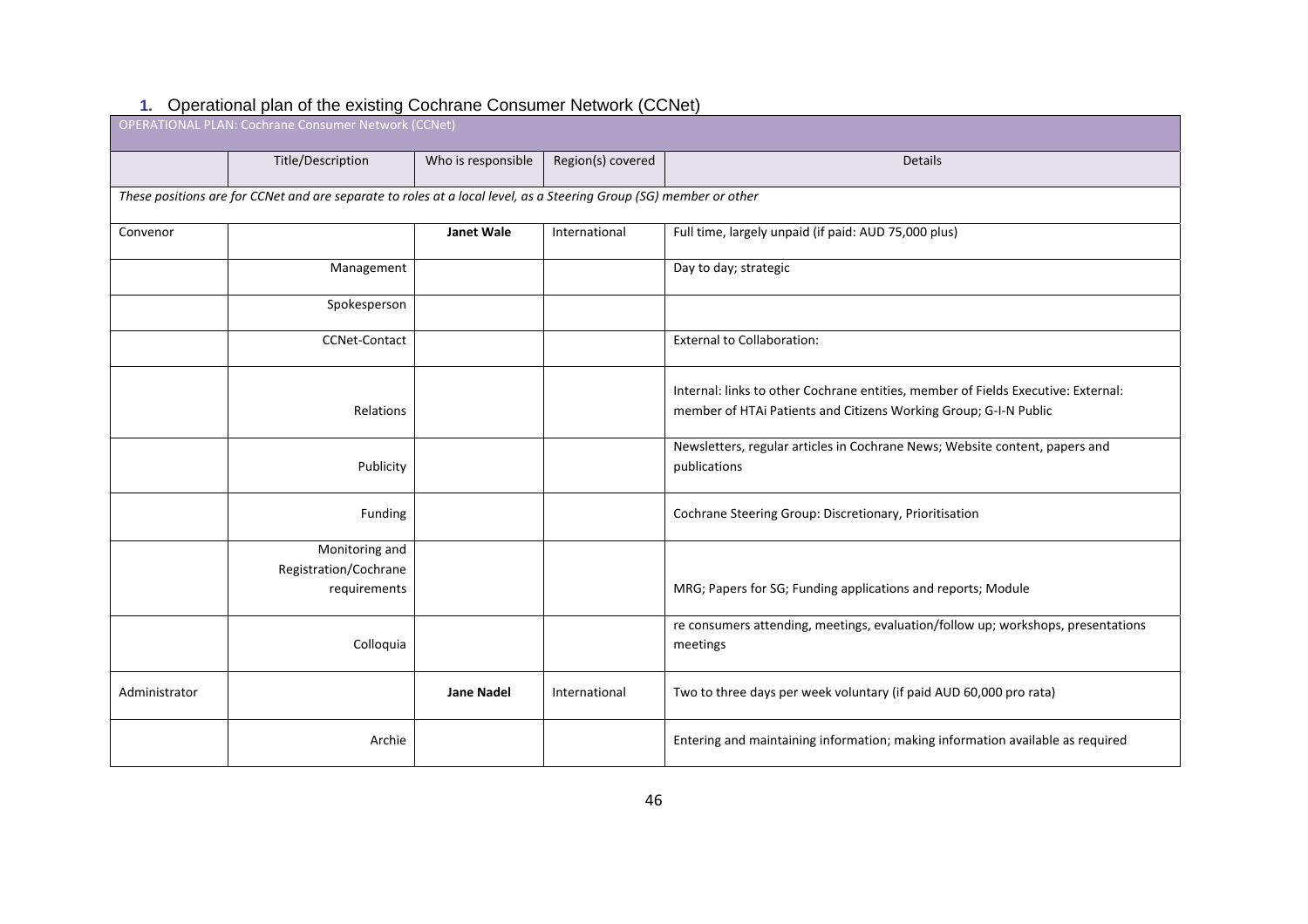|                       | Membership management                                 |                                |               | Day to day management, enquiries, follow up; reports                                                                                         |
|-----------------------|-------------------------------------------------------|--------------------------------|---------------|----------------------------------------------------------------------------------------------------------------------------------------------|
|                       | Liaison Officer                                       |                                |               | with Secretariat, Review Groups, other entities etc                                                                                          |
| General<br>management | E-mail list management                                | Maryann Napoli                 | International | Content management                                                                                                                           |
|                       | <b>Stipends (Colloquium Policy</b><br>Advisory Group) | Barbara Warren;<br>Liz Whamond |               |                                                                                                                                              |
|                       | Stipend committees                                    | Maryann Napoli                 |               |                                                                                                                                              |
|                       | CRG Plain language<br>summaries service               | Janet Wale                     |               |                                                                                                                                              |
|                       |                                                       | Maryann Napoli                 |               |                                                                                                                                              |
|                       |                                                       | Silvana Simi                   |               |                                                                                                                                              |
|                       | Website                                               | Sally Lakeman                  |               | Web manager                                                                                                                                  |
|                       |                                                       | Janet Wale                     |               | Content manager; development Web 2.0 training                                                                                                |
|                       | Facebook                                              | Claudia Cattivera              |               | Management                                                                                                                                   |
| Project officers      | Principal project<br>officer/researcher               | Janet Wale                     |               | Australian Department of Health and Ageing, Regular evaluations of CCNet, SG/CAM<br>summaries, Prioritisation Project, CCNet External Review |
|                       |                                                       | Jane Nadel                     |               | CAM summaries, Prioritisation Project, CCNet External Review                                                                                 |
|                       | Qualitative researcher                                | Maria Belizan                  |               | Prioritisation Project, CCNet External Review; Spanish/Portuguese projects eg<br>prioritisation, website                                     |
|                       |                                                       | Sita Vij                       |               | Prioritisation project; other                                                                                                                |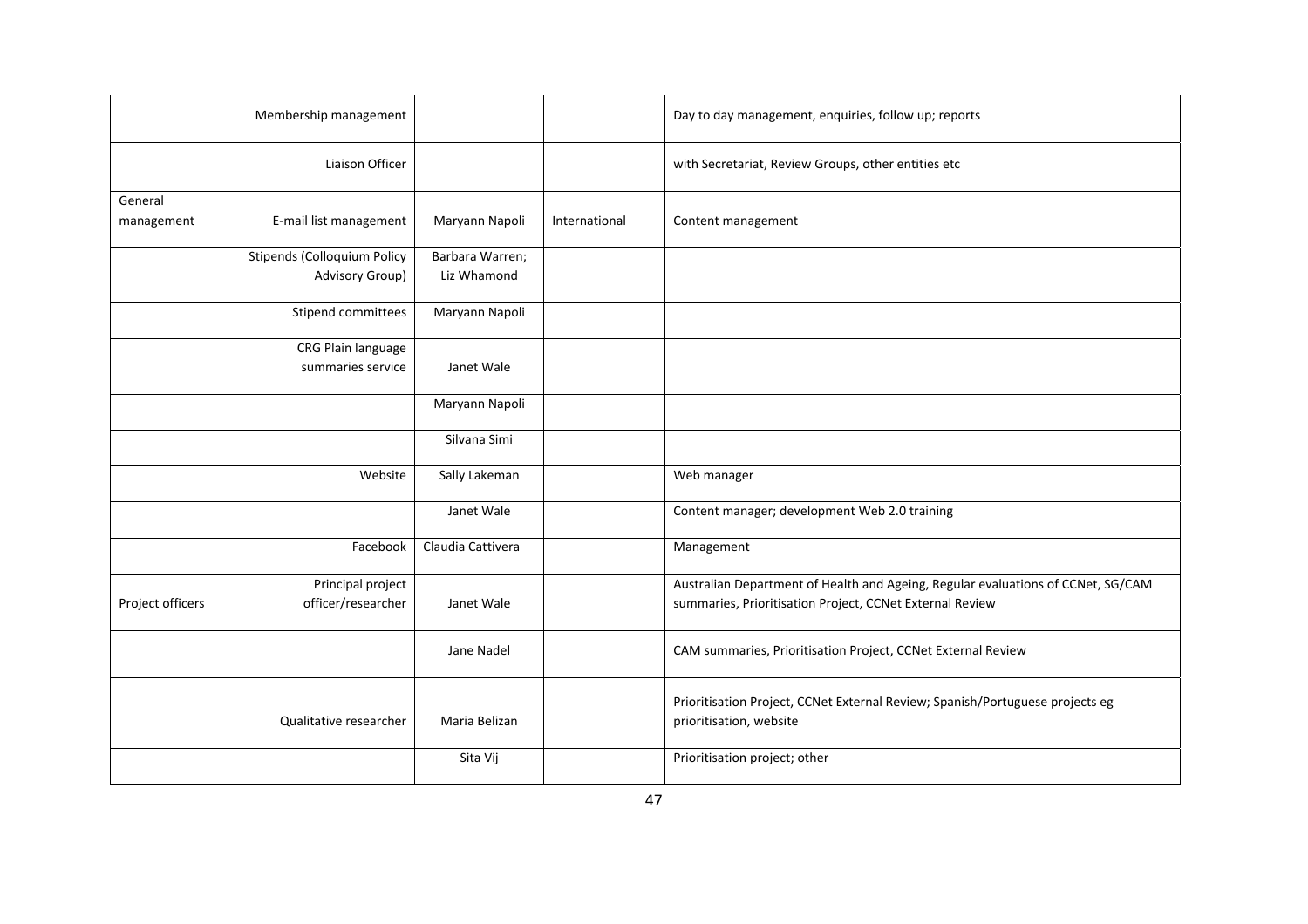|              | CAM Plain language                               |                    |                              |                                                                                     |
|--------------|--------------------------------------------------|--------------------|------------------------------|-------------------------------------------------------------------------------------|
|              | summaries                                        | Libby Lissiman     |                              | Complementary and Alterrnative Medicine overviews                                   |
|              |                                                  | Jane Nadel         |                              |                                                                                     |
|              |                                                  | Anne Peticolas     |                              |                                                                                     |
|              |                                                  | others as required |                              |                                                                                     |
| Governance   | <b>CCNet Geographical Centres Advisory Group</b> |                    |                              |                                                                                     |
| Centre area: | <b>UK</b>                                        | U Hla Htay         | UK                           | National Dementia; UK Cochrane Centre, IAPO                                         |
|              |                                                  | Shirley Mankwell   |                              | Consumer rep on CCNet Review Adv Group                                              |
| Chair        | Canadian                                         | Liz Whamond        | Canada                       | <b>Canadian Cancer Action Network</b>                                               |
|              |                                                  | Anne Lyddiatt      |                              | National Musculoskeletal; liaison with Canadian CC; Consumer rep to CMSG edit board |
|              | US                                               | Barbara Warren     | US (CUE)                     | Consumers United for Evidence; educational/promotional videos                       |
|              |                                                  | Maryann Napoli     |                              | Consumer reports on Cochrane reviews; liaison with authors                          |
|              | Iberoamerican                                    | Claudia Cattivera  | South America<br>(Argentina) | Patientes Online Argentina; WHO Patients for Patient Safety                         |
|              |                                                  | Raphael de Souza   | Brazil                       |                                                                                     |
|              |                                                  | Kathie Godfrey     | Spain                        |                                                                                     |
|              | Italian                                          | Silvana Simi       | Italy                        | WHO Patients for Patient Safety; MS                                                 |
|              | German                                           | <b>Britta Lang</b> | Germany                      | Science and society; media coverage                                                 |
|              | Dutch                                            | Jacqueline Limpens | Netherlands                  | Health blog                                                                         |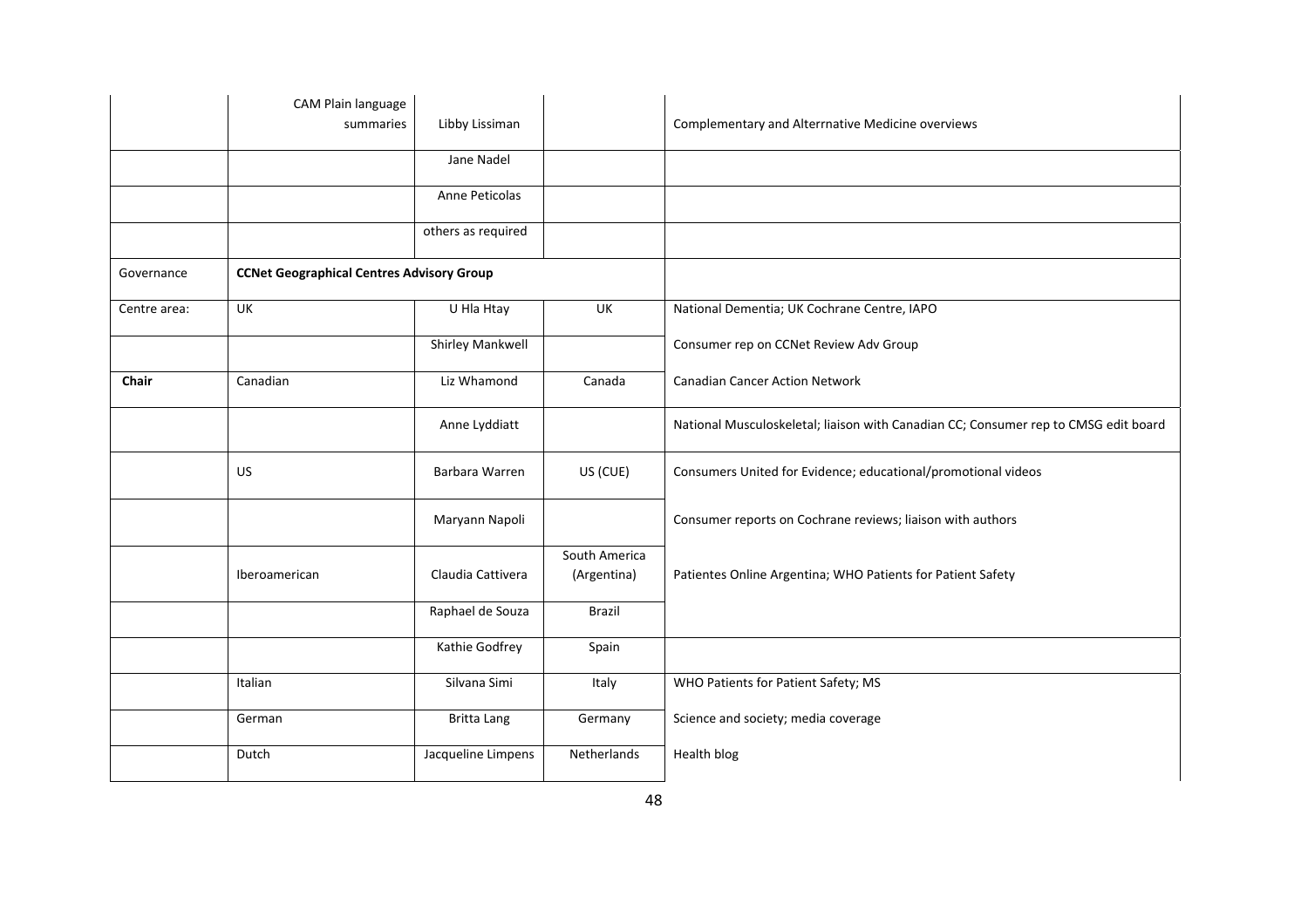|                 | Nordic                | Helja Balmer           | Finland                      |                                                                                        |
|-----------------|-----------------------|------------------------|------------------------------|----------------------------------------------------------------------------------------|
|                 |                       | <b>Vassily Vlassov</b> | Russia                       |                                                                                        |
|                 | <b>Bahrain Branch</b> | Mona Nasser            | Iran/Germany                 |                                                                                        |
|                 |                       | Sarah Yaron            | Israel                       | National Breast Cancer; WHO Patients for Patient Safety                                |
|                 | South African         | Godwin Aja             | Nigeria                      | Working with communities                                                               |
|                 |                       | Clare Jeffrey          | South Africa                 | Co-author CCNet papers                                                                 |
|                 | South-East Asian      | Shobha Iyer            | India                        | Media                                                                                  |
|                 | Thai Branch           | Chanpen<br>Choprapawon | Thailand, South<br>East Asia |                                                                                        |
|                 | Australasian          | Janet Wale             | Australia                    | National HTA, diagnostics                                                              |
|                 |                       | Steph Newell           |                              | National Safety & Quality, WHO Patients for Patient Safety                             |
|                 |                       | Judi Strid             | New Zealand                  | Consumer rep on CCNet Review Adv Group                                                 |
|                 | Chinese               | Mingming Zhang         | China                        | <b>WHO Patients for Patient Safety</b>                                                 |
|                 | SG representatives    | Liz Whamond            |                              | Elected representatives: Conferring with and reporting back to CCNet Advisory Group    |
|                 |                       | Mingming Zhang         |                              | and its Officers                                                                       |
| Healthcare user |                       |                        |                              |                                                                                        |
| members         |                       |                        |                              | members of specific entities as consumers/patients                                     |
|                 |                       |                        |                              | comment on and contribute to prepublished Cochrane protocols, reviews and<br>summaries |
|                 |                       |                        |                              | are consumer editors, members of advisory groups within Cochrane                       |